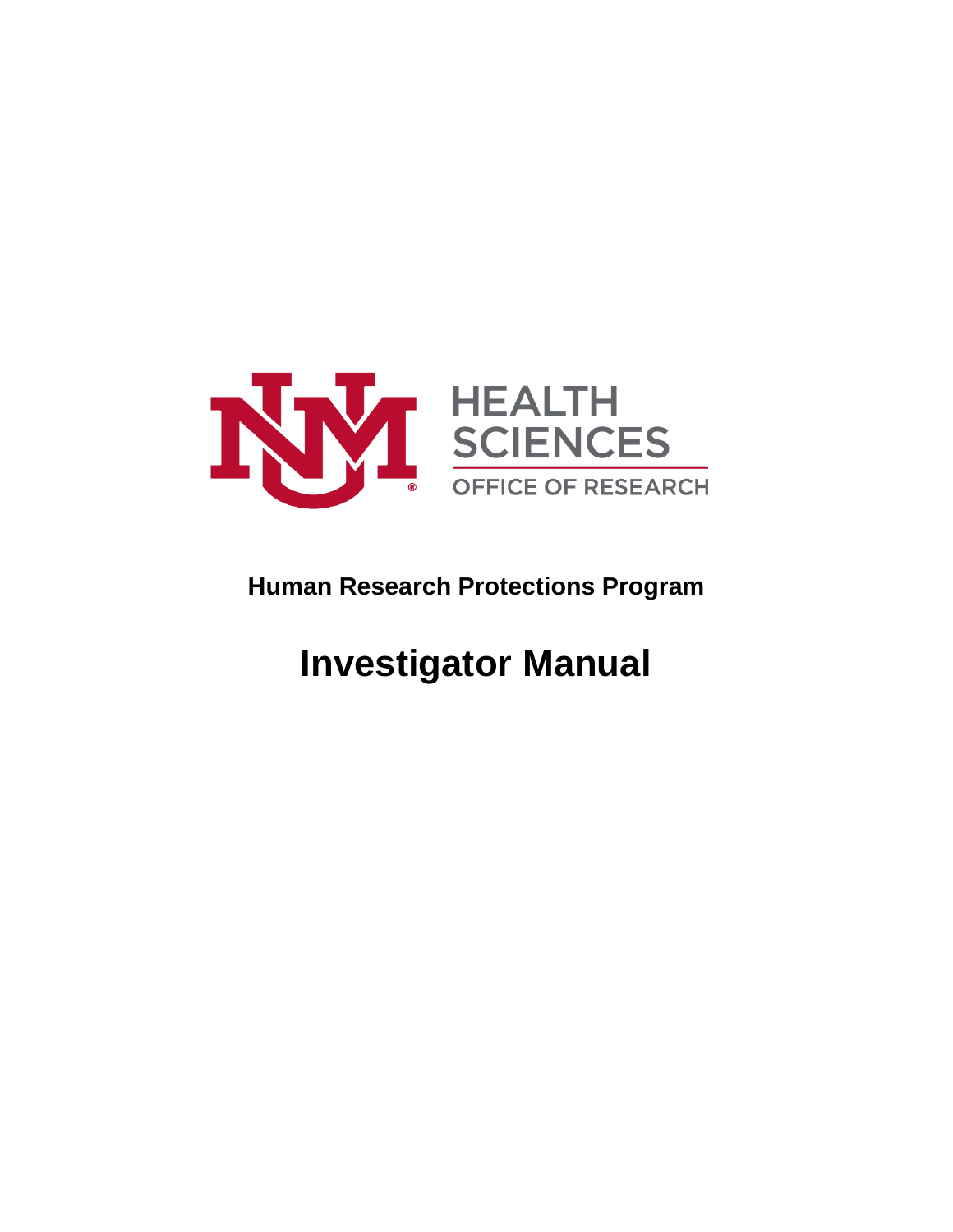| Investigator Manual |           |         |
|---------------------|-----------|---------|
| <b>NUMBER</b>       | DATE      | PAGE    |
| HRP-103             | 5/09/2020 | 2 of 52 |

## **Table of Contents**

| What financial interests do my staff and I need to disclose to conduct Human Research?8       |  |
|-----------------------------------------------------------------------------------------------|--|
|                                                                                               |  |
|                                                                                               |  |
|                                                                                               |  |
| How do I request that this IRB serve as the IRB of record (sIRB) for my collaborative or      |  |
|                                                                                               |  |
| How do I request that another IRB serve as the IRB of record (sIRB) for my collaborative or   |  |
|                                                                                               |  |
|                                                                                               |  |
|                                                                                               |  |
|                                                                                               |  |
|                                                                                               |  |
| What are the different regulatory classifications that research activities may fall under? 15 |  |
| What are the determinations the HRRC can make when reviewing proposed research?16             |  |
|                                                                                               |  |
|                                                                                               |  |
|                                                                                               |  |
|                                                                                               |  |
| What are my obligations as investigator when relying on an external IRB? 20                   |  |
|                                                                                               |  |
|                                                                                               |  |
| What new information needs to be reported to the HRRC during the course of the study and      |  |
|                                                                                               |  |
|                                                                                               |  |
|                                                                                               |  |
| What if I need to use an unapproved drug, biologic, or device in an emergency and there is no |  |
|                                                                                               |  |
|                                                                                               |  |
|                                                                                               |  |
| Additional Requirements for DHHS-Regulated Research 28<br>Appendix A-2                        |  |
| Appendix A-3                                                                                  |  |
|                                                                                               |  |
|                                                                                               |  |
|                                                                                               |  |
| Appendix A-4                                                                                  |  |
|                                                                                               |  |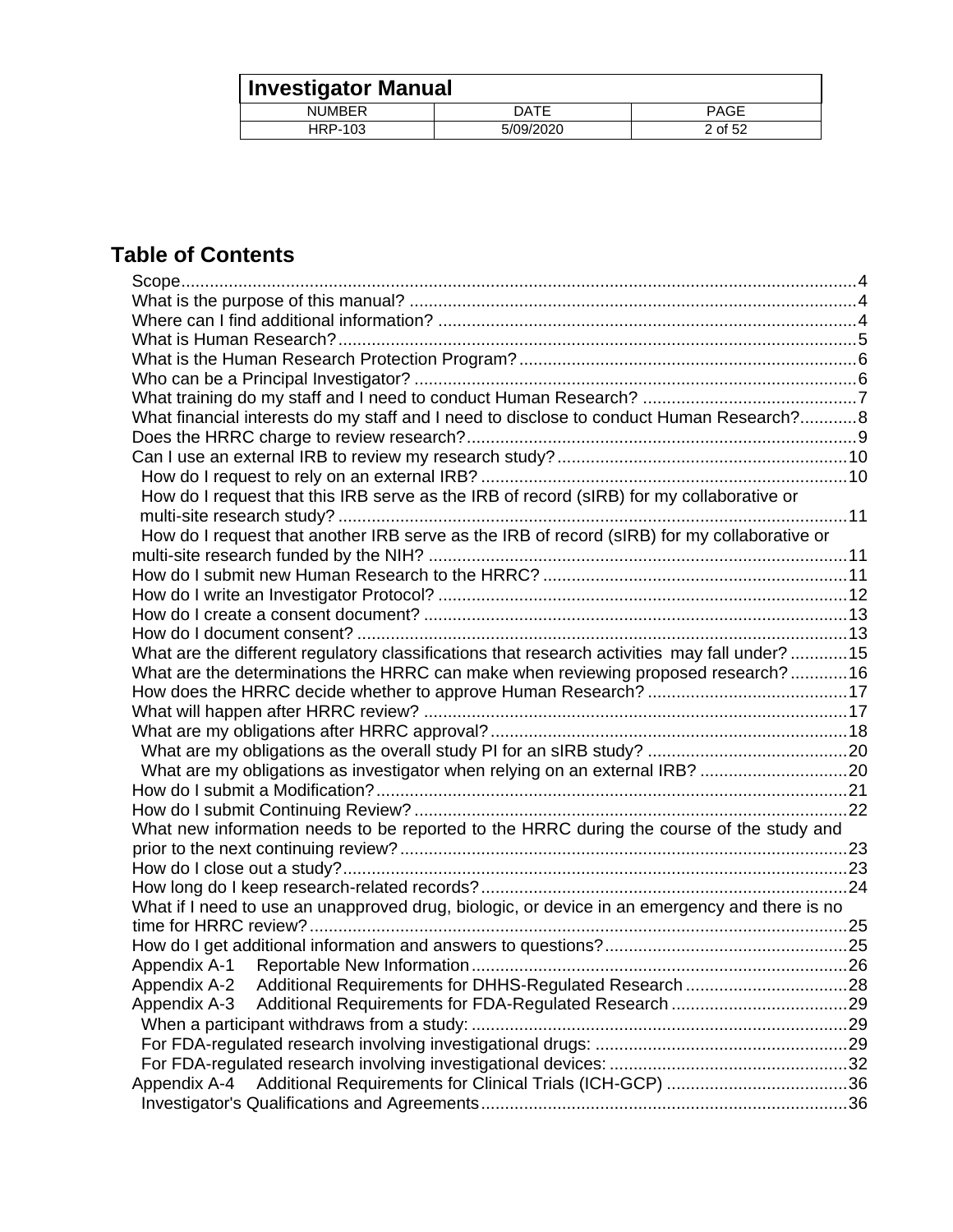| <b>Investigator Manual</b> |           |         |
|----------------------------|-----------|---------|
| <b>NUMBER</b>              | DATE      | PAGE    |
| <b>HRP-103</b>             | 5/09/2020 | 3 of 52 |

| Appendix A-5 Additional Requirements for Department of Defense (DOD) research45         |  |
|-----------------------------------------------------------------------------------------|--|
| Appendix A-6 Additional Requirements for Department of Energy (DOE) Research46          |  |
| Appendix A-7 Additional Requirements for Department of Justice (DOJ) Research 47        |  |
| Additional Requirements for DOJ Research conducted in the Federal Bureau of Prisons47   |  |
| Additional Requirements for DOJ Research Funded by the National Institute of Justice 50 |  |
| Additional Requirements for Department of Education (ED) Research50<br>Appendix A-8     |  |
| Appendix A-9<br>Additional Requirements for Environmental Protection Agency (EPA)       |  |
| Research<br>-51                                                                         |  |
| Appendix A-10                                                                           |  |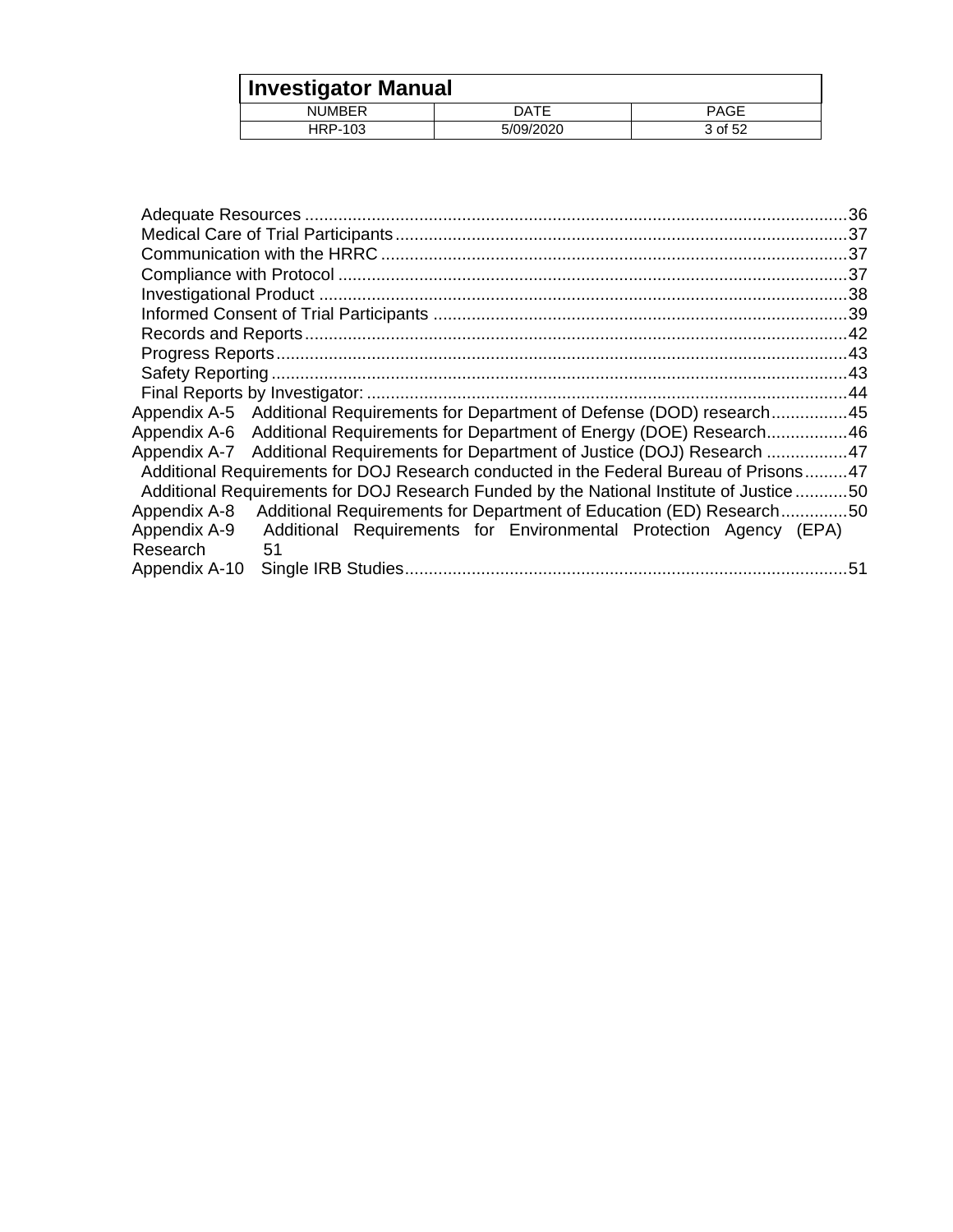| <b>Investigator Manual</b> |           |             |
|----------------------------|-----------|-------------|
| <b>NUMBER</b>              | DATE      | <b>PAGE</b> |
| HRP-103                    | 5/09/2020 | 4 of 52     |

## <span id="page-3-0"></span>*Scope*

Throughout this document, "Institution" refers to The University of New Mexico Health Sciences Center (UNM HSC). The UNM Health Sciences Center is made up of the following academic and clinical entities:

- [College of Nursing](http://nursing.unm.edu/)
- [College of Pharmacy](http://hsc.unm.edu/pharmacy)
- [School of Medicine](http://som.unm.edu/)
- [Health Sciences Library and Informatics Center](http://hslic.unm.edu/)
- [UNM Hospitals](http://hospitals.unm.edu/)
- [UNM Cancer Research and Treatment Center](http://cancer.unm.edu/)
- [UNM Sandoval Regional Medical Center](http://www.unmsrmc.org/)

The Human Research Review Committee (HRRC) is the name given to the organization's Institutional Review Boards. Each board or "committee" is registered with the Department of Health and Human Services under this Institution's federal wide assurance (FWA). Collectively, the HRRCs are responsible for the oversight of all human subject research at the UNM HSC.

"HRPO" refers to the Human Research Protections Office at the UNM HSC. The HRPO is responsible for the administration of human research compliance oversight including regulatory compliance, education and training, quality improvement and quality assurance.

## <span id="page-3-1"></span>*What is the purpose of this manual?*

This document, "INVESTIGATOR MANUAL (HRP-103)", is designed to guide you through policies and procedures related to the conduct of Human Research that are specific to this Institution. General information regarding Human Research protections and relevant federal regulations and guidance is incorporated into the required human protections training. For additional information see below: "What training do my staff and I need in order to conduct Human Research?"

## <span id="page-3-2"></span>*Where can I find additional information?*

Human Research Protections Program (HRPP) Standard Operating Procedures, guidance documents, training materials, templates, checklists and worksheets referenced in this Investigator Manual are available in the Click IRB Library and on the Human Research Protections Office (HRPO) website (https://hsc.unm.edu/research/hrpo/).

**Templates:** Templates are available in the Click IRB Library to assist researchers in creating a UNM study protocol or informed consent form.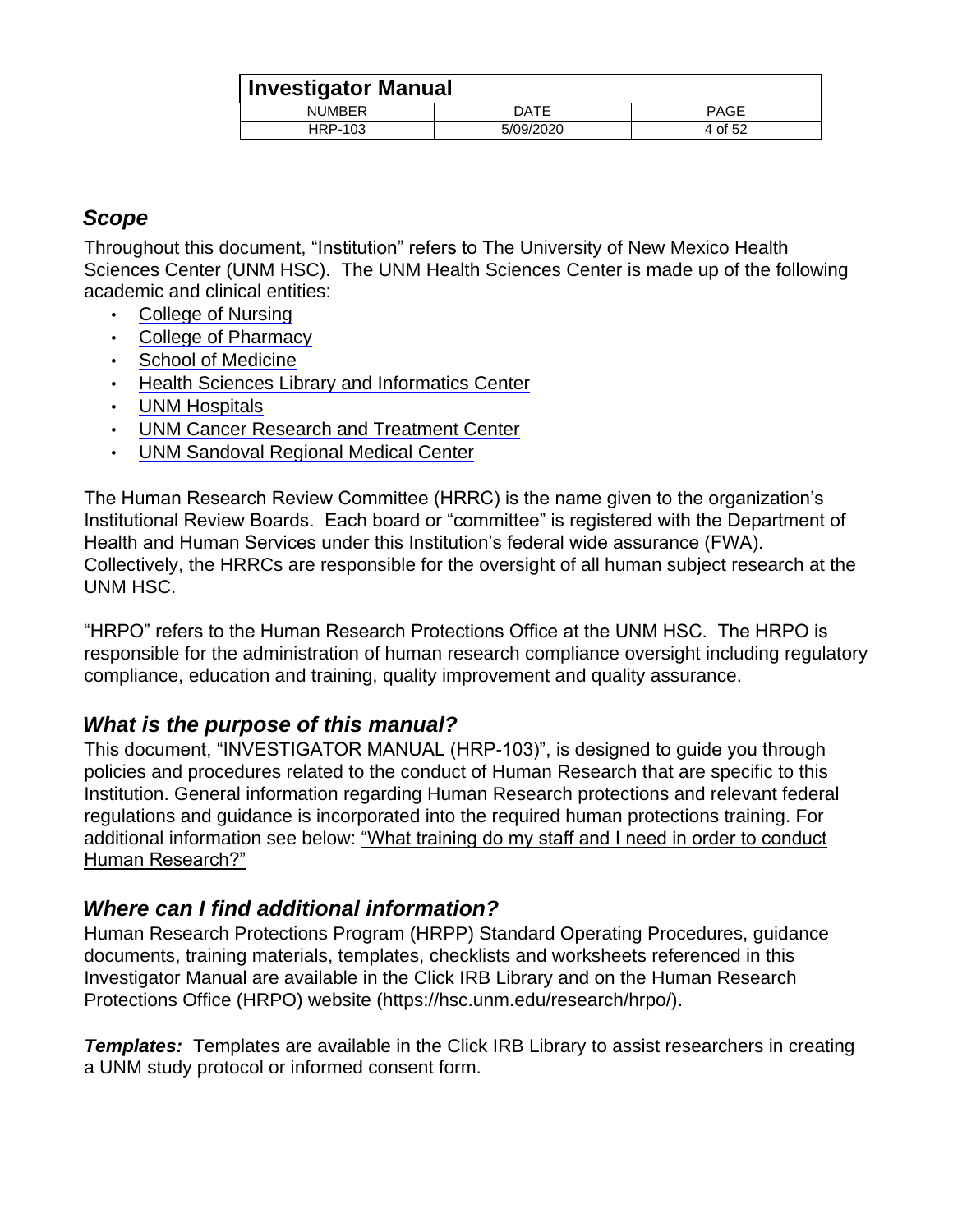|               | <b>Investigator Manual</b> |             |  |
|---------------|----------------------------|-------------|--|
| <b>NUMBER</b> | DATE                       | <b>PAGE</b> |  |
| HRP-103       | 5/09/2020                  | 5 of 52     |  |

*Worksheets:* Worksheets are documents that the Human Research Review Committees (HRRCs) use to make determinations. These are guidance documents that are not always completed or kept with the study file, but are used to assist with making complex regulatory decisions. Researchers may use these documents as a reference to ensure they are providing the information necessary for the HRRC to make appropriate determinations. Worksheets should not be included in submissions made in Click IRB.

*Checklists:* Checklists are documents that the HRRC uses to document regulatory determinations. These documents may be completed as applicable by the HRRC/HRPO Staff and are kept in Click IRB for each study. Researchers may use these documents as a reference to ensure they are providing the information necessary for the HRRC to make appropriate determination. Checklists should not be included in submissions made in Click IRB.

## <span id="page-4-0"></span>*What is Human Research?*

The "HUMAN RESEARCH PROTECTION PROGRAM PLAN (HRP-101)" defines the activities that this Institution considers to be "Human Research." An algorithm for determining whether an activity is Human Research can be found in the "WORKSHEET: Human Research (HRP-310)," located in the Click IRB Library and the HRPO Website. Use this document for guidance as to whether an activity meets either the DHHS or FDA definition of Human Research, keeping in mind that the HRRC makes the ultimate determination in questionable cases as to whether an activity constitutes Human Research that may be subject to HRRC oversight.

The following activities are not considered research:

- Scholarly and journalistic activities (e.g., oral history, journalism, biography, literary criticism, legal research, and historical scholarship), including the collection and use of information,that focus directly on the specific individuals about whom the information is collected.
- Public health surveillance activities conducted by a public health authority, limited to those necessary to allow a public health authority to identify, monitor, assess, or investigate potential public health signals, onsets of disease outbreaks, or conditions of public health importance.
	- o Including the collection and testing of information or biospecimens, conducted, supported, requested, ordered, required, or authorized by a public health authority.
	- o Including trends, signals, risk factors, patterns in diseases, or increases in injuries from using consumer products.
	- o Including those associated with providing timely situational awareness and priority setting during the course of an event or crisis that threatens public health (including natural or man-made disasters).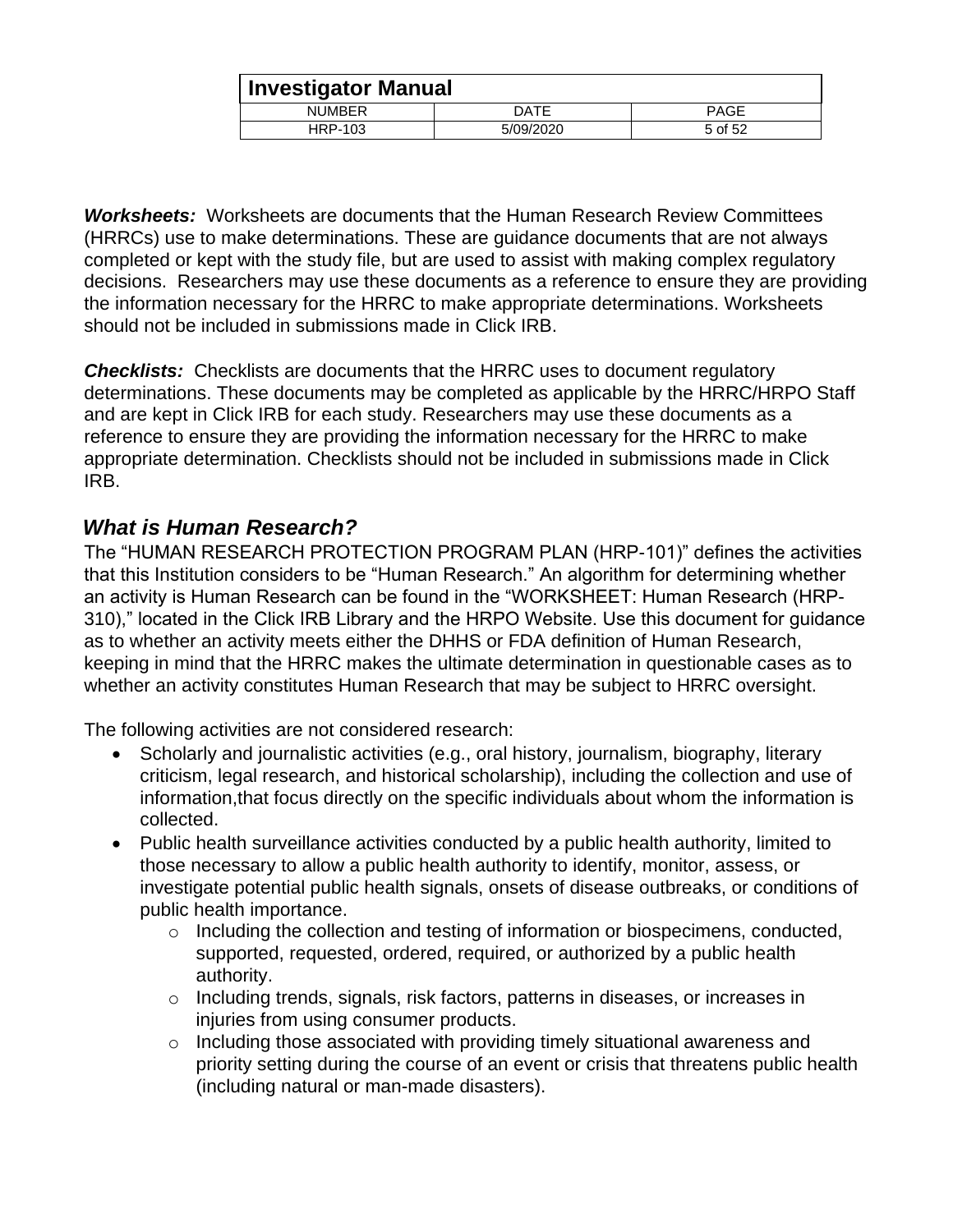| <b>Investigator Manual</b> |           |             |
|----------------------------|-----------|-------------|
| <b>NUMBER</b>              | DATE      | <b>PAGE</b> |
| HRP-103                    | 5/09/2020 | 6 of 52     |

- Collection and analysis of information, biospecimens, or records by or for a criminal justice agency for activities authorized by law or court order solely for criminal justice or criminal investigative purposes.
- Authorized operational activities (as determined by the relevant federal agency) in support of intelligence, homeland security, defense, or other national security missions.

Before conducting any Human Research activities, it is your responsibility to obtain HRRC review and approval for the research activity (or an HRRC review and determination of exempt human research). If you have questions about whether an activity is Human Research, contact the HRPO. To obtain a written determination of Not Human Research, make a New Study submission in Click IRB.

## <span id="page-5-0"></span>*What is the Human Research Protection Program?*

The document "HUMAN RESEARCH PROTECTION PROGRAM PLAN (HRP-101)" describes this Institution's overall plan to protect participants in Human Research.

- The mission of the Human Research Protection Program.
- The ethical principles that the Institution follows governing the conduct of Human Research.
- The applicable laws that govern Human Research.
- When the Institution becomes "engaged in Human Research" and when someone is acting as an agent of the Institution conducting Human Research.
- The types of Human Research that may not be conducted.
- The roles and responsibilities of individuals within the Institution.
- UNM HSC does not conduct limited review.
- UNM HSC does not permit broad consent.

## <span id="page-5-1"></span>*Who can be a Principal Investigator?*

To serve as a Principal Investigator (PI) on a human research study submitted to the Human Research Review Committee (HRRC), you must be a contract (paid) UNM HSC faculty member who is:

- .50 FTE or greater
- Tenure track or non-tenure track
- Research, clinical educator or lecturer

Examples of positions not eligible to serve as Principal Investigator at UNM HSC:

- Adjunct Faculty
- Visiting Faculty
- Volunteer Faculty
- Postdoctoral Fellows
- Students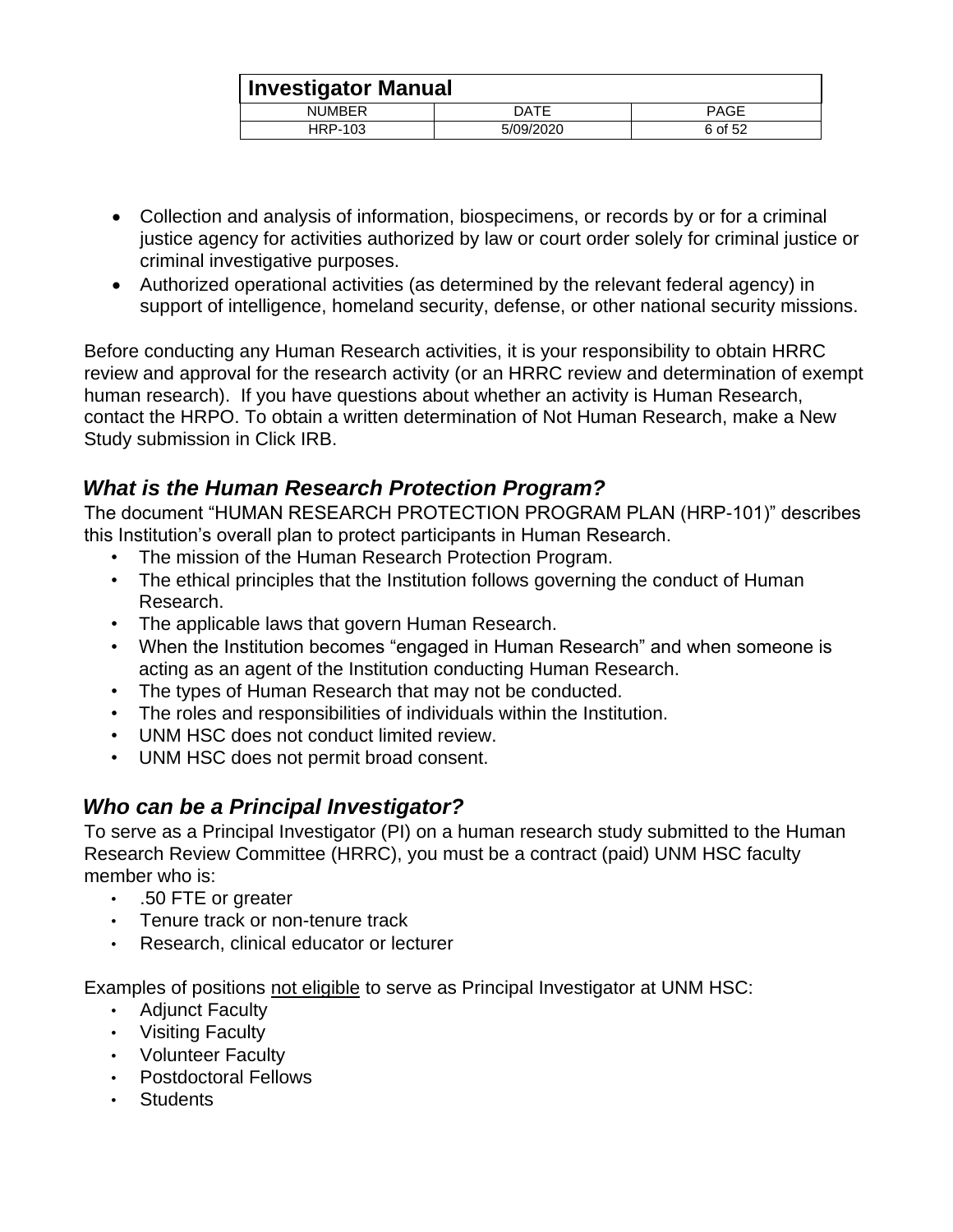| Investigator Manual |           |         |
|---------------------|-----------|---------|
| <b>NUMBER</b>       | DATE      | PAGE    |
| HRP-103             | 5/09/2020 | 7 of 52 |

• Staff without Letter of Academic Title

In special instances (not indicated above) and with support from the dean or department chair, other members of the HSC community may request approval to serve as Principal Investigator.

The PI must complete the [PI Eligibility Request Form](http://hsc.unm.edu/research/hrpo/docs/PI_Eligibility_Request(1).doc) (located on the HRPO website). The completed request should be sent to HSC-HRPO@salud.unm.edu and will be reviewed by the Vice Chancellor of Research.

The HRRC recognizes one Principal Investigator of each project. The Principal Investigator bears the ultimate responsibility for assuring that the conduct of the study complies with all of UNM HSC HRPP policies and procedures for the protection of human participants.

When the Principal Investigator for clinical studies involving medical/clinical interventions or investigational agents does not have a medical degree, there must be at least one coinvestigator on the project who is a qualified licensed healthcare provider.

## <span id="page-6-0"></span>*What training do my staff and I need to conduct Human Research?*

This section describes the training requirements imposed by the HRRC. You may have additional training imposed by other federal, state, or Institutional policies.

Investigators and staff conducting research involving human participants must complete the Collaborative Institutional Training Initiative (CITI) human subjects research online training program or the National Institute of Health (NIH) Protection Human Research Participants Course (PHRP).

Training is valid for a three-year period, after which time the training must be repeated. All members of the research team involved in the design, conduct, or reporting of the research must complete training. Members of the research team who have not completed human research protections training may not take part in aspects of the research that involve human participants.

For each new research submission received, verification will be made during the HRRC Administrative & Pre-Review that the applicable training requirements have been met and are current for all members of the research study team. If the training requirements are incomplete or not current for any member of the study staff, the submission will be returned to the PI and can only be re-submitted once the requirements are met.

HRRC approval may not be granted for proposed research in which investigators have not completed human research protections training.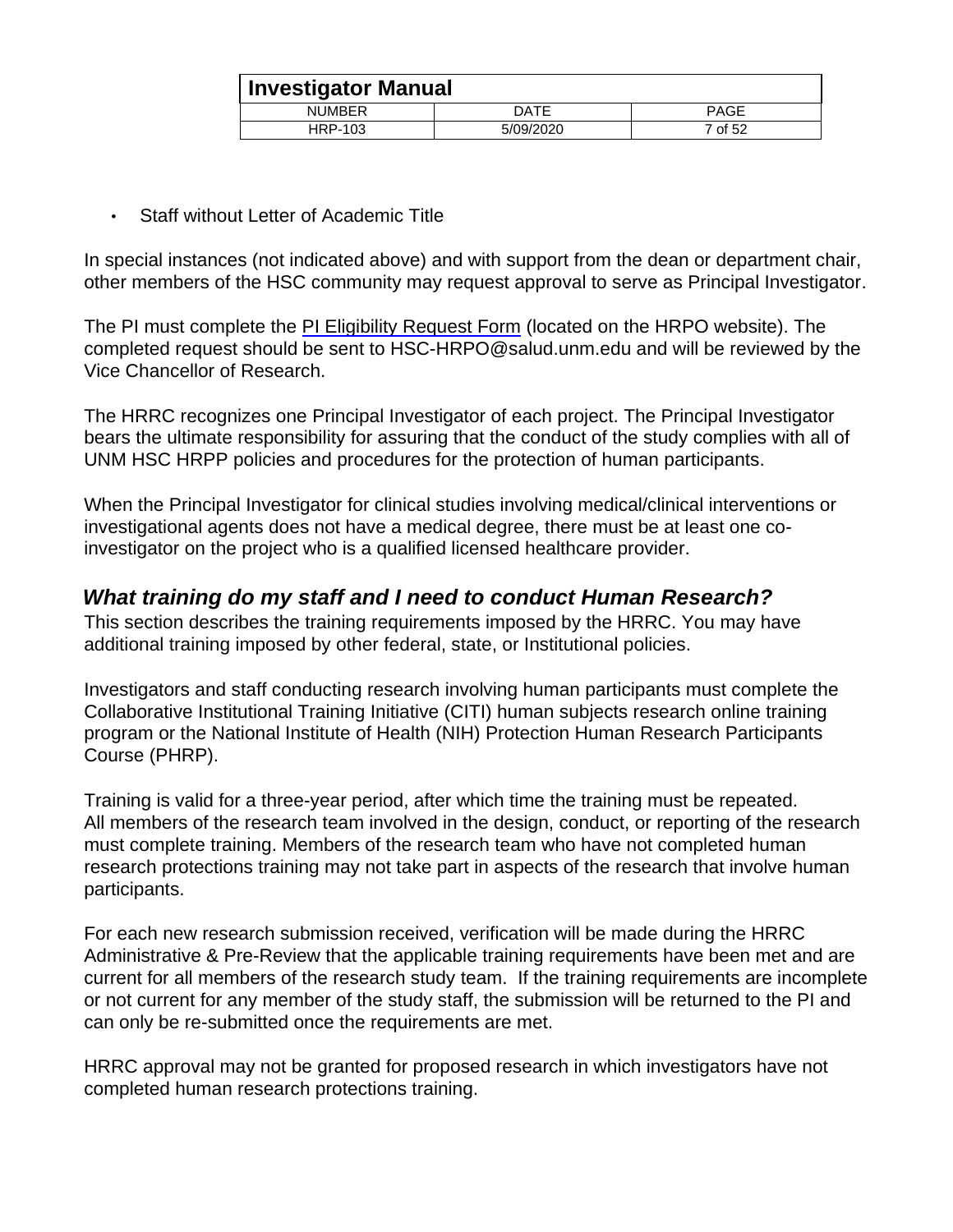| <b>Investigator Manual</b> |           |             |  |
|----------------------------|-----------|-------------|--|
| <b>NUMBER</b>              | DATE      | <b>PAGE</b> |  |
| HRP-103                    | 5/09/2020 | 8 of 52     |  |

The CITI site can be accessed at [http://www.citiprogram.org/.](http://www.citiprogram.org/)

## <span id="page-7-0"></span>*What financial interests do my staff and I need to disclose to conduct Human Research?*

Per UNM Faculty Handbook [Policy E110](http://handbook.unm.edu/section-e/e110.html) [C](http://handbook.unm.edu/section-e/e110.html)onflicts of Interest in Research, investigators, including non-UNM investigators participating in UNM research have a responsibility to disclose any situation that could conceivably be viewed as a conflict of interest or a reportable financial interest. [Additional HSC](http://hsc.unm.edu/research/coi/docs/Additional_COI_reporting_req_3-12-12.pdf) [COI Reporting Requirements Due to 2011 Revised Federal](http://hsc.unm.edu/research/coi/docs/Additional_COI_reporting_req_3-12-12.pdf)  [Regulation](http://hsc.unm.edu/research/coi/docs/Additional_COI_reporting_req_3-12-12.pdf) may be found on the [UNM HSC](http://hsc.unm.edu/research/coi/) [Conflicts of Interest website.](http://hsc.unm.edu/research/coi/)

Individuals involved in the design, conduct, or reporting of research, research consultation, teaching, professional practice, institutional committee memberships, and service on panels such as Institutional Review Boards or Data and Safety Monitoring Boards are considered to have an institutional responsibility.

All individuals involved in the design, conduct, or reporting of research are required to submit the disclosure of the financial interests in the Click COI/ERA System:

- On submission of a New Study for initial review or a determination of Not Human Research
- On submission for the addition of a new investigator
- Within 30 days of discovering or acquiring (e.g., through purchase, marriage, or inheritance) a new financial interest

All personnel named as an investigator in an HRRC (IRB) submission have a responsibility to ensure that their financial conflicts of interest disclosure is current at the time of submission. Study personnel must disclose whether they, their spouse, domestic partner, or dependent children have any financial interests that reasonably appear to be related to the discloser's institutional responsibilities.

Individuals with reimbursed or sponsored travel by an entity other than a federal, state, or local government agency, higher education institution or affiliated research institute, academic teaching hospital, or medical center are required to disclose the purpose of the trip, the identity of the sponsor or organizer, the destination, and the duration of the travel.

Individuals subject to this policy are required to complete financial conflicts of interest training initially, at least every four years, and immediately when:

- Joining the institution
- Financial conflicts policies are revised in a manner that changes the investigator requirements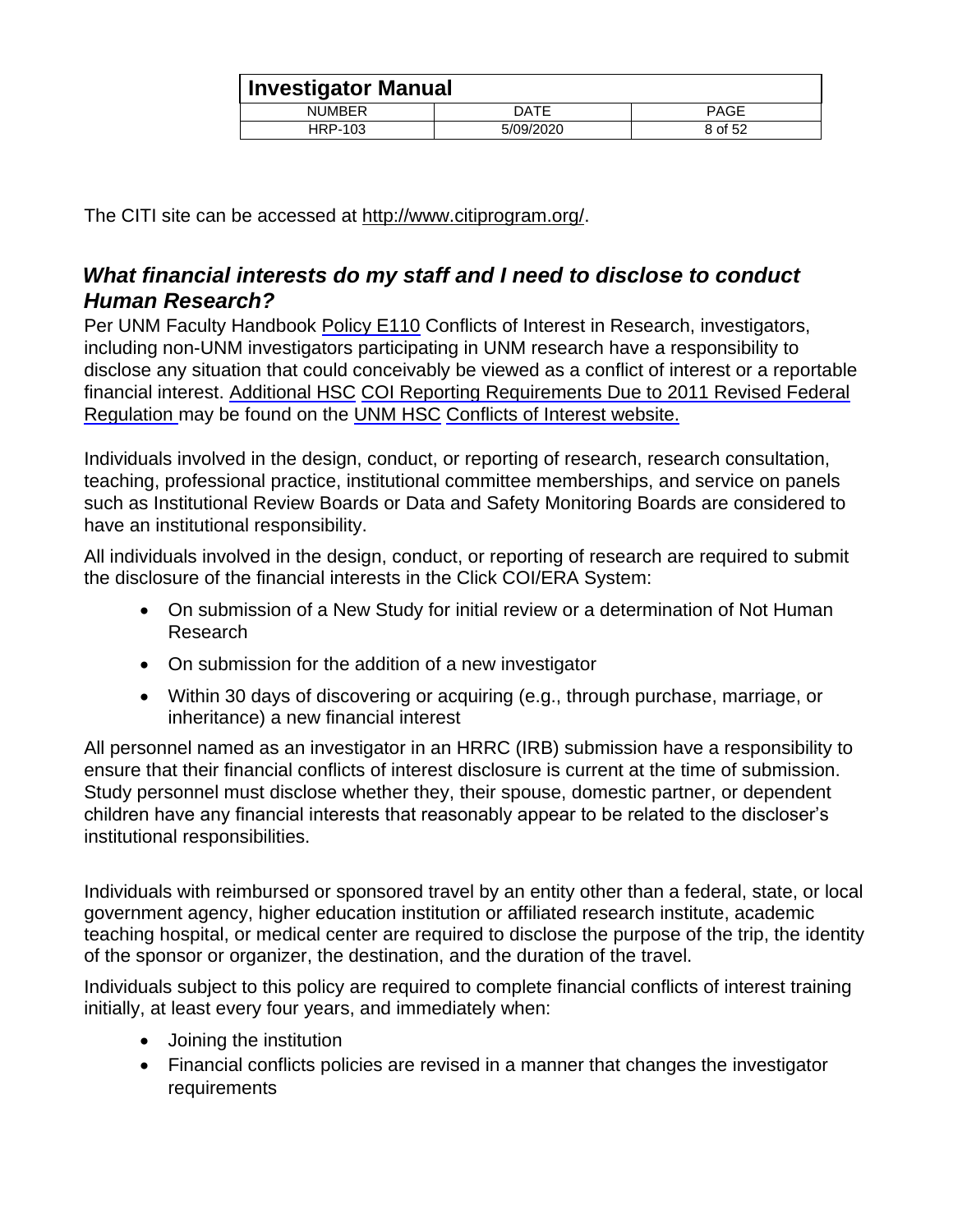| <b>Investigator Manual</b> |           |             |  |
|----------------------------|-----------|-------------|--|
| <b>NUMBER</b>              | DATE      | <b>PAGE</b> |  |
| HRP-103                    | 5/09/2020 | 9 of 52     |  |

Non-compliant with financial conflicts policies and procedures

The UNM HSC disclosure is completed by HSC & Main campus employees, students, and research fellows. The Non-UNM disclosure is completed by collaborators and consultants that are not employed by UNM, but their affiliated institution has a COI office. Non-UNM study team members not affiliated with an institution with a COI office must complete the FCOI and COI/ERA courses in MOODLE (link to MOODLE can be found on the HSC HRPO website and the HSC COI website).

Additional details can be found in "SOP: Financial Conflicts of Interests (HRP-055)."

The Conflicts of Interest (COI) Committee will assess whether an actual or potential conflict exists and work with the investigator to determine how it should be resolved or managed. HRRC approval will not be granted until all conflicts of interest reviews for a study are completed and the management plan(s), if any, has (have) been reviewed by the HRRC. The HRRC may add additional conditions to a management plan but cannot reduce or remove any conditions placed by the COI Committee.

For more information on COI policies:

#### **Faculty Handbook:**

[Policy E110](http://handbook.unm.edu/section-e/e110.html) Conflicts of Interest in Research

[Policy E70](http://handbook.unm.edu/section-e/e70.html) Intellectual Property Policy

[Policy E80](http://handbook.unm.edu/section-e/e80.html) Conflict of Interest Waiver Policy for Technology Transfer

[Policy C130](http://handbook.unm.edu/section-c/c130.html) [P](http://handbook.unm.edu/section-c/c130.html)olicy Concerning Outside Employment and Conflicts of Commitment

#### **Other HSC COI-related Policies and Requirements:**

[Guidance Document for HSC Investigators with Outside Business Interests](http://hsc.unm.edu/research/coi/docs/Guidance_doc_for_HSC_investigators_with_outside_business_1-8-14.pdf) [Additional HSC COI Reporting Requirements Due to 2011 Revised Federal Regulation](http://hsc.unm.edu/research/coi/docs/Additional_COI_reporting_req_3-12-12.pdf) [Policy for HSC Faculty Outside Professional Activities](http://hsc.unm.edu/research/coi/docs/HSC_Faculty_Outside_Activities_Policy_10nov30.pdf) [Policy for Managing Private Healthcare Industry \(PCHI\) Interactions at the UNM HSC Clinical](http://hsc.unm.edu/research/coi/docs/COI_PHCI_Interactions.pdf)  [Care](http://hsc.unm.edu/research/coi/docs/COI_PHCI_Interactions.pdf) [and Educational Missions](http://hsc.unm.edu/research/coi/docs/COI_PHCI_Interactions.pdf) [HSC Supplemental Policy to UNM COI Policy E110](http://hsc.unm.edu/research/coi/docs/COI_Supplemental_Policy_for_HSC_11-15-10.pdf)

#### [HSC Conflicts of Interest in Research Policy on Participation in Vendor-Sponsored Events](http://hsc.unm.edu/research/coi/docs/Vendor-Sponsored_Events_11.15.10.pdf)

## <span id="page-8-0"></span>*Does the HRRC charge to review research?*

The HRPO charges fees to review research unless the PI is a UNM HSC faculty member AND any of the following apply:

- 1. The project is receiving no monetary support from any external entity
- 2. The project is supported by a federal or state grant or contract awarded directly to UNM HSC and the grant or contract includes facilities and administration (F&A) costs.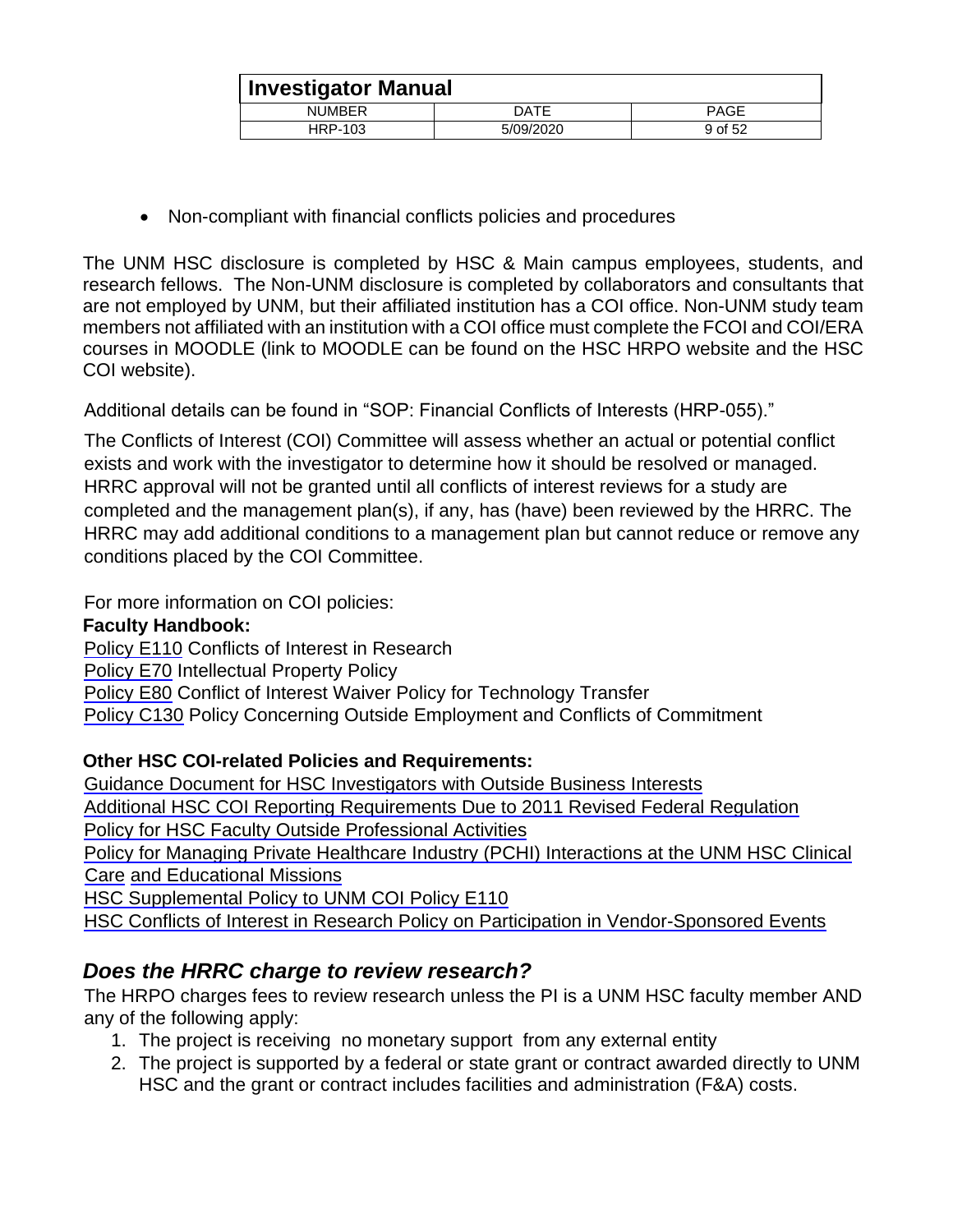| <b>Investigator Manual</b> |           |             |
|----------------------------|-----------|-------------|
| <b>NUMBER</b>              | DATE      | <b>PAGE</b> |
| HRP-103                    | 5/09/2020 | 10 of 52    |

- 3. The project is a sub-award to UNM HSC and the sub-award includes flow-through of facilities and administration (F&A) costs from a federal or state agency.
- 4. The project is receiving monetary support from a non-profit agency, such as a foundation, and is receiving no other form of industry support.
- 5. The project is receiving support from an industry sponsor that is limited to supplying a drug or device (no monetary support).

A complete schedule of IRB fees may be found on the HRPO website at [\(https://hsc.unm.edu/research/hrpo/investigators/fees.html\).](http://hsc.unm.edu/research/hrpo/investigators/fees.html)

## <span id="page-9-0"></span>*Can I use an external IRB to review my research study?*

In order to help facilitate human research and to avoid duplicative IRB review while at the same time protecting the rights and welfare of human subjects, the UNM HSC is willing to rely on external IRBs in **limited circumstances**. The UNM HSC has negotiated reliance agreements with the following external IRBs that may be applicable when UNM HSC researchers are involved in certain clinical trials.

- 1. The UNM HSC has an IRB agreement in place with the Central Institutional Review Board (CIRB) of the National Cancer Institute (NCI) for the review of adult and pediatric national multi-centered cooperative oncology group cancer treatment trials.
- 2. The UNM HSC has IRB authorization agreements with Western IRB for only the following types of research:
	- a. Non-cancer related pharmaceutically sponsored or pharmaceutically initiated clinical trials utilizing the Participant Clinical Interactions Core of the UNM Clinical and Translational Science Center (CTSC). To determine how to qualify for WIRB [s](http://hsc.unm.edu/research/ctsc/RSU/WIRB.shtml)ubmission through the CTSC visit the CTSC's [WIRB Partnership](http://hsc.unm.edu/research/ctsc/RSU/WIRB.shtml) [w](http://hsc.unm.edu/research/ctsc/RSU/WIRB.shtml)eb page.
	- b. Cancer-related, pharmaceutically sponsored or pharmaceutically initiated clinical trials conducted under the auspices of the New Mexico Cancer Care Alliance.

All other research conducted at UNM HSC or by UNM HSC faculty must be reviewed by the UNM HSC HRRC unless authorized by the Executive Vice Chancellor for Research in his/her role as Institutional Official's Designee. The Vice Chancellor for Research is vested with the authority to make the decision whether or not to rely on another IRB.

#### <span id="page-9-1"></span>**How do I request to rely on an external IRB?**

Complete the "Basic Study Information" page in the Click IRB system, indicate that an External IRB will serve as the IRB of Record and provide all requested information and documents. Once the study information is complete, select the "Site" link and select the "Edit Site" activity. Complete the Site pages and provide all requested information and documents.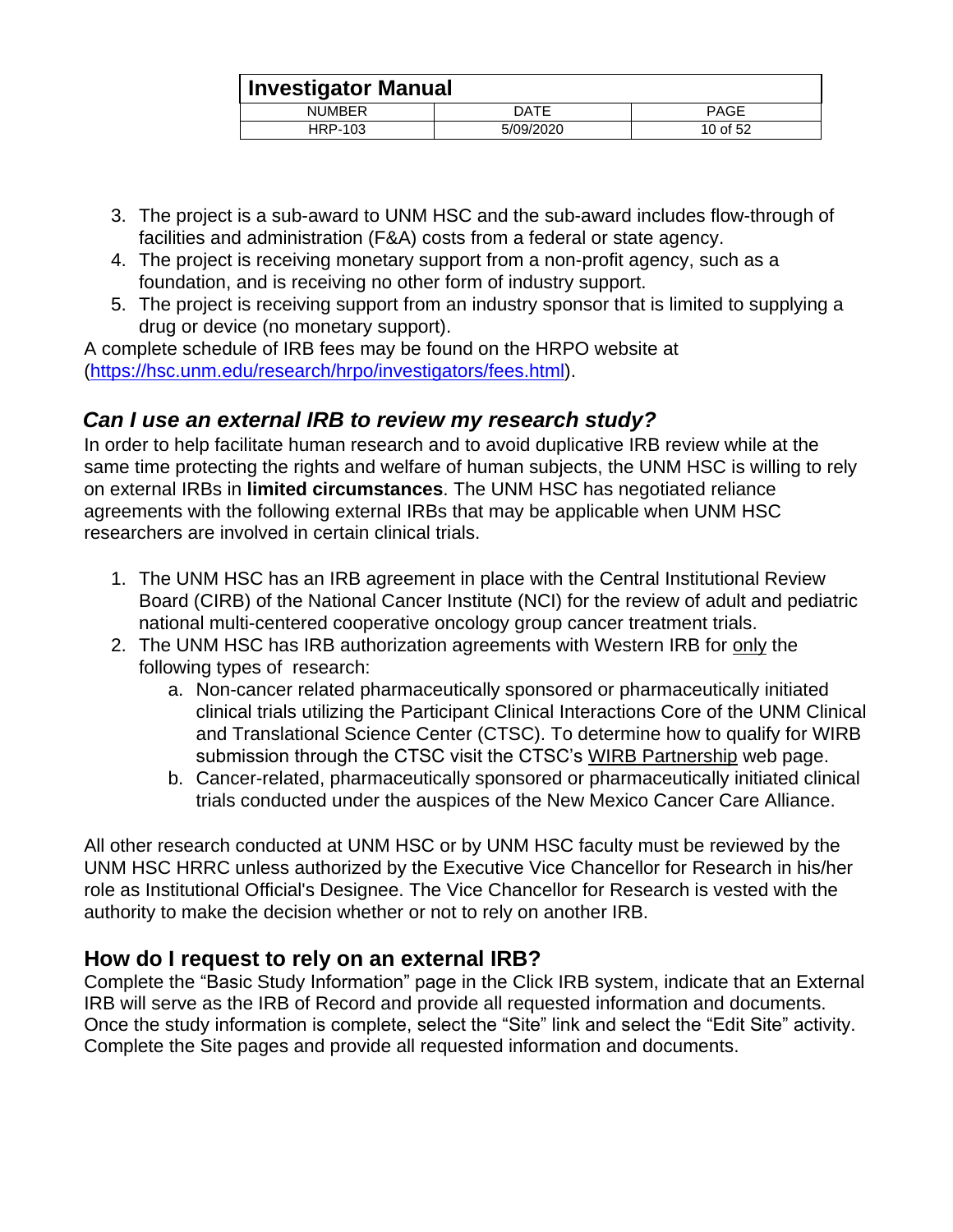| <b>Investigator Manual</b> |           |             |
|----------------------------|-----------|-------------|
| <b>NUMBER</b>              | DATE      | <b>PAGE</b> |
| HRP-103                    | 5/09/2020 | 11 of 52    |

The PI submits the submission for processing by executing the "Submit" activity. Maintain electronic copies of all information submitted to the HRRC in case revisions are required.

## <span id="page-10-0"></span>**How do I request that this IRB serve as the IRB of record (sIRB) for my collaborative or multi-site research study?**

Complete the "Basic Study Information" page in the ClickIRB system, indicate if the study is a multi-site or collaborative research study, then select "Yes" to the question "Will your IRB act as the single IRB of record for other participating sites?" Complete the rest of the pages and provide all requested information and documents. The PI submits the submission for processing by executing the "Submit" activity.

## <span id="page-10-1"></span>**How do I request that another IRB serve as the IRB of record (sIRB) for my collaborative or multi-site research funded by the NIH?**

Complete the "Basic Study Information" page in the Click IRB system, indicate if the study is a multi-site or collaborative research study, then select "No" to the question "Will your IRB act as the single IRB of record for other participating sites?" Complete the rest of the pages and provide all requested information and documents. The PI submits the submission for processing by executing the "Submit" activity.

## <span id="page-10-2"></span>*How do I submit new Human Research to the HRRC?*

The HRRC must review and approve all Human Research activities prior to the initiation of any research activities. The PI should complete a New Study submission in the Click IRB system and submit it to the HRRC along with all required documents.

Information regarding creating submissions in Click IRB including checklists for required supporting documents can be found in the Investigator Submission Guide (located in the Click IRB Library and the HRPO website).

The Click IRB system will prompt the user to upload documents throughout the submission, including protocols, consent forms, recruitment materials, etc. In addition, any other studyspecific documents should be uploaded to the relevant smart form pages. The PI submits the New Study for processing by executing the "Submit" function. Maintain electronic copies of all information submitted to the HRRC in case revisions are required. Before submitting the research for initial review, you must ensure the following:

- All study team members are aware of their roles in the research.
- All study team members have completed required training.

#### **Document Upload Tips**: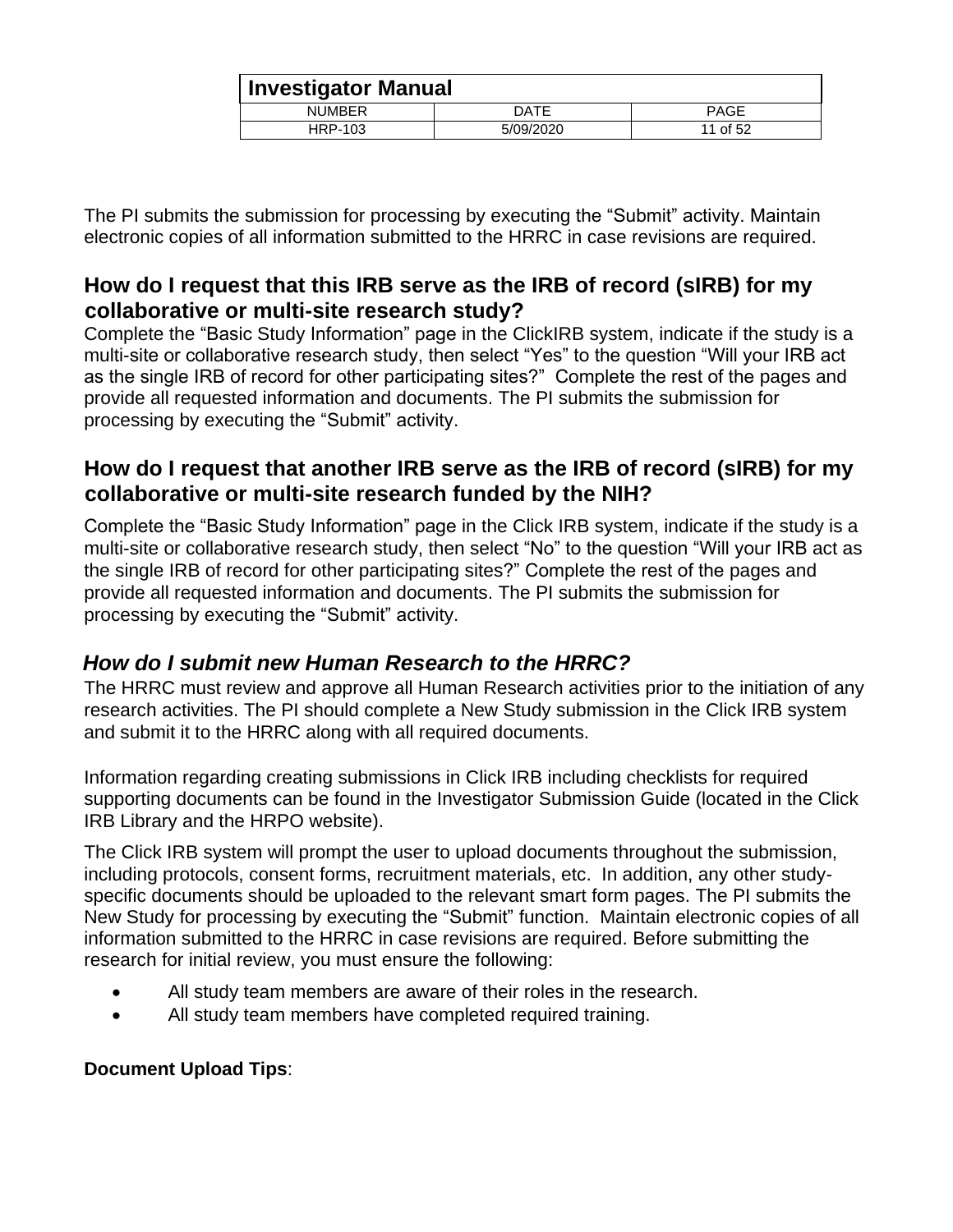|               | <b>Investigator Manual</b> |             |  |
|---------------|----------------------------|-------------|--|
| <b>NUMBER</b> | DATE                       | <b>PAGE</b> |  |
| HRP-103       | 5/09/2020                  | 12 of 52    |  |

- Add version dates to the body and file names of the protocol, consent, HIPAA, and recruitment documents. The HRPO prefers that you use a date for the version and not just a number. This facilitates tracking revisions of the document(s) in the future.
- The name you give the file when it is uploaded is the name that will appear on your HRRC determination letter.
- The protocol, consent and HIPAA forms must be submitted as MS WORD documents. All others can be separate PDF documents. Please note that documents in formats such as JPEG or MS Publisher are not accepted.
- All documents must be unprotected; we cannot accept password protected items.

#### <span id="page-11-0"></span>*How do I write an Investigator Protocol?*

Utilize the appropriate template protocol from the Click IRB library. Each template protocol has been developed to be a comprehensive guide for drafting a new Investigator Protocol. Each section of the protocol template includes detailed guidance information and instructions and should be removed as the template is completed. The protocol templates and any/all referenced worksheets and checklists can be located in the Click IRB Library. Consult the HRPO staff for more information about these resources.

The HRP-509 local protocol addendum must be completed even if you have a sponsor protocol. The HRP-509 local protocol addendum provides the HRRC an overview of how the study will be conducted at UNM. If you have a sponsor protocol document, you may reference protocol document sections when filling out the HRP-509 protocol by clearly indicating the page and paragraph number where the reviewer can locate the information from the protocol document. The data management section should clearly define how confidentiality and privacy are addressed at the UNM site and, in most cases, should not reference the sponsor protocol sections.

Include all study sponsor documents for HRRC review in your submission, including but not limited to: Sponsor consent form templates, Investigator Brochure(s), Device manuals, approved drug and/or device labeling, Pharmacy Manuals, Laboratory Manuals, Manual of Operations, and all study instruments (e.g., SF-36, Becks Depression Inventory, etc.).

If you are including non-English speaking study participants, include all translated documents and identify each as Spanish (or appropriate language) in the file name. Please upload a copy of the Translation Certification document to the "Local Site Documents" page. It is recommended to wait until English documents that contain UNM specific information have been approved by the HRRC before translating and submitting them for HRRC review.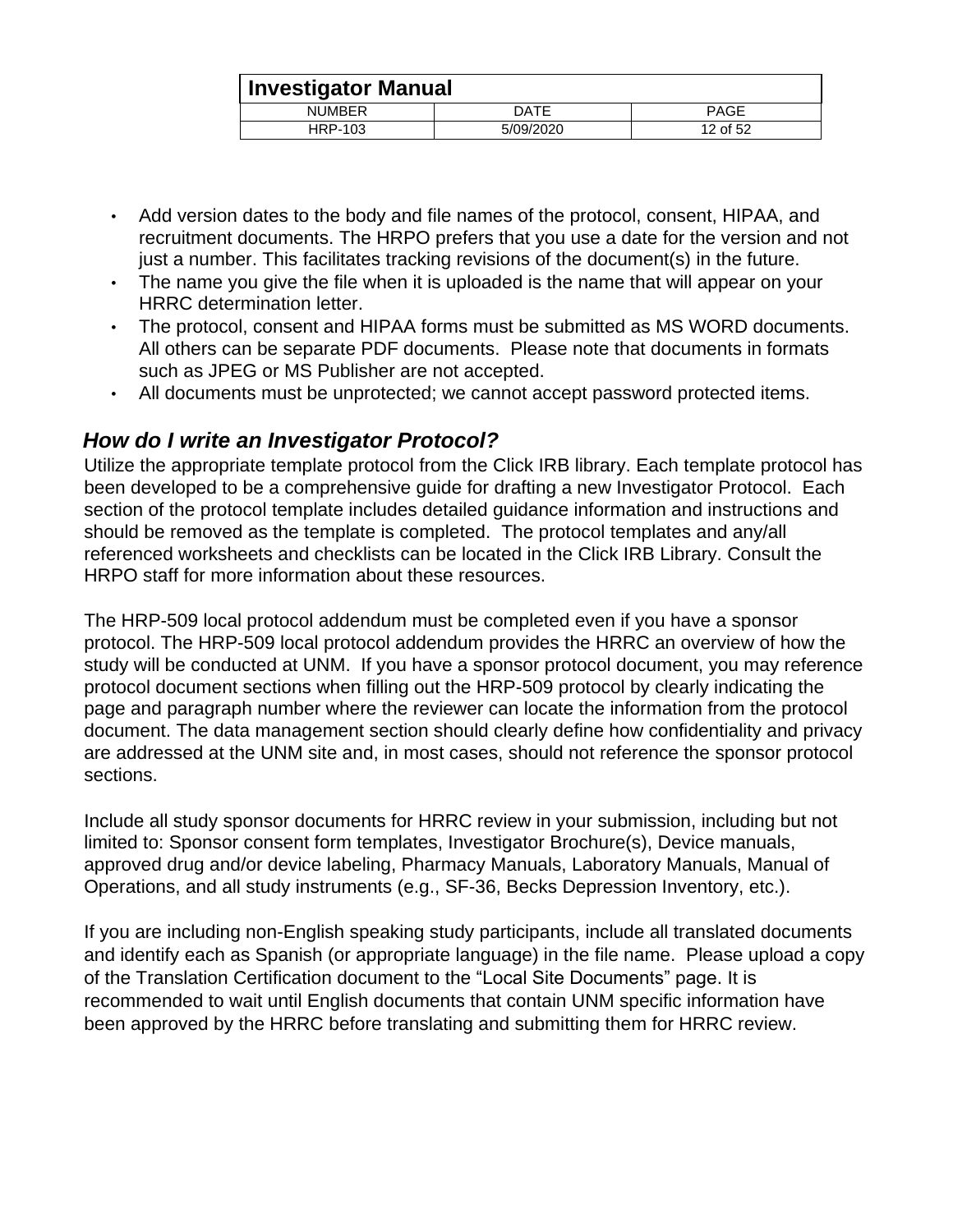|               | Investigator Manual |             |  |
|---------------|---------------------|-------------|--|
| <b>NUMBER</b> | DATE                | <b>PAGE</b> |  |
| HRP-103       | 5/09/2020           | 13 of 52    |  |

Depending on the nature of the proposed research activities, some sections in templates may not be applicable. If so mark as "NA" and briefly state why it does not apply; **do not delete the template sections**.

**Include a version number and/or version date** in the body, footer and file name. These

should be updated each time the document is revised.

As a reminder, please delete the italicized template instructions in your final protocol document, as applicable.

#### <span id="page-12-0"></span>*How do I create a consent document?*

Utilize the appropriate consent template document from the Click IRB library. Each template consent has been developed to be a comprehensive guide for drafting a consent form.

Note that all long form consent documents and short form consent documents must contain all of the required and all additional appropriate elements of informed consent disclosure. Review the "Long Form of Consent Documentation" section in the HRRC's "WORKSHEET: Criteria for Approval (HRP-314)," to ensure that these elements are addressed.

**Include a version number and/or version date** in the body, footer and file name. These should be updated each time the document is revised

#### <span id="page-12-1"></span>*How do I document consent?*

Consent to participate in research is documented by the use of an informed consent document that has been signed by the participant or the participant's legally authorized representative, unless the HRRC has waived the requirement to obtain written documentation of consent. Use the signature block approved by the HRRC. Complete all items in the signature block, including dates and applicable checklists. Refer to *"SOP HRP-090: Informed Consent Process for Research*" and *"SOP HRP-091: Written Documentation of Consent".* 

The following are the requirements for long form consent documents:

- The participant or participant's legally authorized representative (LAR) signs and dates the consent document.
- The individual obtaining consent signs and dates the consent document.
- Whenever the HRRC or the sponsor require a witness to the oral presentation, the witness signs and dates the consent document.
- For participants or LARs who cannot read, and whenever required by the HRRC or the sponsor, a witness to the oral presentation signs and dates the consent document.
- A copy of the signed and dated consent document is to be provided to the participant.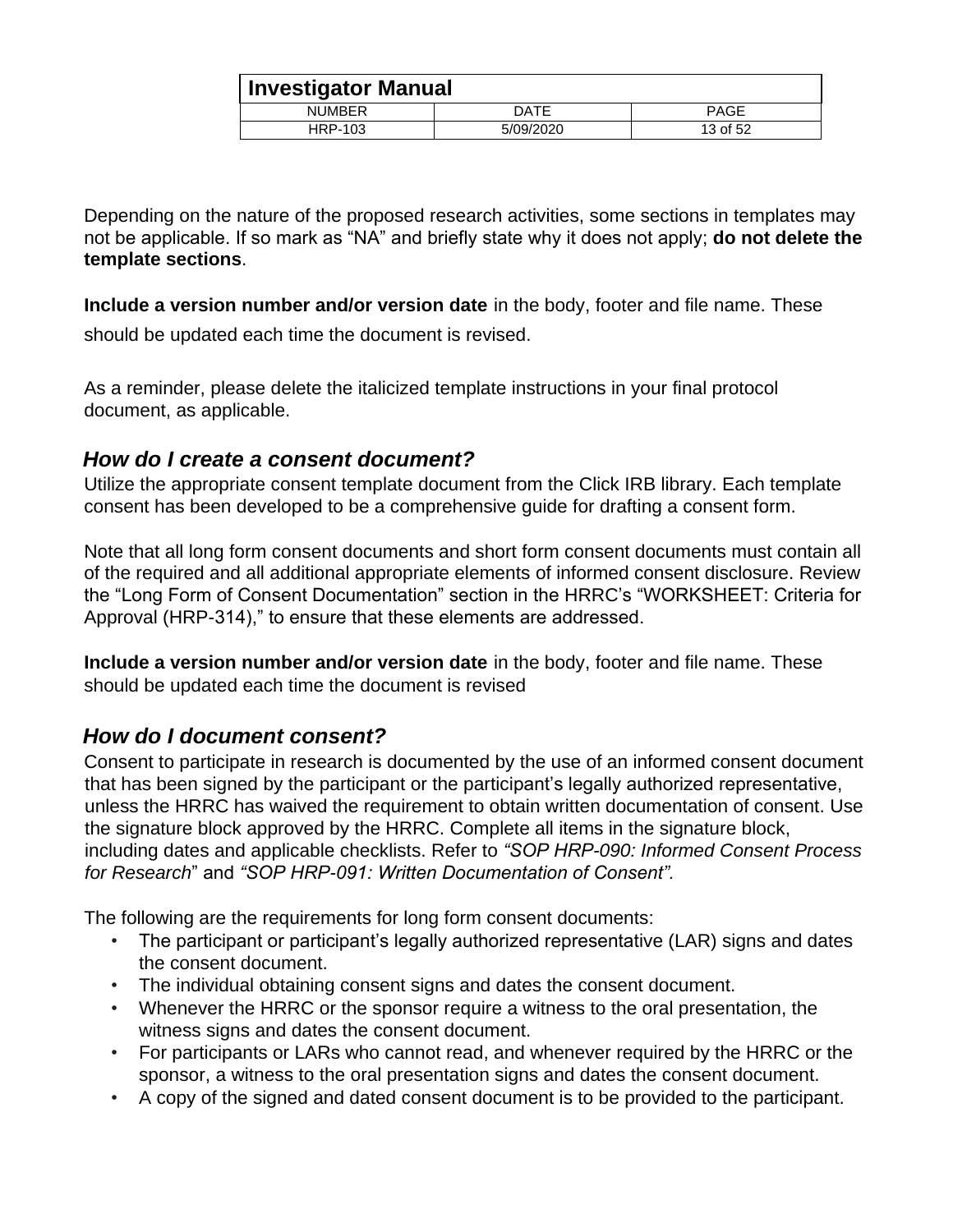|               | <b>Investigator Manual</b> |             |  |
|---------------|----------------------------|-------------|--|
| <b>NUMBER</b> | DATE                       | <b>PAGE</b> |  |
| HRP-103       | 5/09/2020                  | 14 of 52    |  |

When appropriate, the consent process may be altered to allow for non-verbal or other alternative methods for obtaining and documenting consent. Proposed alterations to the consent process and its documentation are submitted for HRRC review and approval.

#### *How do I document assent from children or cognitively impaired adults?*

Assent is defined as "a child's affirmative agreement to participate in research." Passive resignation to submit to an intervention or procedure is not considered assent. Federal regulations do not specify any of the elements of informed assent and do not provide an age at which assent is to be sought. In determining whether children are capable of assenting, the HRRC takes into account the ages, maturity, and psychological state of the children involved. The HRRC determines whether all or some of the children are capable of assenting. In general, capacity to assent is assumed to begin at about age seven.

As a general rule, all adults, regardless of their diagnosis or condition are presumed competent to consent to participate in research unless there is evidence of a serious disability that would impair reasoning or judgment. When investigators propose to include individuals with questionable capacity, the investigators must provide a plan for assessing the participants' decision-making capacity. Assessment is done on an individual basis and should determine the potential participant's ability to understand and express a reasoned choice based on:

- The voluntary nature of research participation and the information relevant to his/her participation (research procedures);
- Consequences of participation for the participant's own situation, especially with regard to the participant's health condition;
- Consequences of the alternatives to participation;
- Potential risks and benefits involved in the study; and
- Procedures to follow if he/she experience discomfort or wishes to withdraw.

If the assessment shows evidence that the participant is competent to consent, the investigators obtain valid informed consent directly from the participant. If the assessment determines that the potential participant does not have sufficient capacity to consent, the investigator must do the following:

- Document the participant is incapable of understanding the information presented regarding the research in the participant's research record;
- Document the information provided to the participant's legally authorized representative regarding the cognitive and health status of the participant, the risks and benefits of the research, and the role of the legally authorized representative in the research record;
- Obtain the consent and signature of the participant's legally authorized representative; and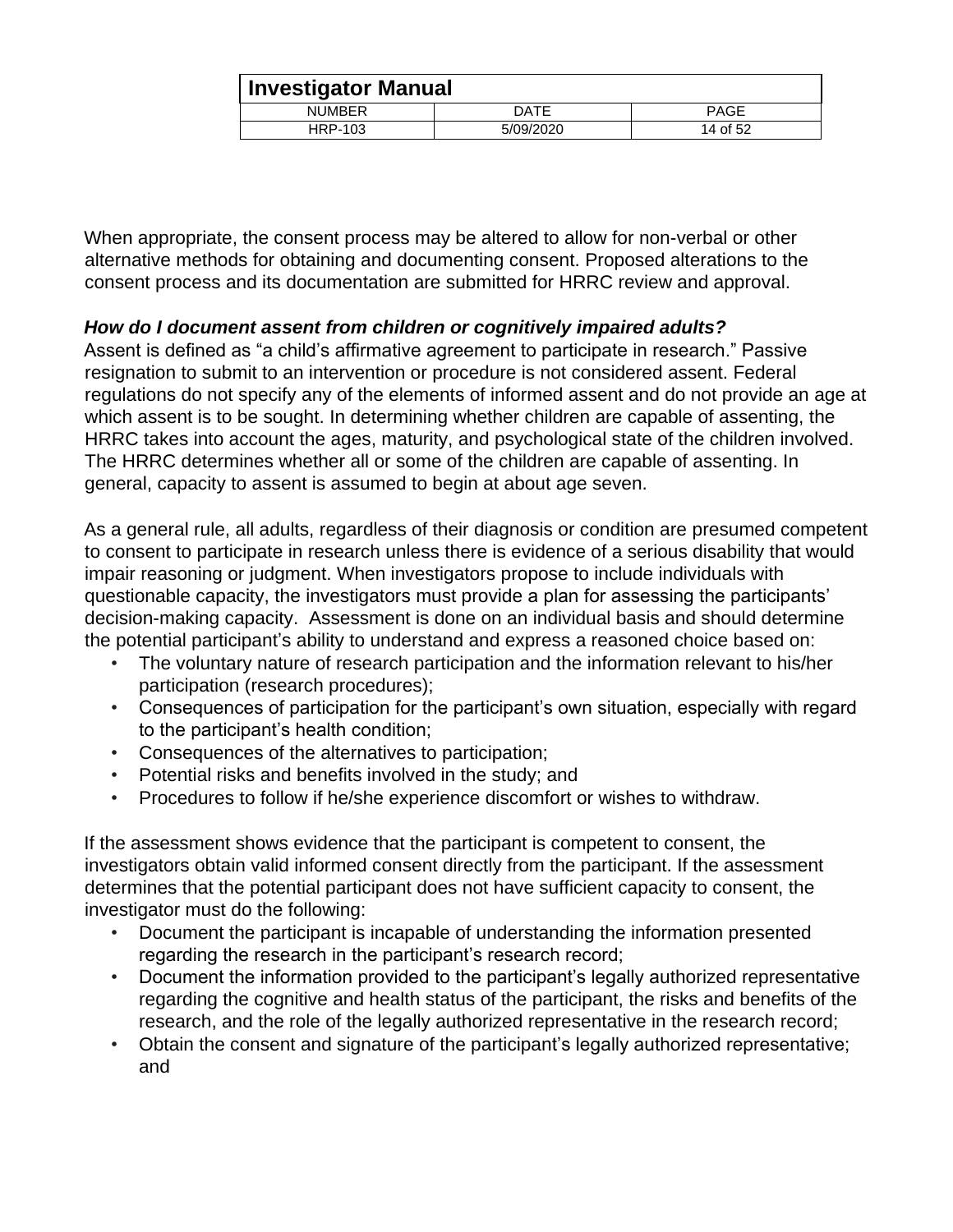| Investigator Manual |           |          |
|---------------------|-----------|----------|
| <b>NUMBER</b>       | DATE      | PAGE     |
| HRP-103             | 5/09/2020 | 15 of 52 |

• Obtain and document the participant's assent if the person with decisional impairment is capable of exercising some judgment concerning the nature of the research.

The verbal objection of an adult with decisional impairment is binding. If the participant, at any time, objects to continuing in the research study, he/she may not participate in the research study. Situations may arise in which the investigator could legitimately return to the participant at a later point to ascertain whether the previous objection still stands, but this must be detailed in the Protocol and approved by the HRRC. The only exception will be research providing direct benefit only available in the context of the research, in which case the investigator must submit a request to the HRRC to enroll the participant or continue their participation, and provide written documentation of the agreement of the participant's legally authorized representative. In this instance, the HRRC may solicit advice of experts.

## <span id="page-14-0"></span>*What are the different regulatory classifications that research activities may*

## *fall under?*

Submitted activities may fall under one of the following four regulatory classifications:

- "Not Human Research": Activities must meet the Institutional definition of "Human Research" to fall under HRRC oversight. Activities that do not meet this definition are not subject to HRRC oversight or review. Refer to "WORKSHEET: Human Research (HRP-310)" for guidance. Contact the HRPO in cases where it is unclear whether an activity is Human Research or if you need documentation of a determination of "Not Human Research."
- Exempt: Certain categories of Human Research may be exempt from regulation but require HRRC review. it is the responsibility of the Institution (HRRC), not the investigator, to determine whether Human Research is exempt from HRRC review. Refer to "WORKSHEET: Exemption (HRP-312)" for guidance on the categories of research that may be exempt.
- **NOTE:** Changes that affect an initial determination of exemption will require a new application to be submitted so that the HRRC review can occur at the expedited or convened review level. When these types of changes are made to research that was previously determined to be exempt, researchers should consult with the HRPO staff to discuss if the changes invalidate the exemption determination. Changes that may affect the determination of exemption include but are not limited to:
	- o Addition of vulnerable populations, such as prisoners, children, adults with decisional impairment, etc.;
	- o New knowledge that increases the risk level;
	- o Federally-funded research that adds survey or interview procedures with children that do not meet exempt category 2;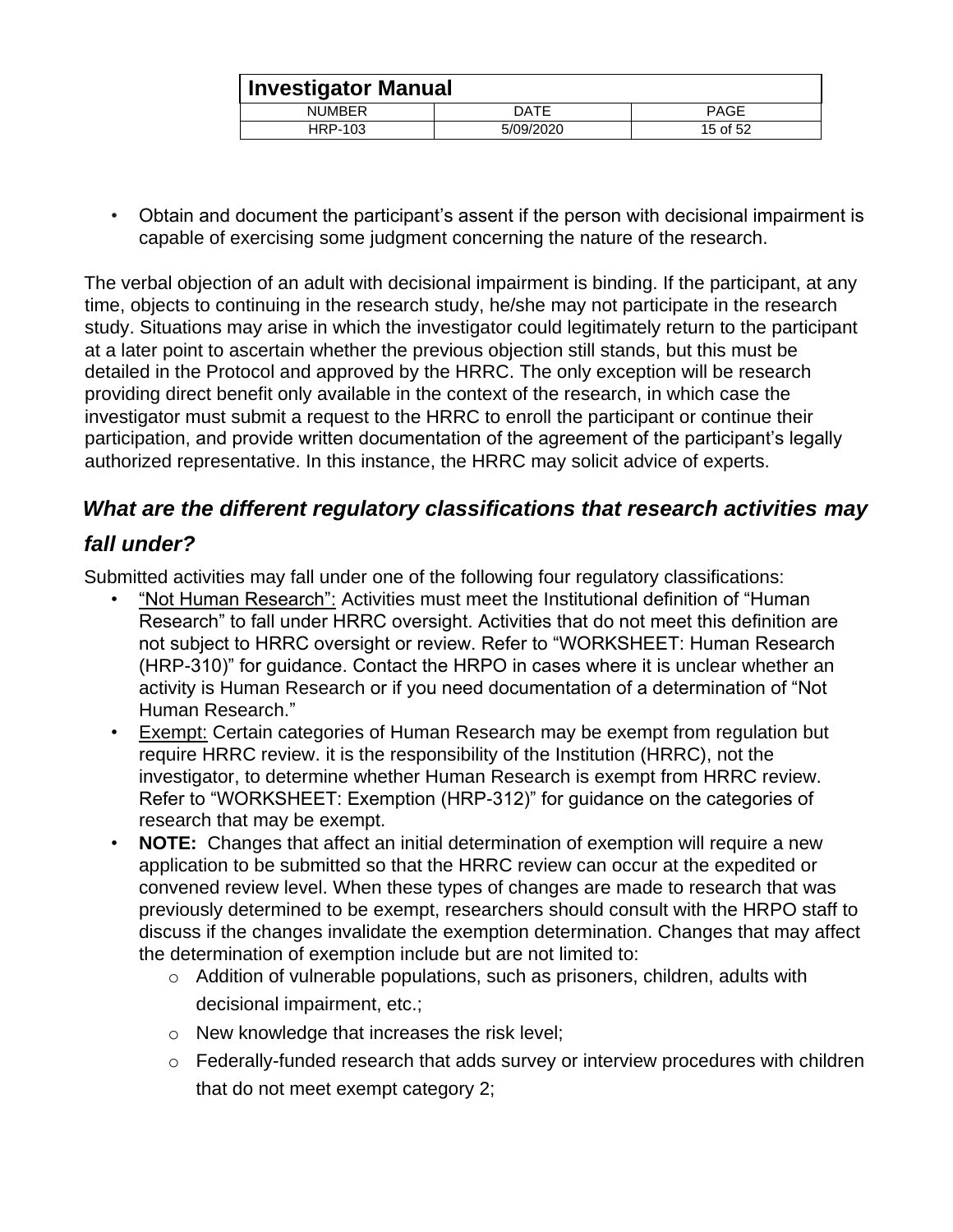|               | <b>Investigator Manual</b> |             |  |
|---------------|----------------------------|-------------|--|
| <b>NUMBER</b> | DATE                       | <b>PAGE</b> |  |
| HRP-103       | 5/09/2020                  | 16 of 52    |  |

- o Federally-funded research that adds observational research of children involving participation by the researcher;
- o Addition of an element that is subject to FDA regulations;
- o The use of any methods described in the Expedited review categories that do not meet the exempt criteria (e.g., blood draws). For information about Expedited review categories, please refer to this link:
- o https://www.hhs.gov/ohrp/regulations-and-policy/guidance/categories-ofresearch-expedited-review-procedure-1998/index.htmlChange in the way identifiers are recorded (directly or indirectly) from existing data, documents, records, pathological specimens, or diagnostic specimens so that participants can be identified;
- o Addition of an instrument, survey, etc. from which information obtained is recorded in such a manner that (i) human participants can be identified, directly or through identifiers linked to the participants; and (ii) any disclosure of the human participants' responses outside the research could reasonably place the participants at risk of criminal or civil liability or be damaging to the participants' financial standing, employability, or reputation;
- Changes that do not affect the determination of exemption but do affect the funding, conflict of interest or contact information of those responsible for the research should be reported to the HRRC through a Modification submission to the study in Click IRB.
	- o Changes that affect the contacts for the research include:
		- A change in the Principal Investigator of the research
		- A change in the institutional affiliation of the Principal Investigator
	- $\circ$  Changes that affect the status of federal funding for the research include:
		- The addition of a federal funding source
		- The removal of a federal funding source
- Review Using the Expedited Procedure: Certain categories of non-exempt Human Research may qualify for review using the expedited procedure, meaning that the project may be approved by a single designated HRRC reviewer, rather than the convened board. Review "WORKSHEET: Eligibility for Review Using the Expedited Procedure (HRP-313)" for reference on the categories of research that may be reviewed using the expedited procedure.
- Review by the Convened HRRC: Non-Exempt Human Research that does not qualify for review using an expedited procedure must be reviewed by the convened HRRC.

## <span id="page-15-0"></span>*What are the determinations the HRRC can make when reviewing proposed research?*

The HRRC may approve research, require modifications to the research to secure approval, table research, defer research or disapprove research: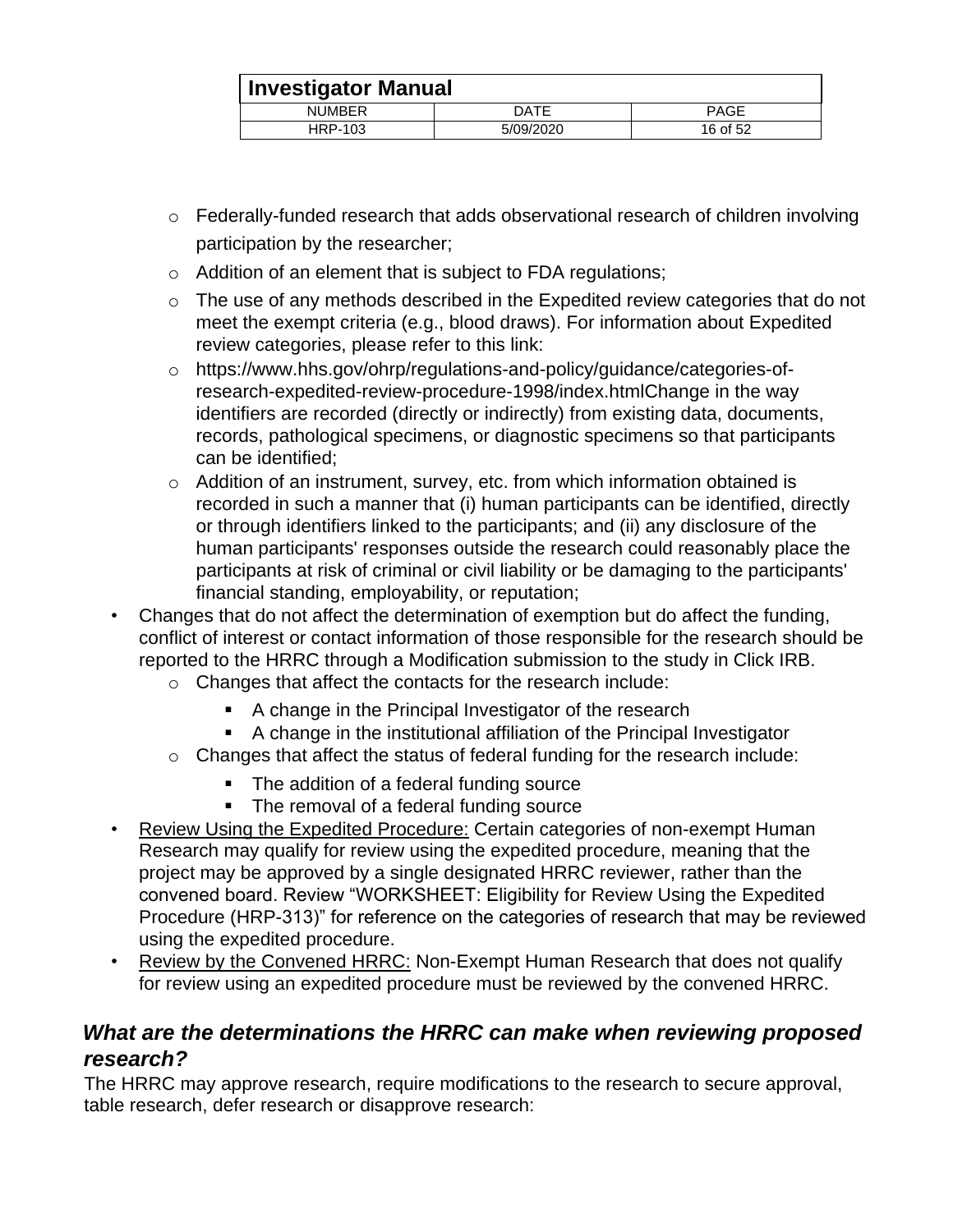|               | Investigator Manual |          |  |
|---------------|---------------------|----------|--|
| <b>NUMBER</b> | DATE                | PAGE     |  |
| HRP-103       | 5/09/2020           | 17 of 52 |  |

- Approval: Made when all criteria for approval are met. See "How does the HRRC decide whether to approve Human Research?" below.
- Modifications Required to Secure Approval: Made when HRRC members require specific modifications to the research before approval can be finalized.
- Tabled: Made when the HRRC cannot approve the research at a meeting for reasons unrelated to the research, such as loss of quorum. When taking this action, the HRRC automatically schedules the research for review at the next meeting.
- Deferred: Made when the HRRC determines that the board is unable to approve research as presented. When making this determination, the HRRC describes its reasons for this decision, describes modifications that might make the research approvable, and gives the investigator an opportunity to respond to the HRRC in person or in writing.
- Disapproval: Made when the HRRC determines that it is unable to approve research and the HRRC cannot identify modifications that might make the research approvable. When making this determination, the HRRC describes its reasons for this decision and gives the investigator an opportunity to respond to the HRRC in person or in writing.

## <span id="page-16-0"></span>*How does the HRRC decide whether to approve Human Research?*

The criteria for HRRC approval can be found in the "WORKSHEET: Exemption (HRP-312)" for exempt Human Research and the "WORKSHEET: Criteria for Approval (HRP-314)" for nonexempt Human Research. The latter worksheet references other checklists that might be relevant. All checklists and worksheets can be found in the Click IRB Library.

These checklists and worksheets may be used as applicable for initial review, continuing review, and review of modifications to previously approved Human Research. You are encouraged to refer to the checklists and worksheets to write your Investigator Protocol in a way that addresses the criteria for approval. Please do not submit the checklists or worksheets as part of your submission.

## <span id="page-16-1"></span>*What will happen after HRRC review?*

The HRPO will provide you with a written decision indicating that the HRRC has approved the research, requires modifications to secure approval, has tabled or deferred the research, or has disapproved the research.

- If the HRRC has approved the submission: The Human Research may commence once all other Institutional requirements have been met. HRRC approval is valid for a limited period of time, usually 364 days. The end of the approval period is noted in the approval letter.
- If the HRRC requires modifications to secure approval: Make the requested modifications and submit them to the HRRC. If all requested modifications are made, the HRRC will issue a final approval. If you do not make some or all of the required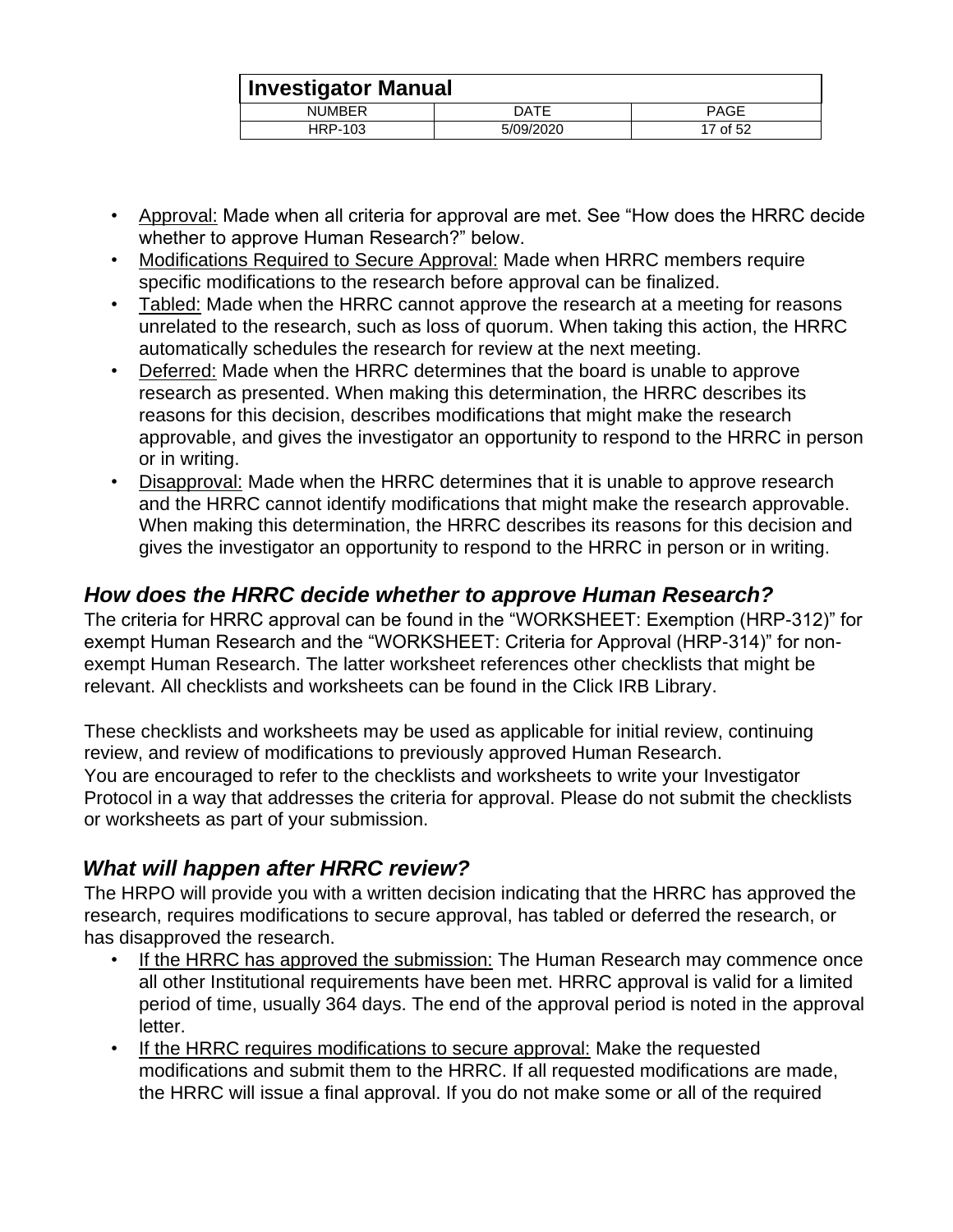|               | <b>Investigator Manual</b> |             |  |
|---------------|----------------------------|-------------|--|
| <b>NUMBER</b> | DATE                       | <b>PAGE</b> |  |
| HRP-103       | 5/09/2020                  | 18 of 52    |  |

modifications, explain in writing why the modifications were not made and submit it to the HRRC. The HRRC will review your explanation and decide whether or not the research can be approved without these modifications. Research cannot commence until final approval is received. If the HRRC defers the submission: The HRRC will provide a statement of the reasons for deferral and suggestions to make the study approvable, and give you an opportunity to respond in writing. You may revise your submission according to the HRRC's guidance, which makes it approvable in most cases.

• If the HRRC disapproves the submission: The HRRC will provide a statement of the reasons for disapproval and give you an opportunity to respond in writing.

In all cases, you have the right to address your concerns to the HRRC directly at an HRRC meeting. Please contact the HRPO to request this.

## <span id="page-17-0"></span>*What are my obligations after HRRC approval?*

- 1) Do not start Human Research activities until you have the final HRRC approval letter.
- 2) Do not start Human Research activities until you have obtained all other required institutional approvals, including approvals of departments or divisions that require approval prior to commencing research that involves their resources.
- 3) Ensure that there are adequate resources to carry out the research safely. This includes, but is not limited to, sufficient investigator time, appropriately qualified research team members, equipment, and space.
	- a) Delegate responsibility to the research staff in accordance with the staff's training and qualifications.
	- b) Ensure that all procedures associated with the research are performed, with the appropriate level of supervision, only by individuals who are licensed or otherwise qualified to perform them under the laws of New Mexico and policies of The University of New Mexico Health Sciences Center.
	- c) Monitor the conduct of the research and perform quality management activities to ensure the safety of participants and the quality and integrity of the research data.
- 4) Unless waivers or alterations are approved by the HRRC, obtain the legally effective informed consent from human participants or their representatives, using only the currently approved informed consent documents, and provide a signed copy to the participant, if applicable.
	- a) Ensure that only HRRC-approved investigators obtain informed consent from potential participants.
- 5) If unavailable to conduct the research personally, as when on sabbatical leave or vacation, arrange for another HRRC-approved investigator on the study to assume direct responsibility or notify the HRRC of alternate arrangements.
- 6) Maintain accurate and complete research records, including but not limited to, original signed informed consent and authorization documents, and retain these records according to HRRC policy and the applicable regulatory retention terms.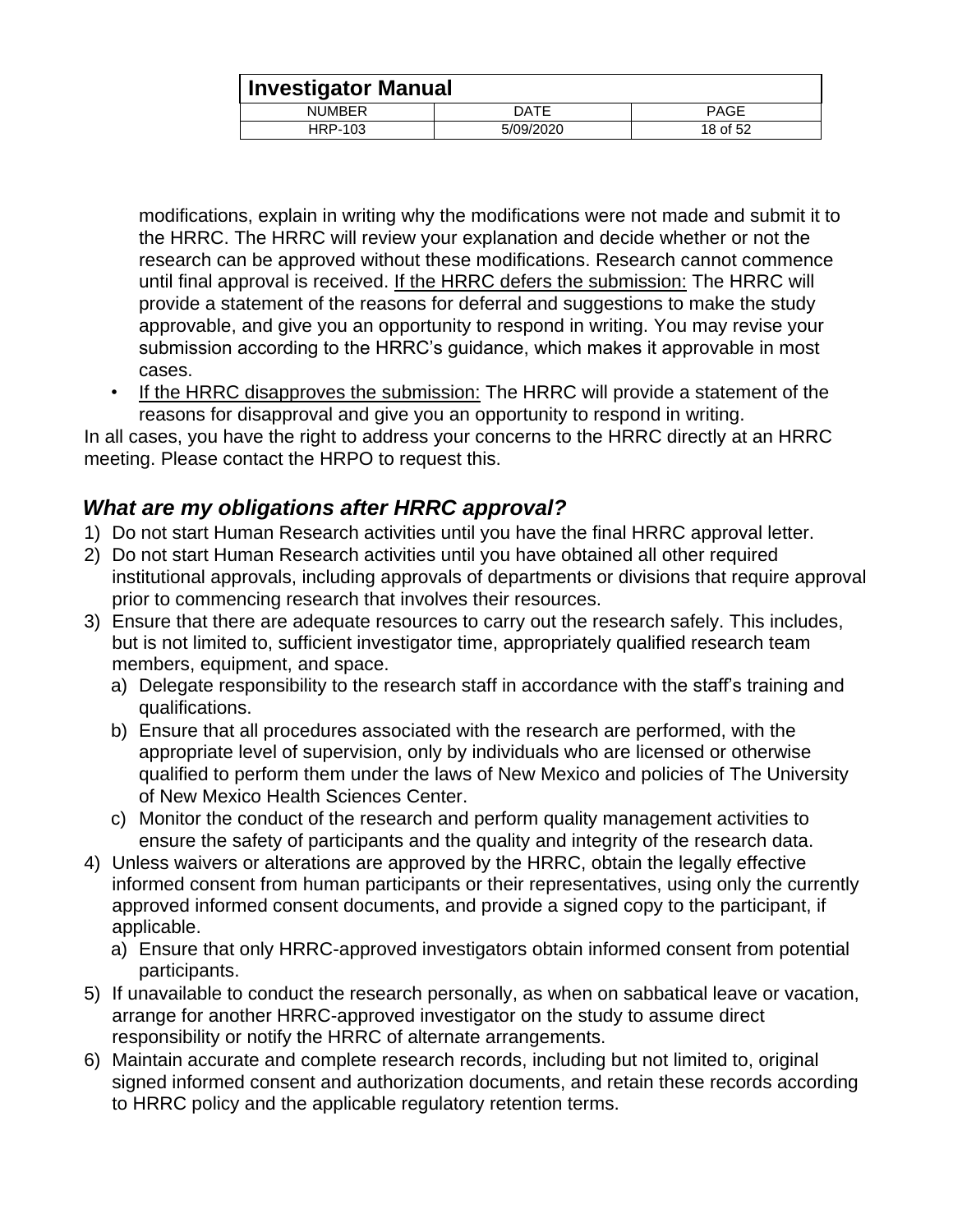|               | Investigator Manual |             |  |
|---------------|---------------------|-------------|--|
| <b>NUMBER</b> | DATE                | <b>PAGE</b> |  |
| HRP-103       | 5/09/2020           | 19 of 52    |  |

- 7) Fully inform the HRRC of all locations in which human participants will be recruited for this project and obtain and maintain current HRRC approvals/letters of support when applicable.
- 8) Ensure that Research Staff are qualified (e.g., including but not limited to appropriate training, education, expertise, credentials, protocol requirements and, when relevant, privileges) to perform procedures and duties assigned to them during the study.
- 9) Update the study record in Click IRB with any changes to the study personnel.
- 10) Personally conduct or supervise the Human Research.
	- a) Conduct the Human Research in accordance with the relevant current protocol as approved by the HRRC.
	- b) When required by the HRRC, ensure that consent or permission is obtained in accordance with the relevant current protocol as approved by the HRRC.
	- c) Do not modify the Human Research without prior HRRC review and approval unless necessary to eliminate apparent immediate hazards to participants. Please immediately submit a Reportable New Information (RNI) report in Click IRB.
	- d) Protect the rights, safety, and welfare of participants involved in the research.

#### 11)Submit to the HRRC:

- a) Proposed modifications to the approved research as described in this manual. (See "How do I submit a modification?")
- b) A continuing review application as requested in the approval letter. (See "How do I submit continuing review?"
- c) A continuing review application when the Human Research is closed. (See "How Do I Close Out a Study?")
- 12)Report any of the information items listed in Appendix A-1 (Reportable New Information) to the HRRC within five business days.
- 13)Submit an updated disclosure of financial interests to the UNM HSC Conflicts of Interest Office within thirty days of discovering or acquiring (e.g., through purchase, marriage, or inheritance) a new financial interest.
- 14)Do not accept or provide payments to professionals in exchange for referrals of potential participants ("finder's fees.")
- 15)Do not accept or provide payments designed to accelerate recruitment that were tied to the rate or timing of enrollment ("bonus payments.")
- 16)See additional requirements of various federal agencies in Appendix A-2 through A-9. These represent additional requirements and do no override the baseline requirements of this section.
- 17)If the HRRC requests or your study is selected for an onsite post-approval review, cooperate with HRPO Quality Improvement program staff to ensure the completion of the audit.
- 18) If the study is a clinical trial and supported by a Common Rule agency, one IRB-approved version of a consent form that has been used to enroll participants must be posted on a public federal website designated for posting such consent forms. The form must be posted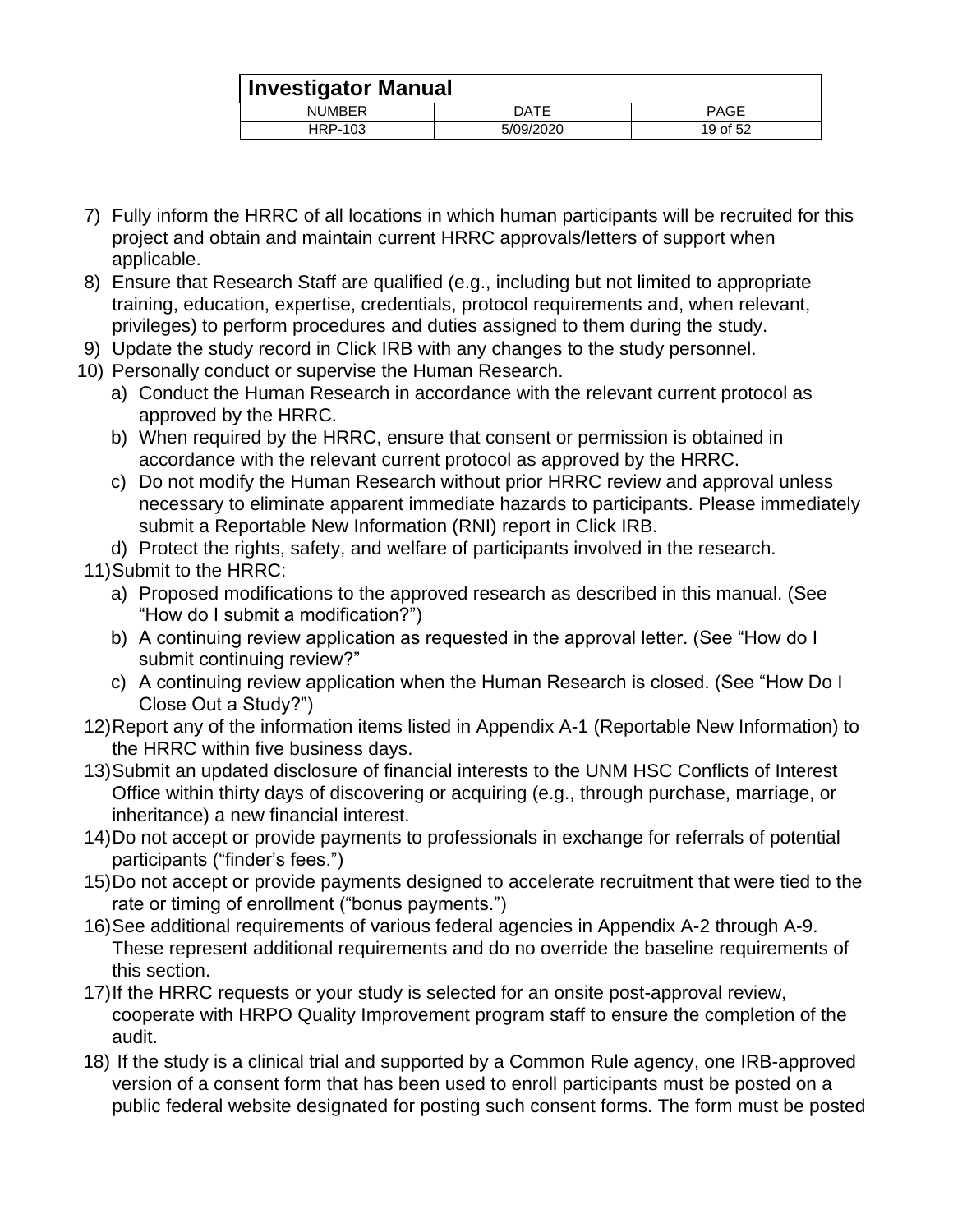|               | <b>Investigator Manual</b> |             |  |
|---------------|----------------------------|-------------|--|
| <b>NUMBER</b> | DATE                       | <b>PAGE</b> |  |
| HRP-103       | 5/09/2020                  | 20 of 52    |  |

after recruitment closes, and no later than 60 days after the last study visit. Please contact the study sponsor with any questions.

## <span id="page-19-0"></span>**What are my obligations as the overall study PI for an sIRB study?**

- 1) Coordinating with HRPP personnel to determine whether this institution's IRB can act as the single IRB for all or some institutions participating in the study or if an external IRB will assume oversight.
- 2) Identifying all sites that will be engaged in the human research and requiring oversight by the IRB.
- 3) Ensuring that all sites receive a request to rely on the reviewing IRB and that all institutional requirements are satisfied before a study is activated at a relying site.
- 4) Collaborating with the reviewing IRB to document roles and responsibilities for communicating and coordinating key information from study teams and the IRB or HRPP at relying sites in a 'Communication Plan'
- 5) Responding to questions or information requests from study teams or the IRB or HRPP staff at relying sites.
- 6) Providing relying site investigators with the policies of the reviewing IRB.
- 7) Providing relying site investigators with the IRB-approved versions of all study documents.
- 8) Preparing and submitting IRB applications on behalf of all sites. This includes initial review, modifications, personnel updates, reportable new information and continuing review information for all sites.
- 9) Establishing a process for obtaining and collating information from all sites and submitting this information to the reviewing IRB. This includes site-specific variations in study conduct, such as the local consent process and language, subject identification and recruitment processes and local variations in study conduct. These variations should be documented in a Local protocol Addendum for each site.
- 10)Ensuring that consent forms used by relying sites follow the consent template approved by the reviewing IRB and include required language as specified by the relying sites.
- 11)Providing site investigators with all determinations and communications from the reviewing IRB.
- 12)Submitting reportable new information from relying sites to the reviewing IRB in accordance with the terms outlined in the authorization agreement or communication plan.
- 13)Reporting the absence of continuing review information from relying sites if they do not provide the required information prior to submission of the continuing review materials to the reviewing IRB. Notifying the relying site of their lapse in approval and applicable corrective actions.
- 14)Providing study records to the relying institution, reviewing IRB or regulatory agencies upon request.

#### <span id="page-19-1"></span>**What are my obligations as investigator when relying on an external IRB?**

1) Obtaining appropriate approvals from this institution prior to seeking review by another IRB.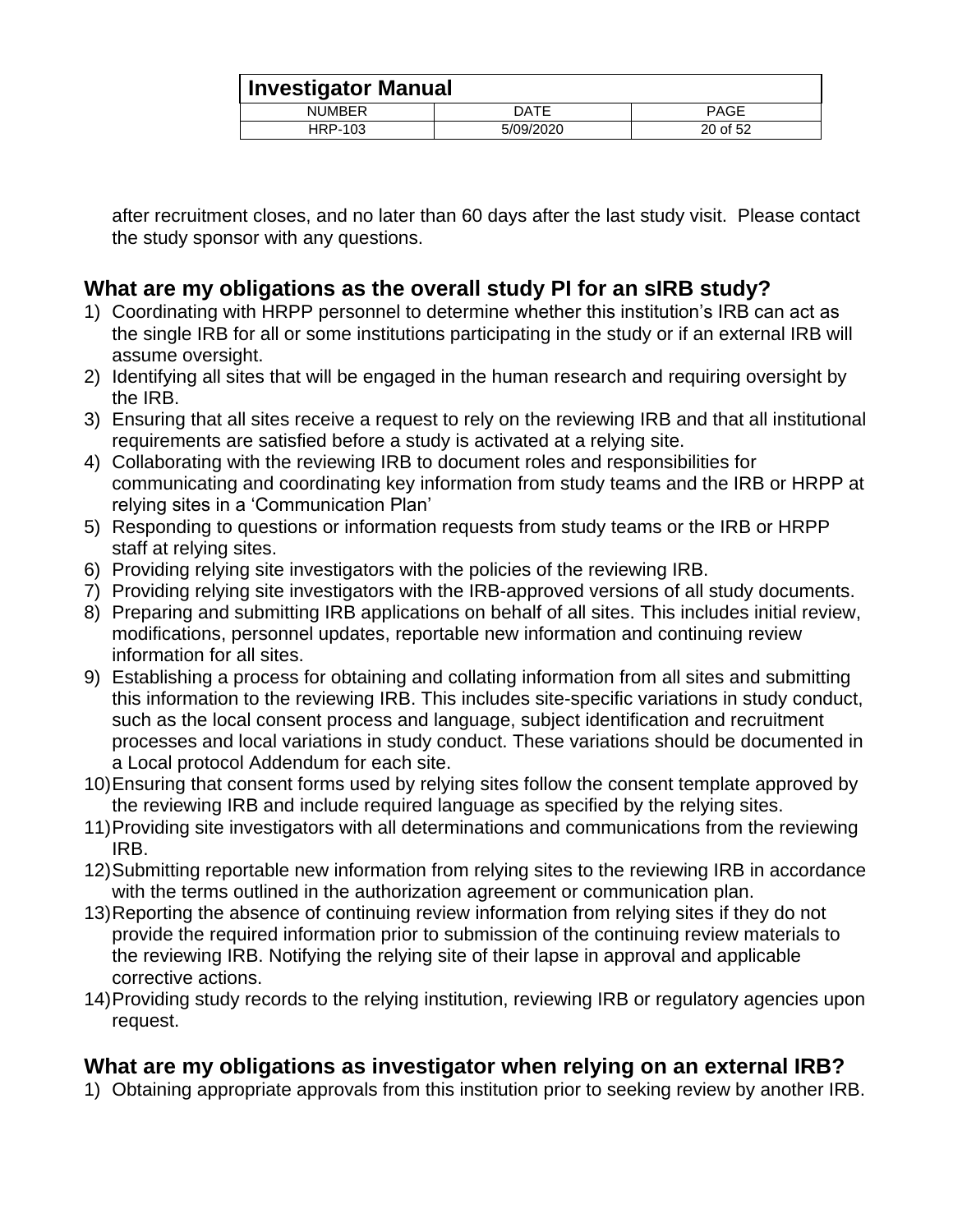|               | <b>Investigator Manual</b> |             |  |
|---------------|----------------------------|-------------|--|
| <b>NUMBER</b> | DATE                       | <b>PAGE</b> |  |
| HRP-103       | 5/09/2020                  | 21 of 52    |  |

- 2) Complying with determinations and requirements of the reviewing IRB.
- 3) Providing the reviewing IRB with requested information about local requirements or local research context issues relevant to the IRB's determination prior to IRB review.
- 4) Notifying the reviewing IRB when local policies that impact IRB review are updated.
- 5) Cooperating in the reviewing IRB's responsibility for initial and continuing review, record keeping and reporting and providing all information requested by the reviewing IRB in a timely manner.
- 6) Disclosing conflicts of interest as required by the reviewing IRB and complying with management plans that may result.
- 7) Promptly reporting to the reviewing IRB any proposed changes to the research and not implementing those changes to the research without prior IRB review and approval, except where necessary to eliminate apparent immediate hazards to the participants.
- 8) When enrolling participants, obtaining, documenting and maintaining records of consent for each participant or each participant's legally authorized representative.
- 9) Promptly reporting to the reviewing IRB any unanticipated problems involving risks to participants or others according to the requirements specified in the reliance agreement.
- 10)Providing the reviewing IRB with data safety monitoring reports in accordance with the reviewing IRB's reporting policy.
- 11)Reporting non-compliance, participant complaints, protocol deviations or other events according to the requirements specified in the reliance agreement.
- 12)Specifying the contact person and providing contact information for researchers and research staff to obtain answers to questions, express concerns, and convey suggestions regarding the use of the reviewing IRB.

## <span id="page-20-0"></span>*How do I submit a Modification?*

You must report planned changes in a study and receive approval from the HRRC prior to implementing these changes, except where necessary to eliminate apparent immediate hazards to the participants. In the case of changes implemented to eliminate immediate hazards to the participants, the emergency protocol changes must be reported to the HRRC using a Reportable New Information submission. See "What new information needs to be reported to the HRRC during the course of the study and prior to the next continuing review?" below.

To request approval for modifications to an approved study, click "Create Modification / CR" in the Click IRB system, answer the questions on each smart form page, upload all requested supporting documents and execute the "Submit" function in the workspace to send it to the HRPO for processing. When revising previously approved documents, such as protocols, consent forms, recruitment materials, etc., use the "track changes" feature in MS Word and mark all revisions being made as part of the submission and update all version dates. Maintain electronic copies of all documents submitted to the HRRC in case revisions are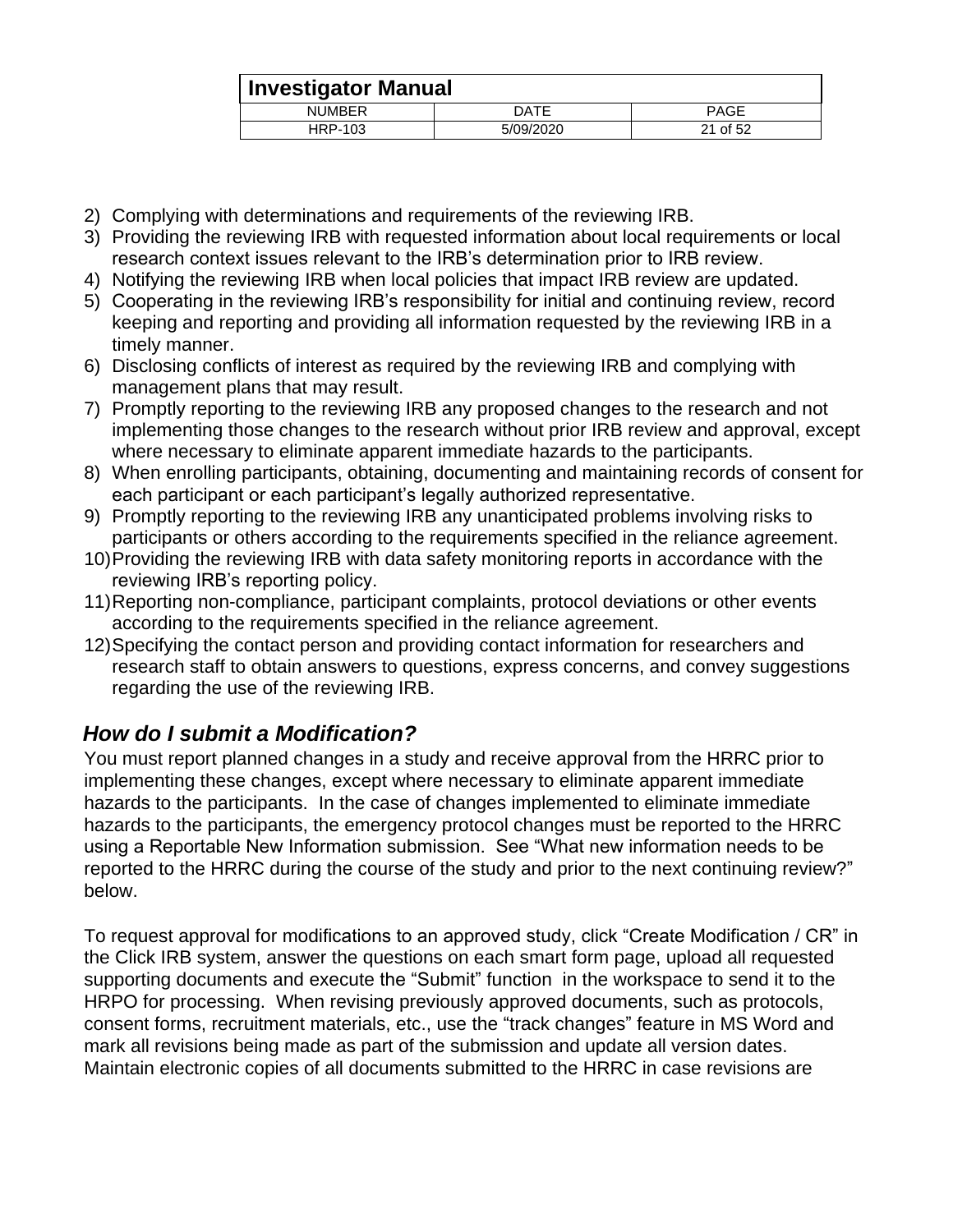| <b>! Investigator Manual</b> |           |          |
|------------------------------|-----------|----------|
| <b>NUMBER</b>                | DATE      | PAGE     |
| HRP-103                      | 5/09/2020 | 22 of 52 |

required. Please note that research must continue to be conducted as previously approved, or halted, until HRRC approval of the Modification is received.

Modifications may require the consent form/process be revised to reflect study changes. For research given an Exempt determination, please refer to "What are the different regulatory classifications of research?" above for modifications to Exempt research that are accepted by the HRRC.

To submit a Modification for a pSite in an sIRB study, you must use the "Create Modification/CR" function in the SITE workspace. Otherwise, the process is identical to the one described above for the Modification of a single site submission.

## <span id="page-21-0"></span>*How do I submit Continuing Review?*

The UNM HSC HRRC requires continuing review for all studies approved using the expedited procedure. The following points justify why continuing review enhances protection of research participants:

- Risk Assessment and Monitoring of Potential Non-Compliance
	- o The continuing review process serves as a mechanism to maintain annual oversight in order to ensure the risk/benefit assessment remains unchanged.
	- $\circ$  Additionally, the annual continuing review is an opportunity for the HRRC to discover non-compliance that may affect participant safety. At time of continuing review, the Principal Investigator eligibility requirements are re-checked, as is compliance with human subjects protection training and the financial conflicts of interest (COI) training.
- The HRRC prefers to adopt a more stringent approach, at this time, and require continuing reviews annually for all studies approved using the expedited procedure. The submission of a continuing review in Huron IRB (formerly called Click IRB) is very streamlined and includes the completion of a single smart form, and thereby, does not unduly burden investigators while giving the HRRC an annual update.

A continuing review submission must be submitted prior to the expiration date of HRRC approval. To submit a continuing review submission, click "Create Modification / CR" in the Click IRB system, answer the questions on each screen, attach all requested supporting documents and execute the "Submit" activity in the workspace to send it to the HRPO for review.

If the continuing review application is not received **45 days prior** to expiration, the HRRC may not be able to conduct a review, prior to expiration. You may be restricted from submitting new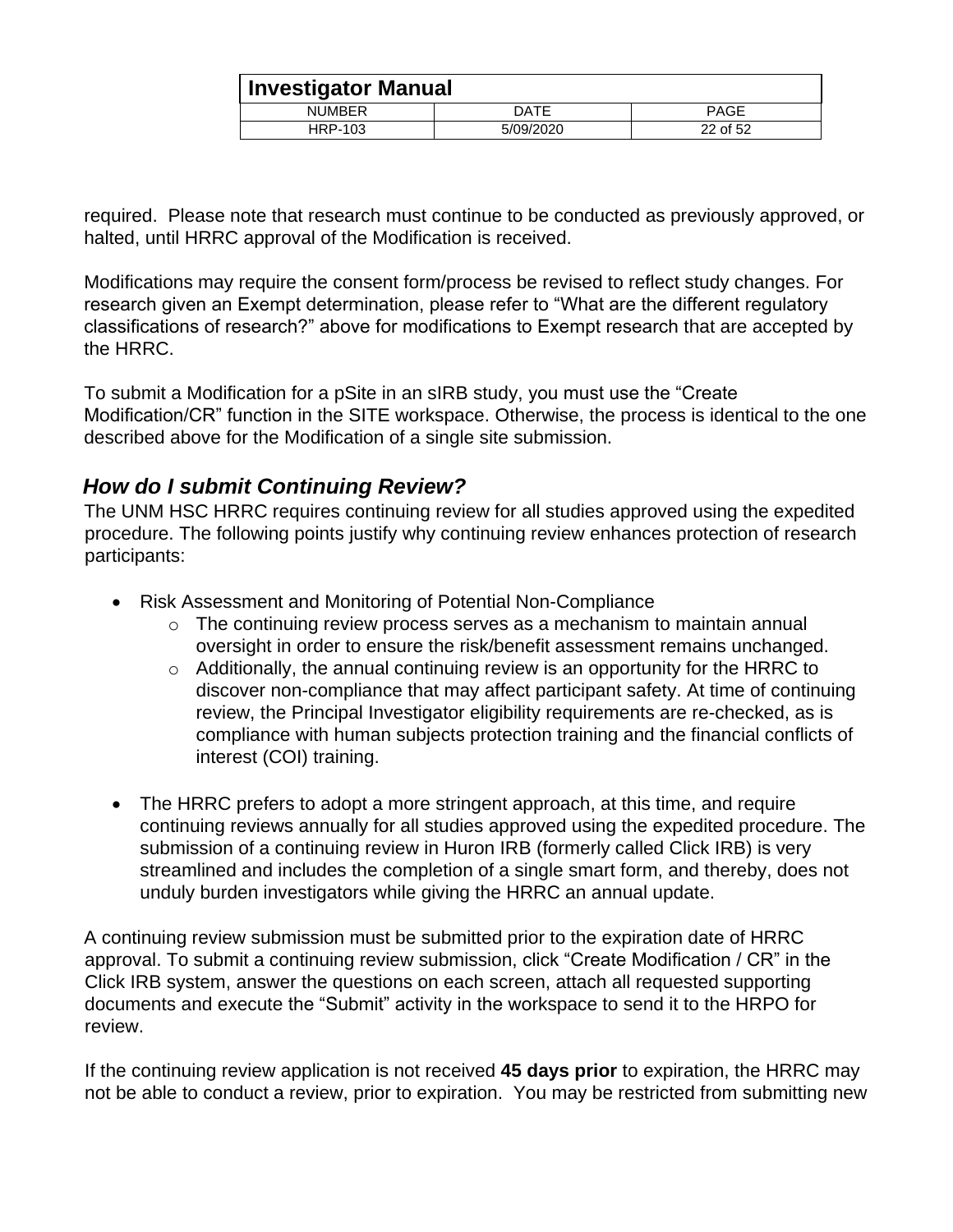|               | <b>Investigator Manual</b> |             |  |
|---------------|----------------------------|-------------|--|
| <b>NUMBER</b> | DATE                       | <b>PAGE</b> |  |
| HRP-103       | 5/09/2020                  | 23 of 52    |  |

human research until the completed application has been received, and this may be considered serious or continuing non-compliance.

If the HRRC approval expires, all Human Research procedures related to the protocol under review must cease including recruitment, advertisement, screening, enrollment, consent, interventions, interactions, and collection or analysis of private identifiable information. In addition, any data analyses of previously collected research data must cease. Continuing Human Research procedures without HRRC approval is a violation of Institutional policy. If current participants will be harmed by stopping Human Research procedures that are available outside the Human Research context, provide these on a clinical basis as needed to protect current participants. If current participants will be harmed by stopping Human Research procedures that are not available outside the Human Research context, immediately contact the HRRC and provide a written list of the currently enrolled participants and why they will be harmed by stopping procedures. Remember that research data cannot be collected during study expiration.

A pSite in a sIRB study submits documentation of the sIRB's Continuing Review approval by submitting a Modification (of "other parts") on the SITE page. The modification summary must include the action of "uploading the External IRB letter of continuing review approval" to the "Other Attachments" section of the Local Site Documents page. The End of Approval date must be updated on the STUDY page to reflect the date on the current Continuing Review approval letter.

#### <span id="page-22-0"></span>*What new information needs to be reported to the HRRC during the course of the study and prior to the next continuing review?*

Information items that fall into one or more of the categories listed in "Appendix A-1 Reportable New Information" must be reported to the HRRC within 5 business days of the investigator becoming aware of the information. These information items will be reviewed by the HRRC to determine if they represent non-compliance, unanticipated problems involving risks to participants or others, and/or result in suspension of HRRC approval or termination of HRRC approval. To submit an information item, click "Create Reportable New Information" in the Click IRB system, answer the questions on each screen, attach all requested supporting documents and click the "Submit" activity in the workspace to send it to the HRRC Office for review. Maintain electronic copies of all information submitted to the HRRC.

#### <span id="page-22-1"></span>*How do I close out a study?*

To be eligible for closure, the research study must meet all of the following criteria:

• The research is permanently closed to enrollment at this institution;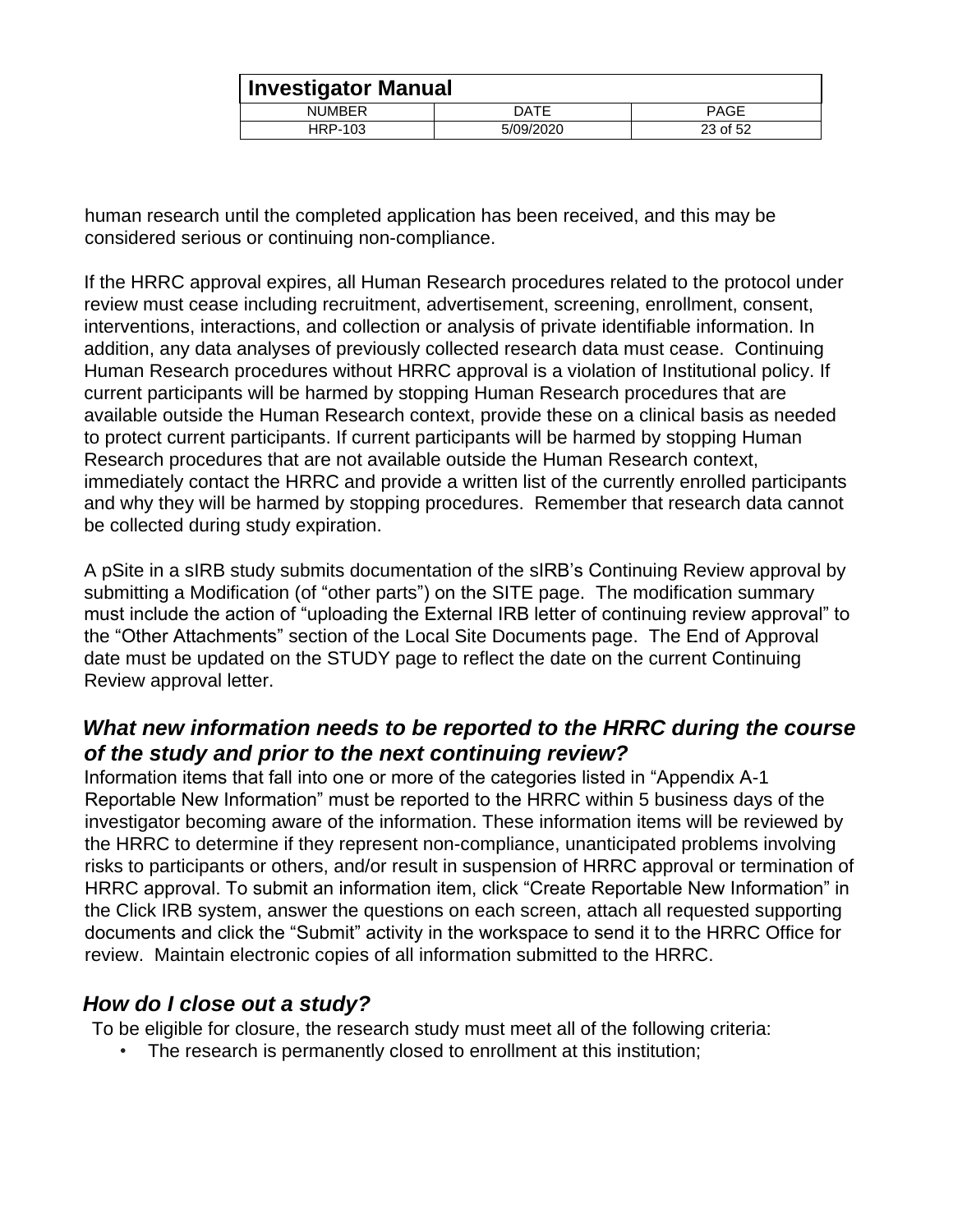|               | <b>Investigator Manual</b> |             |  |
|---------------|----------------------------|-------------|--|
| <b>NUMBER</b> | DATE                       | <b>PAGE</b> |  |
| HRP-103       | 5/09/2020                  | 24 of 52    |  |

- All participants enrolled at this institution have completed all protocol-related interventions and interactions, including interventions and interactions related to collection of long-term follow-up data;
- No additional identifiable private information about the participants is being obtained by this institution's investigator; and
- Analysis of private identifiable information at this institution is completed.

In order to close a study that stored identifiable data and/or specimens the data/specimens must be handled per the approved protocol data/specimen management plant. . If identifiable data/specimens will be used for future research, they must be placed in an approved repository.

In order to close a study, create and submit a Continuing Review following the instructions above. By selecting the first 4 or 5 options in the Research Milestones section of the "Continuing Review Information / Study Closure Information" page, the study will automatically be routed for closure. Provide all other information and applicable documentation as for a Continuing Review.

If you fail to submit a continuing review submission to close out Human Research, you will be restricted from submitting new Human Research until the completed application has been received.

If the continuing review submission for closing out a Human Research study is not received by the date requested in the approval letter, you will be restricted from submitting new Human Research until the completed application is received.

To close a pSite in a sIRB study, create and submit a Modification of other parts on the SITE page. The modification summary must include the action of "uploading the External IRB letter of closure" to the Local Site Documents page, other attachments.

#### <span id="page-23-0"></span>*How long do I keep research-related records?*

Maintain your Human Research records, including signed and dated consent documents for at least three years after closure of the research. Maintain signed and dated HIPAA authorizations and consent documents that include HIPAA authorizations for at least six years after completion of the research. Study records with minors must be retained until the minor reaches 22 years old [\(Policy HSC-R-801 PR.1\)](https://hsc.unm.edu/research/common/docs/hsc-r-801-pr.pdf).

If your Human Research is sponsored, contact the sponsor before disposing of Human Research records. If your research is regulated by the FDA, refer to Appendix A-3.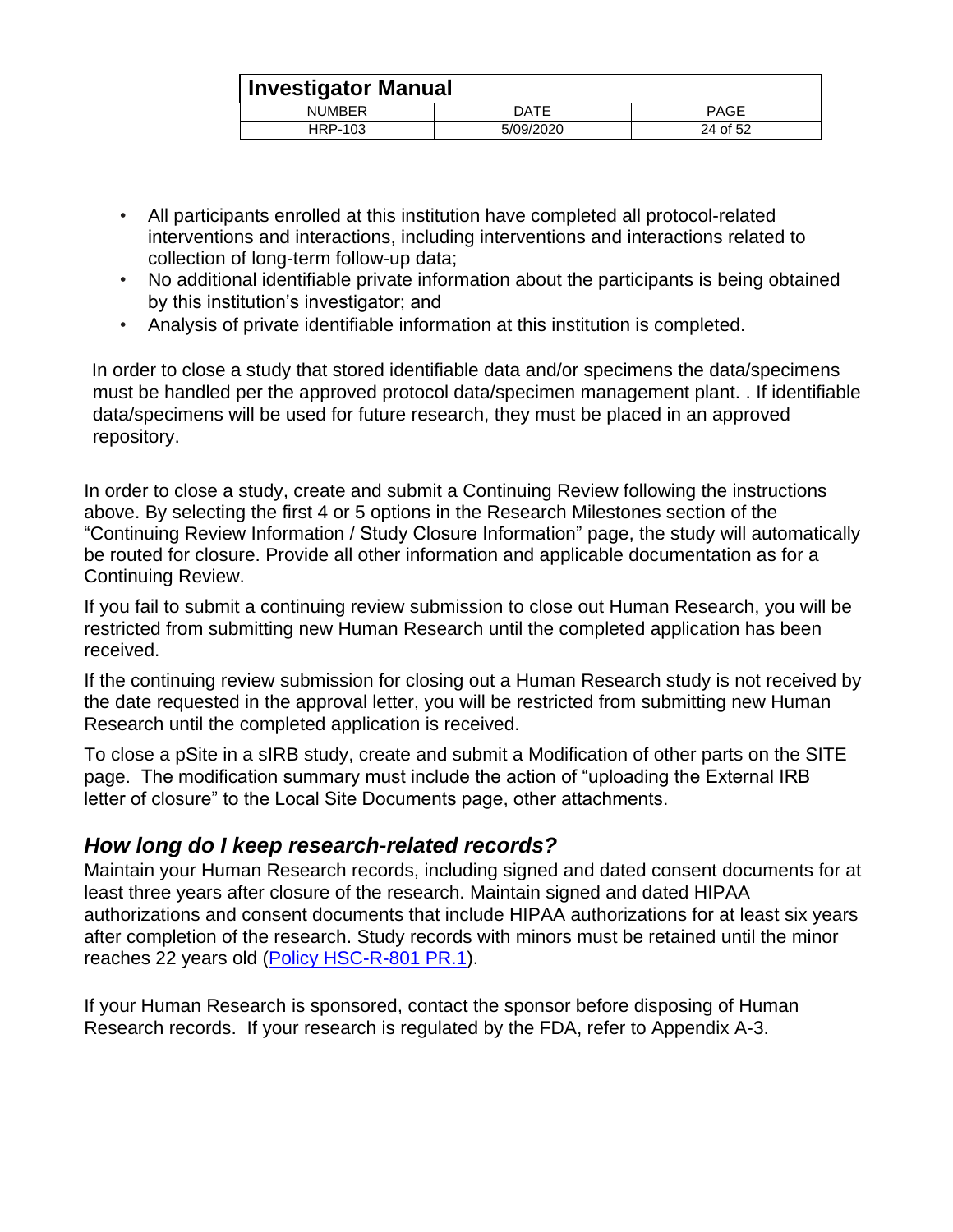|               | Investigator Manual |             |  |
|---------------|---------------------|-------------|--|
| <b>NUMBER</b> | DATE                | <b>PAGE</b> |  |
| HRP-103       | 5/09/2020           | 25 of 52    |  |

#### <span id="page-24-0"></span>*What if I need to use an unapproved drug, biologic, or device in an emergency and there is no time for HRRC review?*

Contact the HRPO immediately to discuss the situation. If there is no time to make this contact, reference the "WORKSHEET: Emergency Use (HRP-322)" for the regulatory criteria allowing such a use and adhere to them in your use of the emergency article. Use the "TEMPLATE EMERGENCY USE CONSENT DOCUMENT (HRP-506)" to prepare your consent document. You must submit a report of the emergency use to the HRRC within five days of the use. If additional use of the emergency article is anticipated, you must submit a New Study application in Click IRB for HRRC review within 30 days.

If you fail to submit the report within five days or the HRRC application for initial review within 30 days, you will be restricted from submitting new Human Research until the report and HRRC application for initial review have been received.

Emergency use of an unapproved drug or biologic in a life-threatening situation without prior HRRC review is "research" as defined by FDA, the individual getting the test article is a "subject" as defined by FDA, and therefore is governed by FDA regulations for HRRC review and informed consent.

Emergency use of an unapproved device without prior HRRC review is not "research" as defined by FDA and the individual getting the test article is not a "subject" as defined by FDA. However, FDA guidance recommends following similar rules as for emergency use of an unapproved drug or biologic. Individuals getting an unapproved drug, biologic, or device without prior HRRC review cannot be considered a "subject" as defined by DHHS and their results cannot be included in prospective "research" as that term is defined by DHHS.

#### <span id="page-24-1"></span>*How do I get additional information and answers to questions?*

This document and the policies and procedures for the Human Research Protection Program are available on the HRPO Web Site at https://hsc.unm.edu/research/hrpo/.

If you have any questions or concerns, about the Human Research Protection Program, contact the HRPO Office at:

HRPP Director University of New Mexico Health Science Center Reginald Heber Fitz Hall, B71 Albuquerque, New Mexico 87131 Email: [HSC-hrpo@salud.unm.edu](mailto:HSC-hrpo@salud.unm.edu) Phone: (505) 272-1129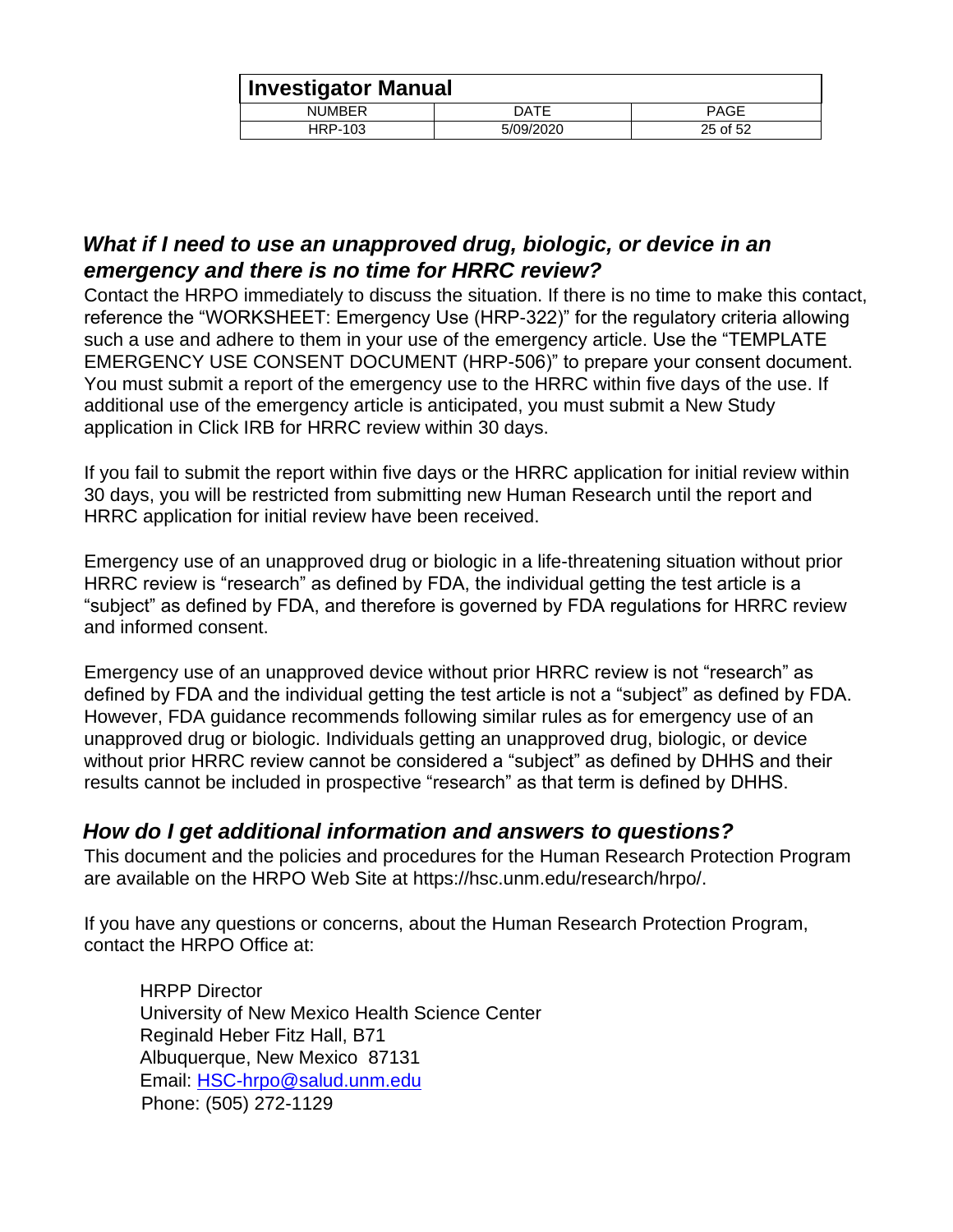|               | <b>Investigator Manual</b> |             |  |
|---------------|----------------------------|-------------|--|
| <b>NUMBER</b> | DATE                       | <b>PAGE</b> |  |
| HRP-103       | 5/09/2020                  | 26 of 52    |  |

If you have questions, concerns, complaints, allegations of undue influence, allegations or findings of non-compliance, or input regarding the Human Research Protection Program that cannot be addressed by contact the HRPO, follow the directions in the "HUMAN RESEARCH PROTECTION PROGRAM PLAN (HRP-101)" under "Reporting and Management of Concerns."

## <span id="page-25-0"></span>Appendix A-1 *Reportable New Information*

Report information items that fall into one or more of the following categories to the HRRC within 5 business days. Reference SOP: New Information (HRP-024).

- 1) Information that indicates a new or increased risk, or a new safety issue, for example:
	- a. New information (e.g., an interim analysis, safety monitoring report, publication in the literature, sponsor report, or investigator finding) indicates an increase in the frequency or magnitude of a previously known risk, or uncovers a new risk.
	- b. Protocol violation that harmed participants or others or that indicates participants or others might be at increased risk of harm
	- c. Complaint of a participant that indicates participants or others might be at increased risk of harm or at risk of a new harm
	- d. An investigator brochure, package insert, or device labeling is revised to indicate an increase in the frequency or magnitude of a previously known risk, or describe a new risk
	- e. Withdrawal, restriction, or modification of a marketed approval of a drug, device, or biologic used in a research protocol
	- f. Changes significantly affecting the conduct of the clinical trial or increasing the risk to participants
- 2) Harm experienced by a participant or other individual, which in the opinion of the investigator are unexpected and *related or possibly related* to the research procedures.
	- a. A harm is "unexpected" when its specificity or severity are inconsistent with risk information previously reviewed and approved by the HRRC in terms of nature, severity, frequency, and characteristics of the study population.
	- b. A harm is "related or possibly related" to the research procedures if, in the opinion of the investigator, the research procedures more likely than not caused the harm.
- 3) Non-compliance with the federal regulations governing human research or with the requirements or determinations of the HRRC, or an allegation of such non-compliance
- 4) Failure to follow the protocol due to the action or inaction of the investigator or research staff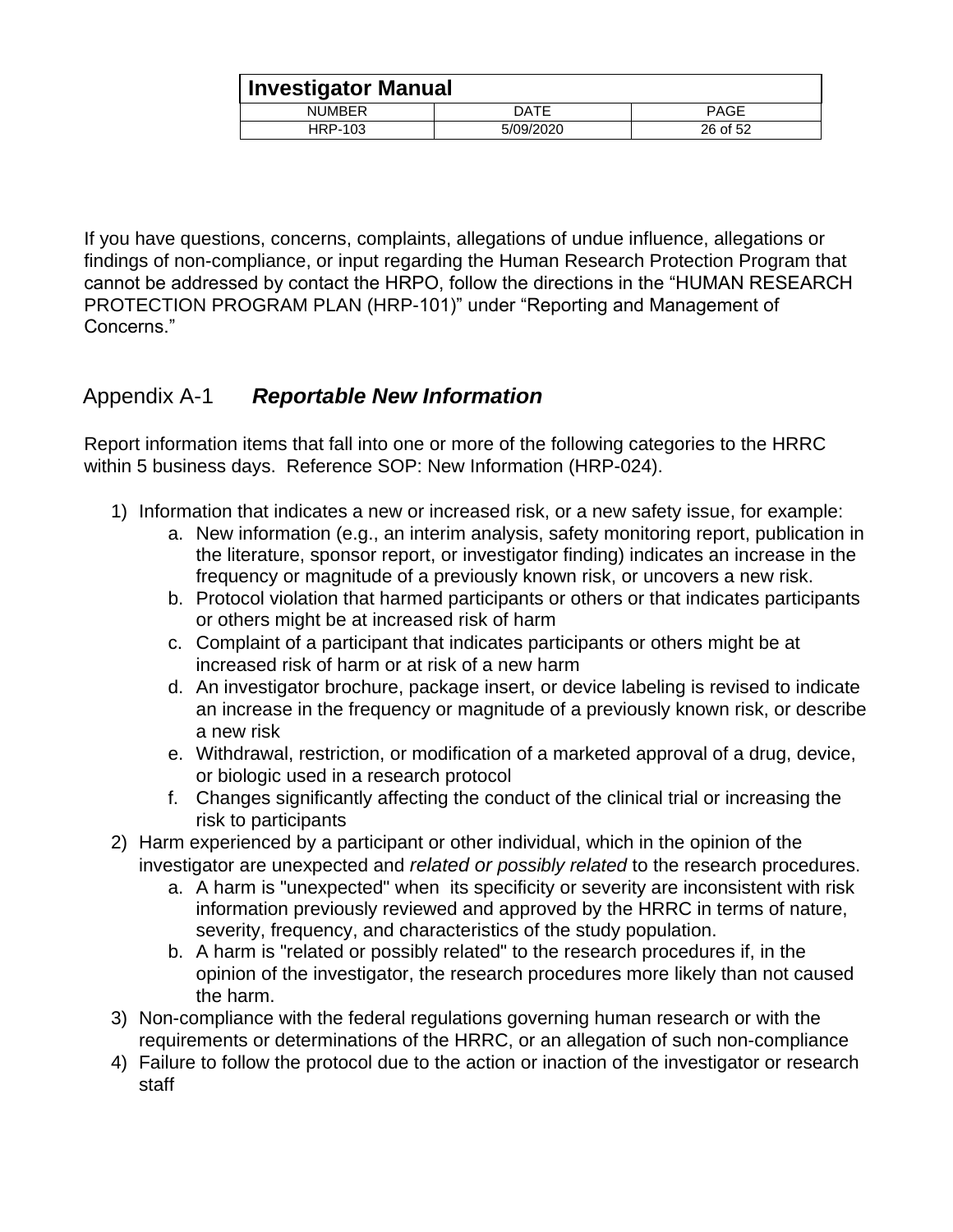|               | <b>Investigator Manual</b> |             |  |  |
|---------------|----------------------------|-------------|--|--|
| <b>NUMBER</b> | DATE                       | <b>PAGE</b> |  |  |
| HRP-103       | 5/09/2020                  | 27 of 52    |  |  |

- 5) Change to the protocol taken without prior HRRC review to eliminate an apparent immediate hazard to a participant
- 6) Breach of confidentiality
- 7) Complaint of a participant that cannot be resolved by the research team
- 8) Premature suspension or termination by the sponsor, investigator, or institution
- 9) Incarceration of a participant in a study not approved by the HRRC to involve prisoners
- 10)Audit, inspection, or inquiry by a federal agency and any resulting reports (e.g., FDA Form 483)
- 11)Written reports of study monitors
- 12)Unanticipated adverse device effect (any serious adverse effect on health or safety or any life-threatening problem or death caused by, or associated with, a device, if that effect, problem, or death was not previously identified in nature, severity, or degree of incidence in the investigational plan or application (including a supplementary plan or application), or any other unanticipated serious problem associated with a device that relates to the rights, safety, or welfare of participants)
- 13)Unanticipated Problems Involving Risks to Subjects or Others, including any event or problem that is serious, unexpected, and related to the research, where "related" means the event or problem might reasonably be regarded as caused by, or probably caused by, the research.
- 14)Disciplinary action against the investigator or research staff by federal, state, and local regulatory agencies.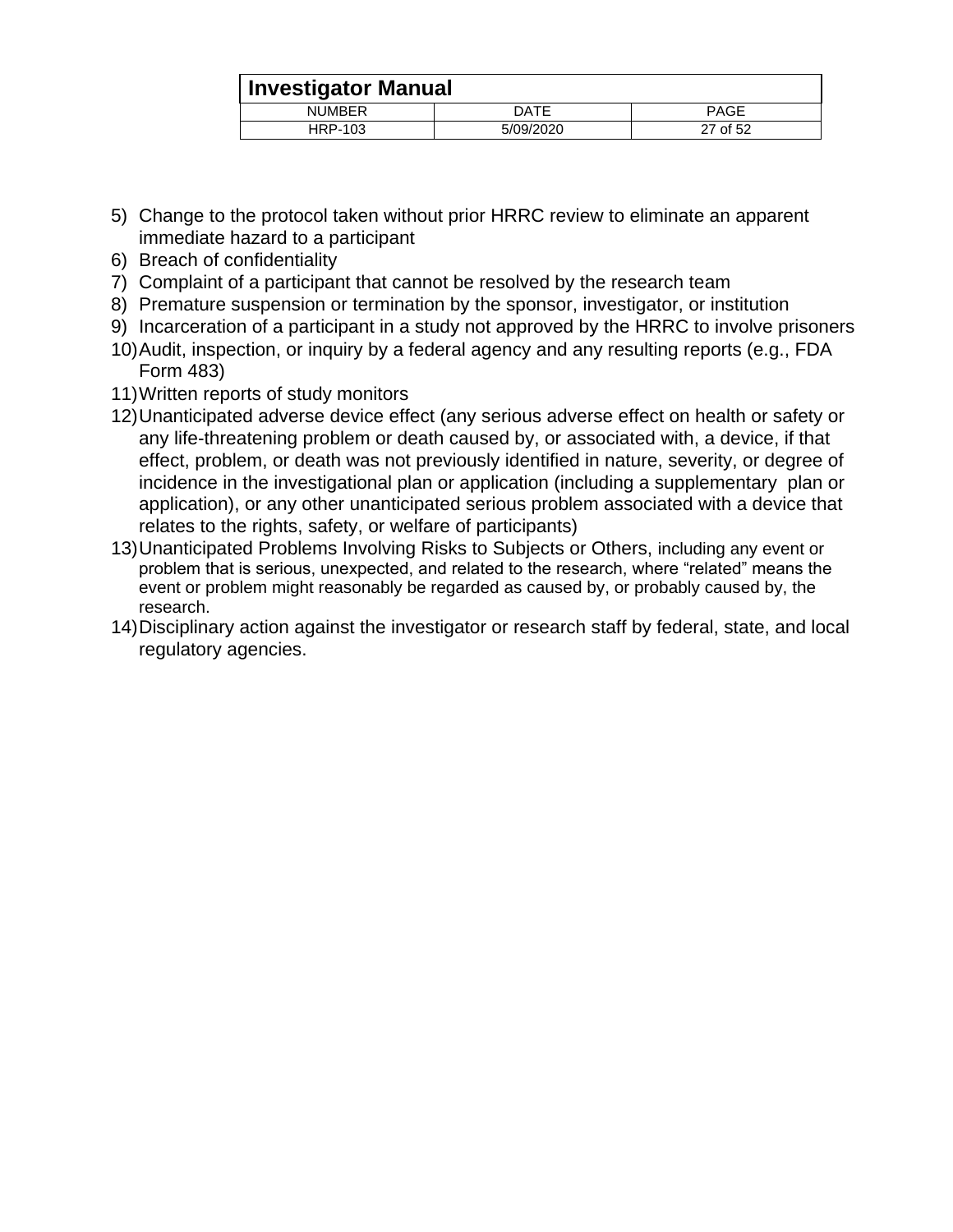| Investigator Manual |           |             |
|---------------------|-----------|-------------|
| <b>NUMBER</b>       | DATE      | <b>PAGE</b> |
| HRP-103             | 5/09/2020 | 28 of 52    |

## <span id="page-27-0"></span>Appendix A-2 *Additional Requirements for DHHS-Regulated Research<sup>1</sup>*

- 1. When a participant decides to withdraw from a clinical trial, the investigator conducting the clinical trial should ask the participant to clarify whether the participant wishes to withdraw from all components of the trial or only from the primary interventional component of the trial. If the latter, research activities involving other components of the clinical trial, such as follow-up data collection activities, for which the participant previously gave consent may continue. The investigator should explain to the participant who wishes to withdraw the importance of obtaining follow-up safety data about the participant.
- 2. Investigators are allowed to retain and analyze already collected data relating to any participant who chooses to withdraw from a research study or whose participation is terminated by an investigator without regard to the participant's consent, provided such analysis falls within the scope of the analysis described in the HRRC-approved protocol. This is the case even if that data includes identifiable private information about the participant.
- 3. For research not subject to regulation and review by FDA, investigators, in consultation with the funding agency, can choose to honor a research participant's request that the investigator destroy the participant's data or that the investigator exclude the participant's data from any analysis.
- 4. When seeking the informed consent of participants, investigators should explain whether already collected data about the participants will be retained and analyzed even if the participants choose to withdraw from the research.

<sup>1</sup> <http://www.hhs.gov/ohrp/policy/subjectwithdrawal.html>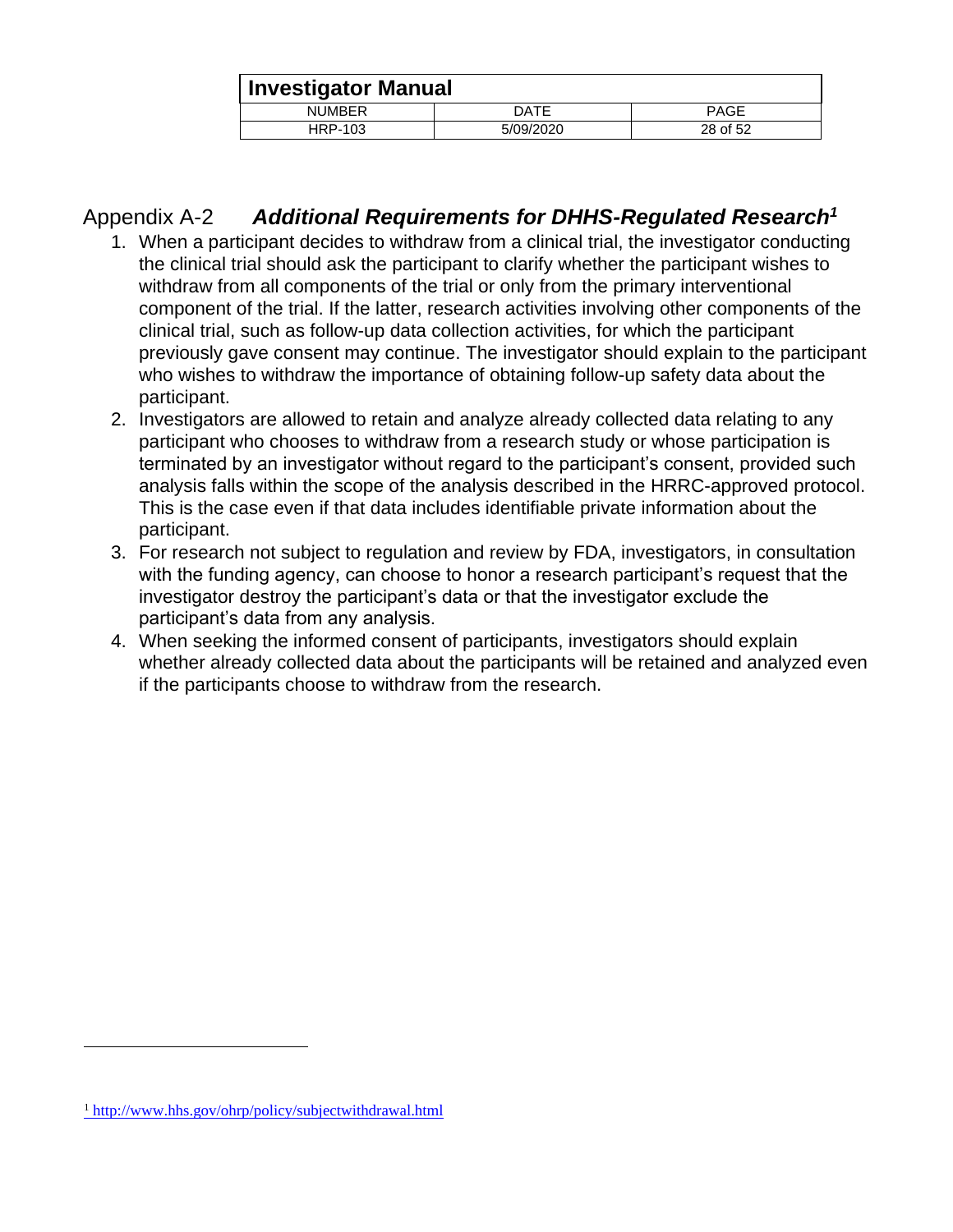|               | <b>Investigator Manual</b> |             |  |
|---------------|----------------------------|-------------|--|
| <b>NUMBER</b> | DATE                       | <b>PAGE</b> |  |
| HRP-103       | 5/09/2020                  | 29 of 52    |  |

## <span id="page-28-1"></span><span id="page-28-0"></span>Appendix A-3 *Additional Requirements for FDA-Regulated Research*  **When a participant withdraws from a study:<sup>2</sup>**

- a. The data collected on the participant to the point of withdrawal remains part of the study database and may not be removed.
- b. An investigator may ask a participant who is withdrawing whether the participant wishes to provide continued follow-up and further data collection subsequent to their withdrawal from the interventional portion of the study. Under this circumstance, the discussion with the participant would distinguish between study-related interventions and continued follow-up of associated clinical outcome information, such as medical course or laboratory results obtained through non-invasive chart review, and address the maintenance of privacy and confidentiality of the participant's information.
- c. If a participant withdraws from the interventional portion of the study, but agrees to continued follow-up of associated clinical outcome information as described in the previous bullet, the investigator must obtain the participant's informed consent for this limited participation in the study (assuming such a situation was not described in the original informed consent form). HRRC approval of informed consent documents is required.
- d. If a participant withdraws from the interventional portion of a study and does not consent to continued follow-up of associated clinical outcome information, the investigator must not access for purposes related to the study the participant's medical record or other confidential records requiring the participant's consent.
- e. An investigator may review study data related to the participant collected prior to the participant's withdrawal from the study, and may consult public records, such as those establishing survival status.

#### <span id="page-28-2"></span>**For FDA-regulated research involving investigational drugs:**

- a. Investigators must abide by FDA restrictions on promotion of investigational drugs:<sup>3</sup>
	- i. An investigator, or any person acting on behalf of an investigator, must not represent in a promotional context that an investigational new drug is safe or effective for the purposes for which it is under investigation or otherwise promote the drug.
	- ii. This provision is not intended to restrict the full exchange of scientific information concerning the drug, including dissemination of scientific findings in scientific or lay media. Rather, its intent is to restrict promotional claims of safety or effectiveness of the drug for a use for which it is under

<sup>2</sup> <http://www.fda.gov/downloads/RegulatoryInformation/Guidances/UCM126489.pdf>

<sup>3</sup> <http://www.accessdata.fda.gov/SCRIPTs/cdrh/cfdocs/cfcfr/CFRSearch.cfm?fr=312.7>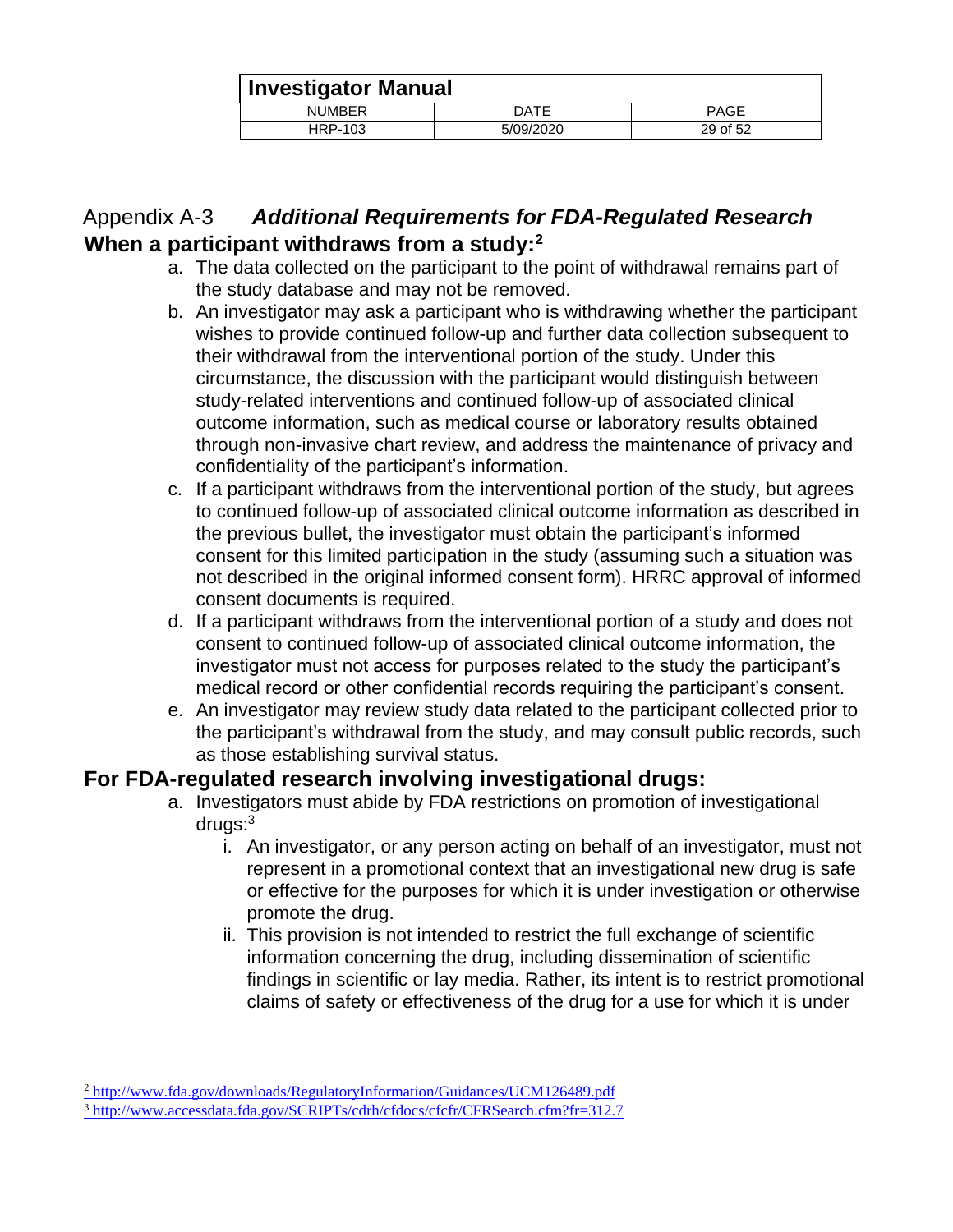| <b>Investigator Manual</b> |           |             |
|----------------------------|-----------|-------------|
| <b>NUMBER</b>              | DATE      | <b>PAGE</b> |
| HRP-103                    | 5/09/2020 | 30 of 52    |

investigation and to preclude commercialization of the drug before it is approved for commercial distribution.

- iii. An investigator must not commercially distribute or test market an investigational new drug.
- b. Follow FDA requirements for general responsibilities of investigators<sup>4</sup>
	- i. An investigator is responsible for ensuring that an investigation is conducted according to the signed investigator statement, the investigational plan, and applicable regulations; for protecting the rights, safety, and welfare of participants under the investigator's care; and for the control of drugs under investigation.
	- ii. An investigator must, in accordance with the provisions of 21 CFR §50, obtain the informed consent of each human participant to whom the drug is administered, except as provided in 21 CFR §50.23 or §50.24 of this chapter.
	- iii. Additional specific responsibilities of clinical investigators are set forth in this part and in 21 CFR §50 and 21 CFR §56.
- c. Follow FDA requirements for control of the investigational drug<sup>5</sup>
	- i. An investigator must administer the drug only to participants under the investigator's personal supervision or under the supervision of a subinvestigator responsible to the investigator.
	- ii. The investigator must not supply the investigational drug to any person not authorized under this part to receive it.
- d. Follow FDA requirements for investigator recordkeeping and record retention<sup>6</sup> i. Disposition of drug:
	- 1. An investigator is required to maintain adequate records of the disposition of the drug, including dates, quantity, and use by participants.
	- 2. If the investigation is terminated, suspended, discontinued, or completed, the investigator must return the unused supplies of the drug to the sponsor, or otherwise provide for disposition of the unused supplies of the drug under 21 CFR §312.59.
	- ii. Case histories.

 $\overline{a}$ 

1. An investigator is required to prepare and maintain adequate and accurate case histories that record all observations and other data

<sup>4</sup> <http://www.accessdata.fda.gov/SCRIPTs/cdrh/cfdocs/cfcfr/CFRSearch.cfm?fr=312.60> <sup>5</sup> <http://www.accessdata.fda.gov/SCRIPTs/cdrh/cfdocs/cfcfr/CFRSearch.cfm?fr=312.61>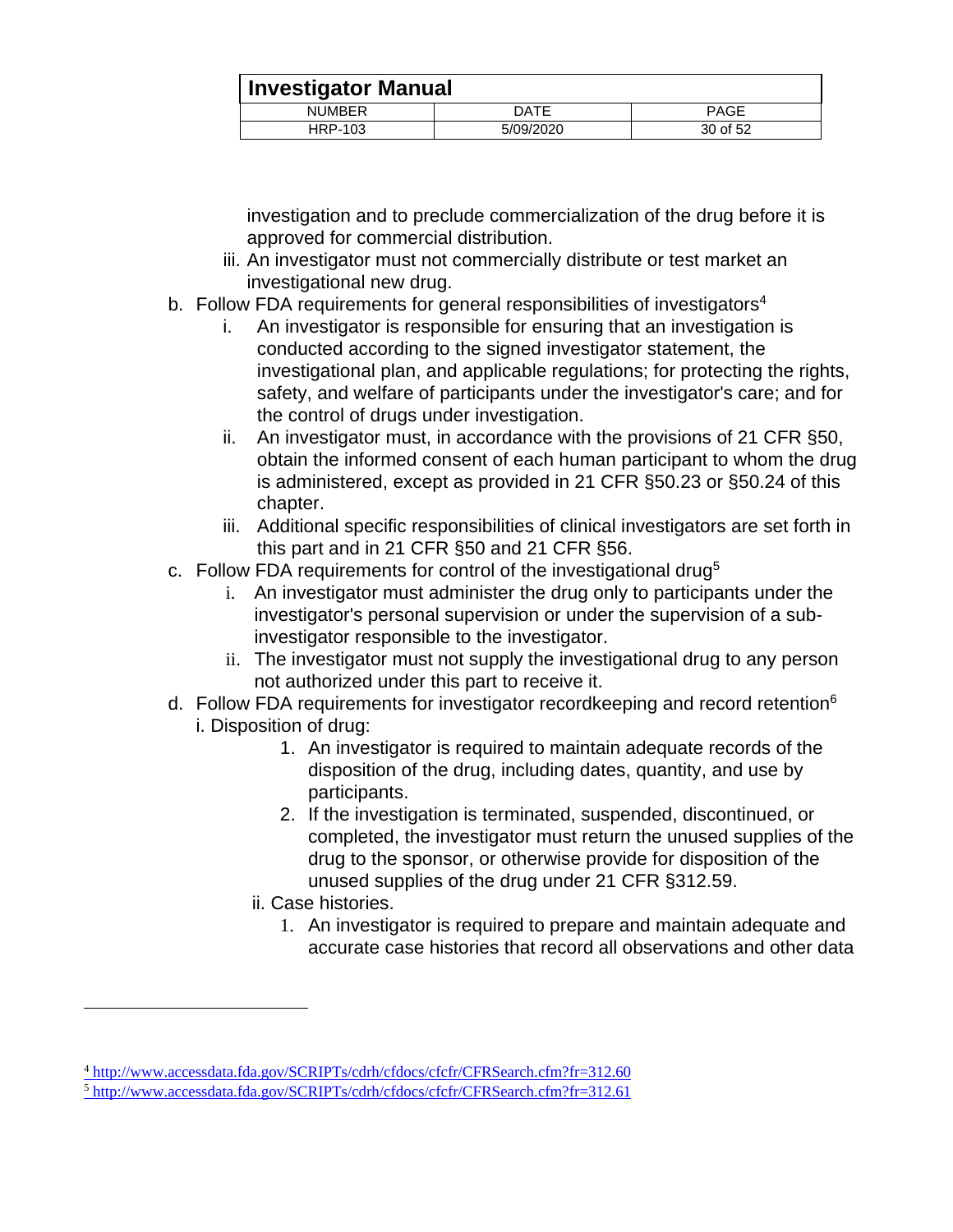|                | <b>Investigator Manual</b> |             |  |
|----------------|----------------------------|-------------|--|
| <b>NUMBER</b>  | DATE                       | <b>PAGE</b> |  |
| <b>HRP-103</b> | 5/09/2020                  | 31 of 52    |  |

pertinent to the investigation on each individual administered the investigational drug or employed as a control in the investigation.

- 2. Case histories include the case report forms and supporting data including, for example, signed and dated consent forms and medical records including, for example, progress notes of the physician, the individual's hospital charts, and the nurses' notes. The case history for each individual must document that informed consent was obtained prior to participation in the study.
- iii. Record retention:
- e. An investigator must retain required records for a period of 2 years following the date a marketing application is approved for the drug for the indication for which it is being investigated; or, if no application is to be filed or if the application is not approved for such indication, until 2 years after the investigation is discontinued and FDA is notified. Follow FDA requirements for investigator reports<sup>7</sup>
	- i. Progress reports: The investigator must furnish all reports to the sponsor of the drug who is responsible for collecting and evaluating the results obtained.
	- ii. Safety reports: An investigator must promptly report to the sponsor any adverse effect that may reasonably be regarded as caused by, or probably caused by, the drug. If the adverse effect is alarming, the investigator must report the adverse effect immediately.
	- iii. Final report: An investigator must provide the sponsor with an adequate report shortly after completion of the investigator's participation in the investigation.
	- iv. Financial disclosure reports:
		- 1. The clinical investigator must provide the sponsor with sufficient accurate financial information to allow an applicant to submit complete and accurate certification or disclosure statements as required under 21 CFR §54.
		- 2. The clinical investigator must promptly update this information if any relevant changes occur during the course of the investigation and for 1 year following the completion of the study.
- f. Follow FDA requirements for assurance of HRRC review<sup>8</sup>

<sup>7</sup> <http://www.accessdata.fda.gov/SCRIPTs/cdrh/cfdocs/cfcfr/CFRSearch.cfm?fr=312.64>

<sup>8</sup> <http://www.accessdata.fda.gov/SCRIPTs/cdrh/cfdocs/cfcfr/CFRSearch.cfm?fr=312.66>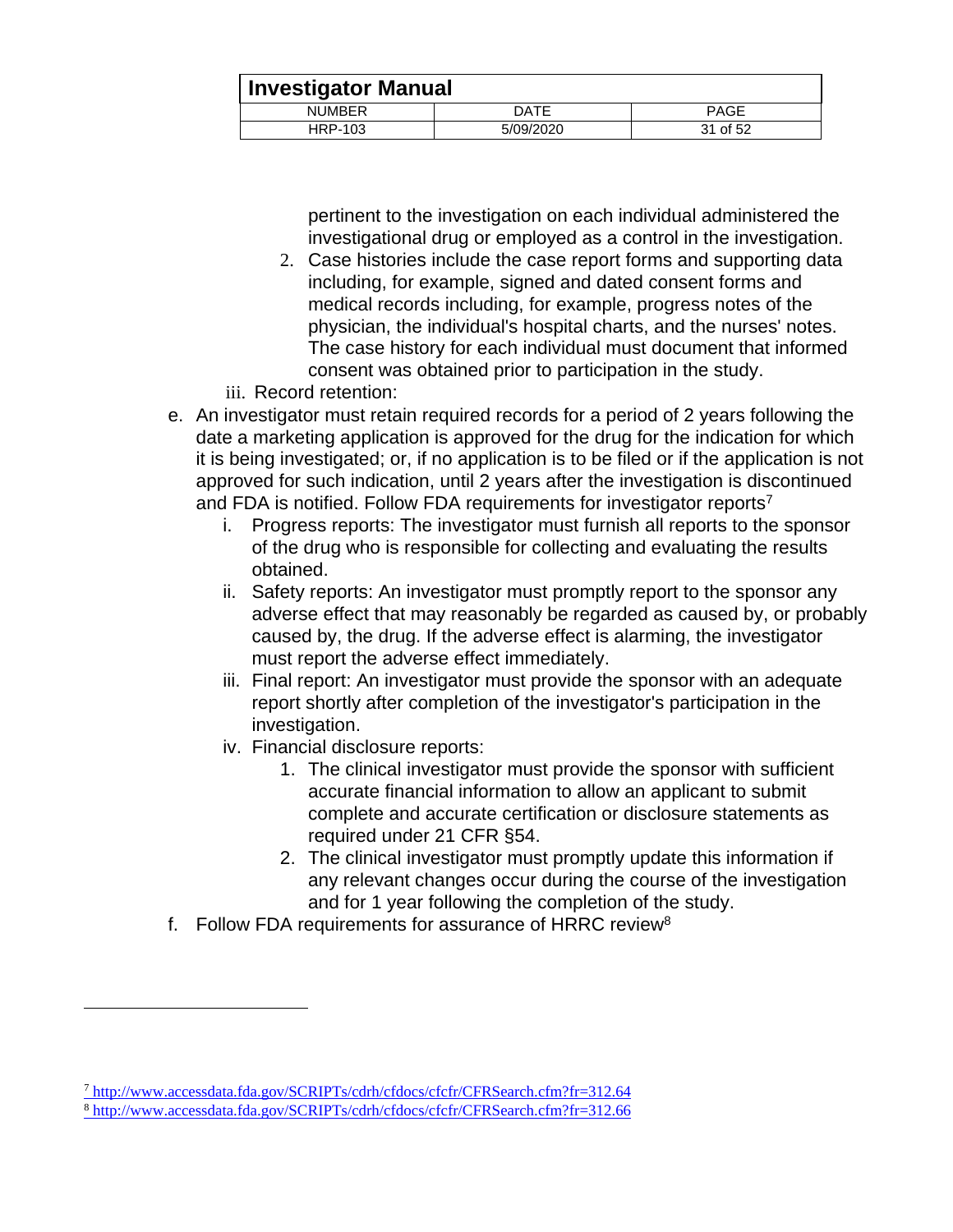|                | <b>Investigator Manual</b> |             |  |
|----------------|----------------------------|-------------|--|
| <b>NUMBER</b>  | DATE                       | <b>PAGE</b> |  |
| <b>HRP-103</b> | 5/09/2020                  | 32 of 52    |  |

- i. An investigator must assure that the HRRC complies with the requirements set forth in 21 CFR §56 and will be responsible for the initial and continuing review and approval of the proposed clinical study.
- ii. The investigator must also assure that he or she will promptly report to the HRRC all changes in the research activity and all unanticipated problems involving risk to human participants or others, and that he or she will not make any changes in the research without HRRC approval, except where necessary to eliminate apparent immediate hazards to human participants.
- g. Follow FDA requirements for inspection of investigator's records and reports<sup>9</sup>
	- i. An investigator must, upon request from any properly authorized officer or employee of FDA, at reasonable times, permit such officer or employee to have access to, make copies of and verify any records or reports made by the investigator pursuant to 312.62.
	- ii. The investigator is not required to divulge participant names unless the records of particular individuals require a more detailed study of the cases, or unless there is reason to believe that the records do not represent actual case studies, or do not represent actual results obtained.
- h. Follow FDA requirements for handling of controlled substances<sup>10</sup>
	- i. If the investigational drug is subject to the Controlled Substances Act, the investigator must take adequate precautions, including storage of the investigational drug in a securely locked, substantially constructed cabinet, or other securely locked, substantially constructed enclosure, access to which is limited, to prevent theft or diversion of the substance into illegal channels of distribution.

#### <span id="page-31-0"></span>**For FDA-regulated research involving investigational devices:**

- a. General responsibilities of investigators.<sup>11</sup>
	- i. An investigator is responsible for ensuring that an investigation is conducted according to the signed agreement, the investigational plan and applicable FDA regulations, for protecting the rights, safety, and welfare of participants under the investigator's care, and for the control of devices under investigation. An investigator also is responsible for ensuring that informed consent is obtained in accordance with 21 CFR §50.
- b. Specific responsibilities of investigators<sup>11</sup>

<sup>9</sup> <http://www.accessdata.fda.gov/SCRIPTs/cdrh/cfdocs/cfcfr/CFRSearch.cfm?fr=312.68>

<sup>10</sup> <http://www.accessdata.fda.gov/SCRIPTs/cdrh/cfdocs/cfcfr/CFRSearch.cfm?fr=312.69>

<sup>11</sup> <http://www.accessdata.fda.gov/SCRIPTs/cdrh/cfdocs/cfcfr/CFRSearch.cfm?fr=812.110>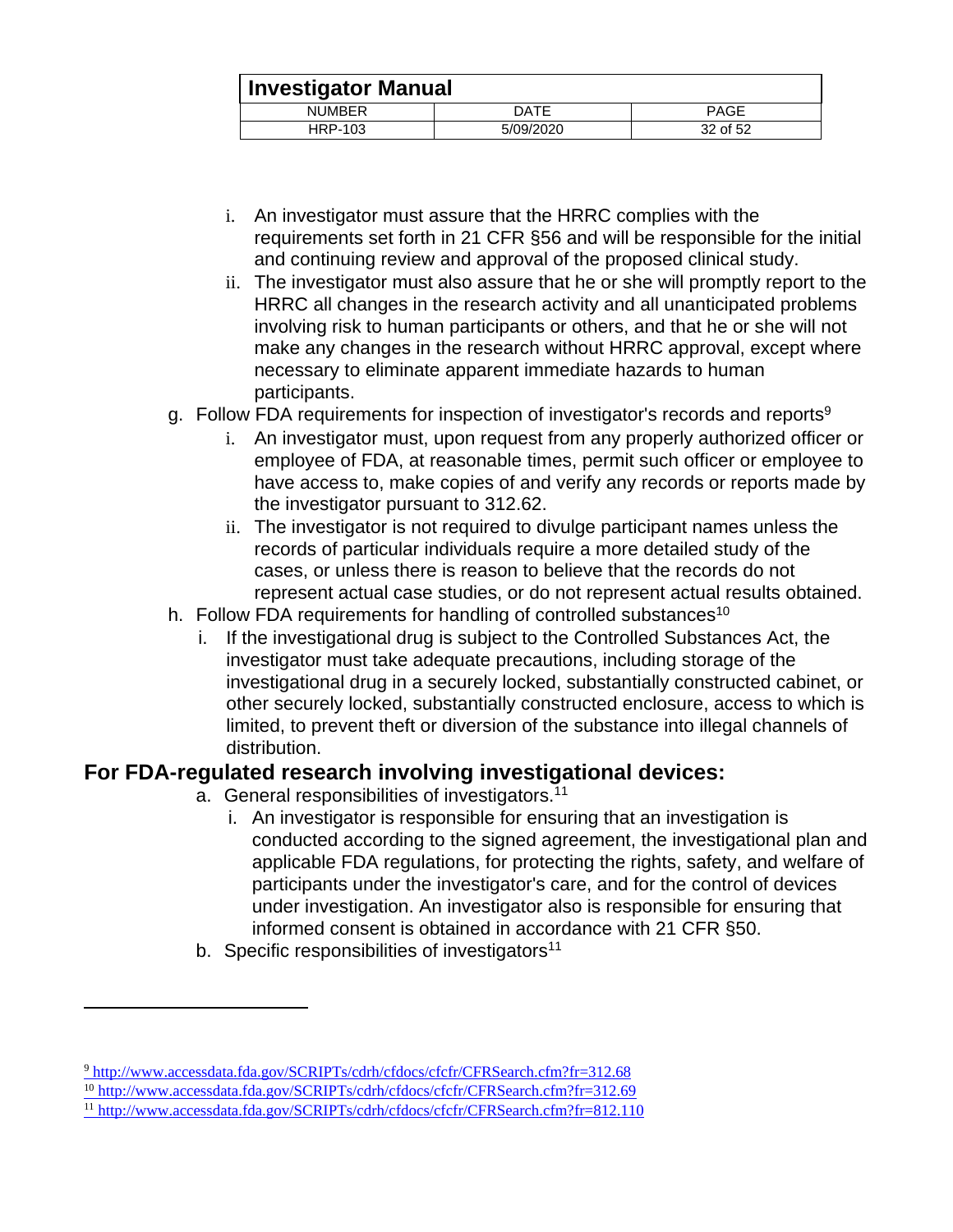|               | <b>Investigator Manual</b> |             |  |
|---------------|----------------------------|-------------|--|
| <b>NUMBER</b> | <b>DATE</b>                | <b>PAGE</b> |  |
| HRP-103       | 5/09/2020                  | 33 of 52    |  |

- i. Awaiting approval: An investigator may determine whether potential participants would be interested in participating in an investigation, but must not request the written informed consent of any participant to participate, and must not allow any participant to participate before obtaining HRRC and FDA approval.
- ii. Compliance: An investigator must conduct an investigation in accordance with the signed agreement with the sponsor, the investigational plan, and other applicable FDA regulations, and any conditions of approval imposed by an HRRC or FDA.
- iii. Supervising device use: An investigator must permit an investigational device to be used only with participants under the investigator's supervision. An investigator must not supply an investigational device to any person not authorized to receive it.
- iv. Financial disclosure:
	- 1. A clinical investigator must disclose to the sponsor sufficient accurate financial information to allow the applicant to submit complete and accurate certification or disclosure statements required under 21 CFR §54.
	- 2. The investigator must promptly update this information if any relevant changes occur during the course of the investigation and for 1 year following completion of the study.
- v. Disposing of device: Upon completion or termination of a clinical investigation or the investigator's part of an investigation, or at the sponsor's request, an investigator must return to the sponsor any remaining supply of the device or otherwise dispose of the device as the sponsor directs.
- c. Maintain the following accurate, complete, and current records relating to the investigator's participation in an investigation:<sup>12</sup>
	- i. All correspondence with another investigator, the HRRC, the sponsor, a monitor, or FDA, including required reports.
	- ii. Records of receipt, use or disposition of a device that relate to:
		- 1. The type and quantity of the device, the dates of its receipt, and the batch number or code mark.
		- 2. The names of all persons who received, used, or disposed of each device.
		- 3. Why and how many units of the device have been returned to the sponsor, repaired, or otherwise disposed of.

<sup>12</sup> <http://www.accessdata.fda.gov/SCRIPTs/cdrh/cfdocs/cfcfr/CFRSearch.cfm?fr=812.140>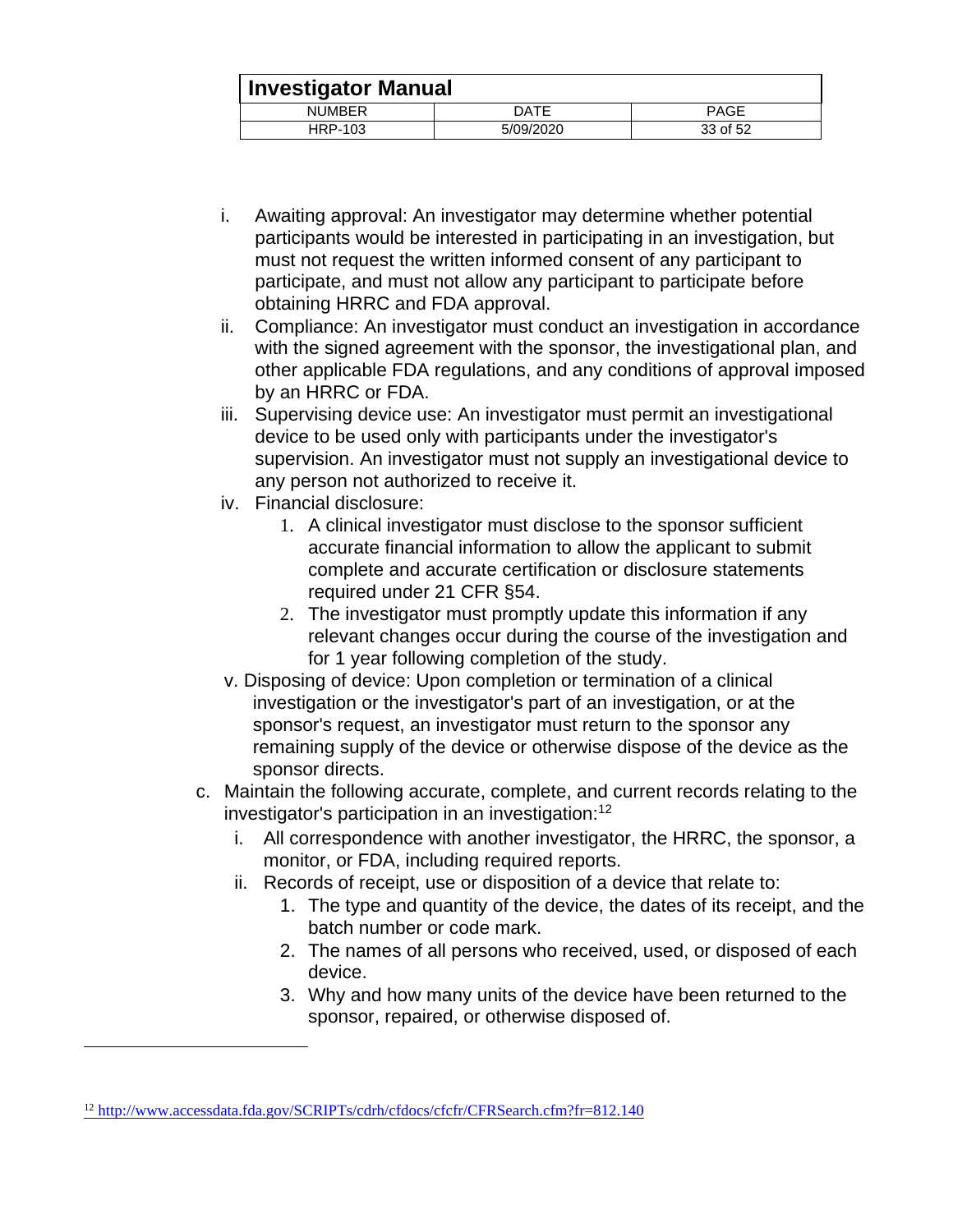|               | <b>Investigator Manual</b> |             |  |
|---------------|----------------------------|-------------|--|
| <b>NUMBER</b> | DATE                       | <b>PAGE</b> |  |
| HRP-103       | 5/09/2020                  | 34 of 52    |  |

- iii. Records of each participant's case history and exposure to the device. Case histories include the case report forms and supporting data including, for example, signed and dated consent forms and medical records including, for example, progress notes of the physician, the individual's hospital charts, and the nurses' notes. Such records must include:
	- 1. Documents evidencing informed consent and, for any use of a device by the investigator without informed consent, any written concurrence of a licensed physician and a brief description of the circumstances justifying the failure to obtain informed consent.
	- 2. Documentation that informed consent was obtained prior to participation in the study.
	- 3. All relevant observations, including records concerning adverse device effects (whether anticipated or unanticipated), information and data on the condition of each participant upon entering, and during the course of, the investigation, including information about relevant previous medical history and the results of all diagnostic tests.
	- 4. A record of the exposure of each participant to the investigational device, including the date and time of each use, and any other therapy.
- iv. The protocol, with documents showing the dates of and reasons for each deviation from the protocol.
- v. Any other records that FDA requires to be maintained by regulation or by specific requirement for a category of investigations or a particular investigation. d. Inspections<sup>13</sup>
	- i. Entry and inspection: A sponsor or an investigator who has authority to grant access must permit authorized FDA employees, at reasonable times and in a reasonable manner, to enter and inspect any establishment where devices are held (including any establishment where devices are manufactured, processed, packed, installed, used, or implanted or where records of results from use of devices are kept).
	- ii. Records inspection: A sponsor, HRRC, or investigator, or any other person acting on behalf of such a person with respect to an investigation, must permit authorized FDA employees, at reasonable times and in a reasonable manner, to inspect and copy all records relating to an investigation.

<sup>&</sup>lt;sup>13</sup> <http://www.accessdata.fda.gov/SCRIPTs/cdrh/cfdocs/cfcfr/CFRSearch.cfm?fr=812.145>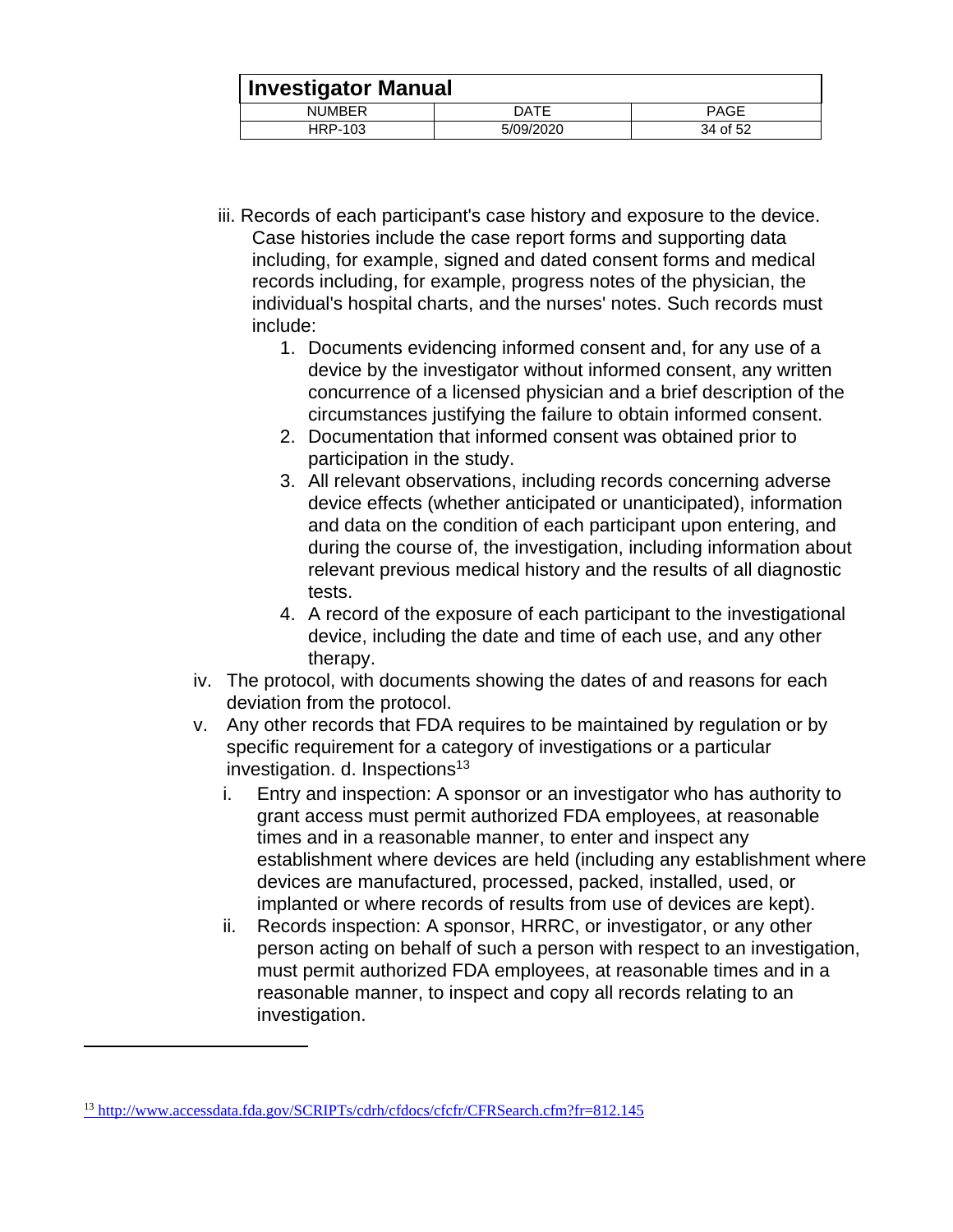|               | <b>Investigator Manual</b> |             |  |
|---------------|----------------------------|-------------|--|
| <b>NUMBER</b> | DATE                       | <b>PAGE</b> |  |
| HRP-103       | 5/09/2020                  | 35 of 52    |  |

- iii. Records identifying participants: An investigator must permit authorized FDA employees to inspect and copy records that identify participants, upon notice that FDA has reason to suspect that adequate informed consent was not obtained, or that reports required to be submitted by the investigator to the sponsor or HRRC have not been submitted or are incomplete, inaccurate, false, or misleading.
- e. Prepare and submit the following complete, accurate, and timely reports<sup>14</sup>
	- i. Unanticipated adverse device effects. An investigator must submit to the sponsor and to the reviewing IRB a report of any unanticipated adverse device effect occurring during an investigation as soon as possible, but in no event later than 10 working days after the investigator first learns of the effect.
	- ii. Withdrawal of HRRC approval. An investigator must report to the sponsor, within 5 working days, a withdrawal of approval by the reviewing IRB of the investigator's part of an investigation.
	- iii. Progress. An investigator must submit progress reports on the investigation to the sponsor, the monitor, and the reviewing IRB at regular intervals, but in no event less often than yearly.
	- iv. Deviations from the investigational plan:
		- 1. An investigator must notify the sponsor and the reviewing IRB of any deviation from the investigational plan to protect the life or physical wellbeing of a participant in an emergency.
		- 2. Such notice must be given as soon as possible, but in no event later than 5 working days after the emergency occurred.
		- 3. Except in such an emergency, prior approval by the sponsor is required for changes in or deviations from a plan, and if these changes or deviations may affect the scientific soundness of the plan or the rights, safety, or welfare of human participants, FDA and HRRC also is required.
	- v. Informed consent. If an investigator uses a device without obtaining informed consent, the investigator must report such use to the sponsor and the reviewing IRB within 5 working days after the use occurs.
	- vi. Final report. An investigator must, within 3 months after termination or completion of the investigation or the investigator's part of the investigation, submit a final report to the sponsor and the reviewing IRB.

<sup>14</sup> <http://www.accessdata.fda.gov/SCRIPTs/cdrh/cfdocs/cfcfr/CFRSearch.cfm?fr=812.150>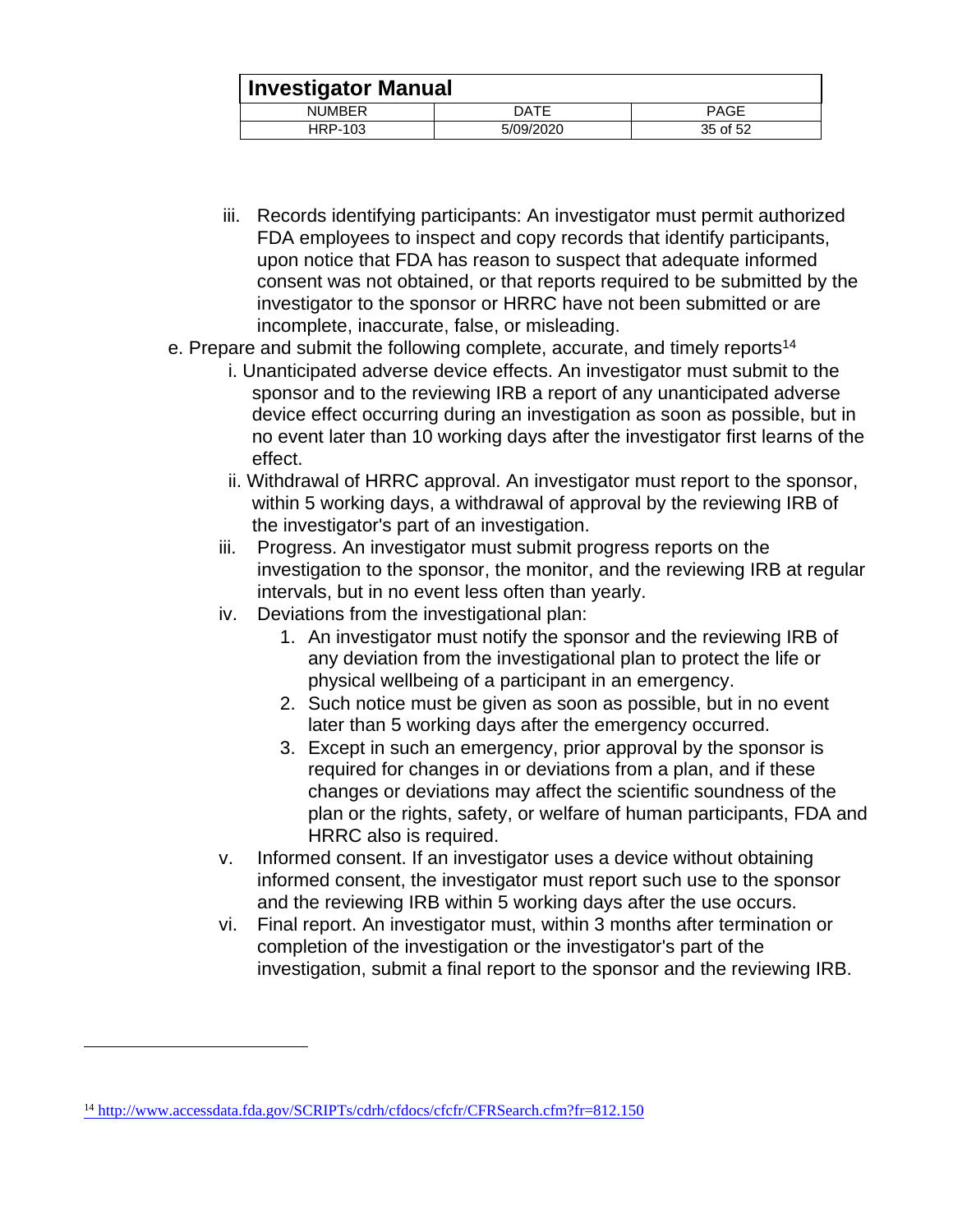| <b>Investigator Manual</b> |           |             |
|----------------------------|-----------|-------------|
| <b>NUMBER</b>              | DATE      | <b>PAGE</b> |
| HRP-103                    | 5/09/2020 | 36 of 52    |

vii. Other. An investigator must, upon request by a reviewing IRB or FDA, provide accurate, complete, and current information about any aspect of the investigation.

## <span id="page-35-1"></span><span id="page-35-0"></span>Appendix A-4 *Additional Requirements for Clinical Trials (ICH-GCP)*  **Investigator's Qualifications and Agreements**

- a. The clinical trial should be conducted in accordance with the ethical principles that have their origin in the Declaration of Helsinki and that are consistent with good clinical practice and the applicable regulatory requirements.
- b. The investigator should be qualified by education, training, and experience to assume responsibility for the proper conduct of the trial, should meet all the qualifications specified by the applicable regulatory requirements, and should provide evidence of such qualifications through up-to-date curriculum vitae and/or other relevant documentation requested by the sponsor, the HRRC, and/or the regulatory authorities.
- c. The investigator should be thoroughly familiar with the appropriate use of the investigational product, as described in the protocol, in the current Investigator's Brochure, in the product information and in other information sources provided by the sponsor.
- d. The investigator should be aware of, and should comply with, GCP and the applicable regulatory requirements.
- e. The investigator/institution should permit monitoring and auditing by the sponsor, and inspection by the appropriate regulatory authorities.
- f. The investigator should maintain a list of appropriately qualified persons to whom the investigator has delegated significant trial-related duties.

#### <span id="page-35-2"></span>**Adequate Resources**

- a. The investigator should be able to demonstrate (e.g., based on retrospective data) a potential for recruiting the required number of suitable participants within the agreed recruitment period.
- b. The investigator should have sufficient time to properly conduct and complete the trial within the agreed trial period.
- c. The investigator should have available an adequate number of qualified staff and adequate facilities for the foreseen duration of the trial to conduct the trial properly and safely.
- d. The investigator should ensure that all persons assisting with the trial are adequately informed about the protocol, the investigational product, and their trial-related duties and functions.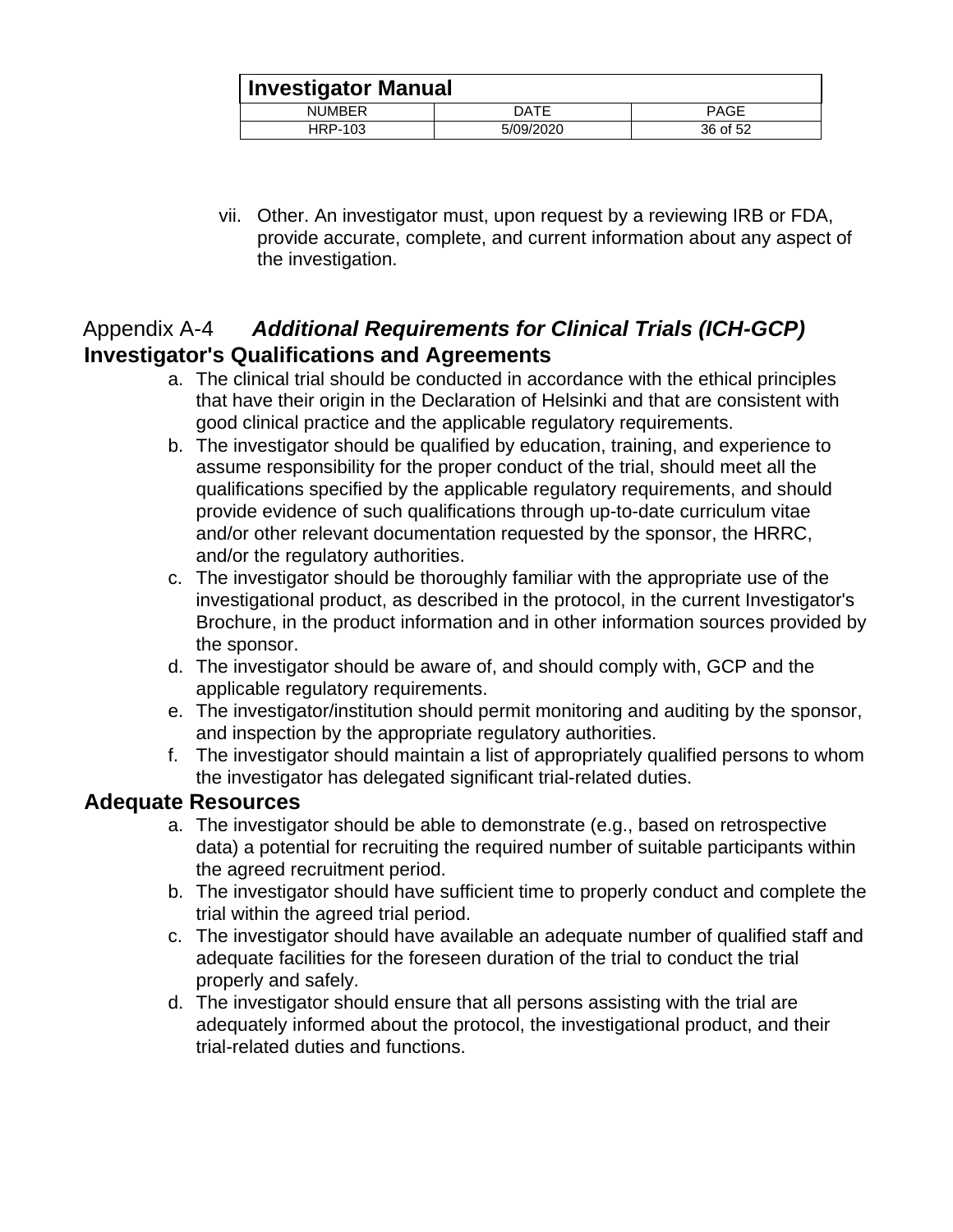| <b>Investigator Manual</b> |           |             |
|----------------------------|-----------|-------------|
| <b>NUMBER</b>              | DATE      | <b>PAGE</b> |
| HRP-103                    | 5/09/2020 | 37 of 52    |

## <span id="page-36-0"></span>**Medical Care of Trial Participants**

- a. A qualified physician (or dentist, when appropriate), who is an investigator or a sub investigator for the trial, should be responsible for all trial-related medical (or dental) decisions.
- b. During and following an individual's participation in a trial, the investigator/institution should ensure that adequate medical care is provided to a participant for any adverse events, including clinically significant laboratory values, related to the trial. The investigator/institution should inform a participant when medical care is needed for intercurrent illnesses of which the investigator becomes aware.
- c. It is recommended that the investigator inform the participant's primary physician about the individual's participation in the trial if the participant has a primary physician and if the participant agrees to the primary physician being informed.
- d. Although a participant is not obliged to give his/her reasons for withdrawing prematurely from a trial, the investigator should make a reasonable effort to ascertain the reasons, while fully respecting the participant's rights.

#### <span id="page-36-1"></span>**Communication with the HRRC**

- a. Before initiating a trial, the investigator/institution should have written and dated approval opinion from the HRRC for the trial protocol, written informed consent form, consent form updates, participant recruitment procedures (e.g., advertisements), and any other written information to be provided to participants.
- b. As part of the investigator's/institution's written application to the HRRC, the investigator/institution should provide the HRRC with a current copy of the Investigator's Brochure. If the Investigator's Brochure is updated during the trial, the investigator/institution should supply a copy of the updated Investigator's Brochure to the HRRC.
- c. During the trial, the investigator/institution should provide to the HRRC all documents subject to review.

#### <span id="page-36-2"></span>**Compliance with Protocol**

- a. The investigator/institution should conduct the trial in compliance with the protocol agreed to by the sponsor and, if required, by the regulatory authorities and which was given approval opinion by the HRRC. The investigator/institution and the sponsor should sign the protocol, or an alternative contract, to confirm agreement.
- b. The investigator should not implement any deviation from, or changes of the protocol without agreement by the sponsor and prior review and documented approval opinion from the HRRC of an amendment, except where necessary to eliminate any immediate hazards to trial participants, or when the changes involve only logistical or administrative aspects of the trial (e.g., change in monitors, change of telephone numbers).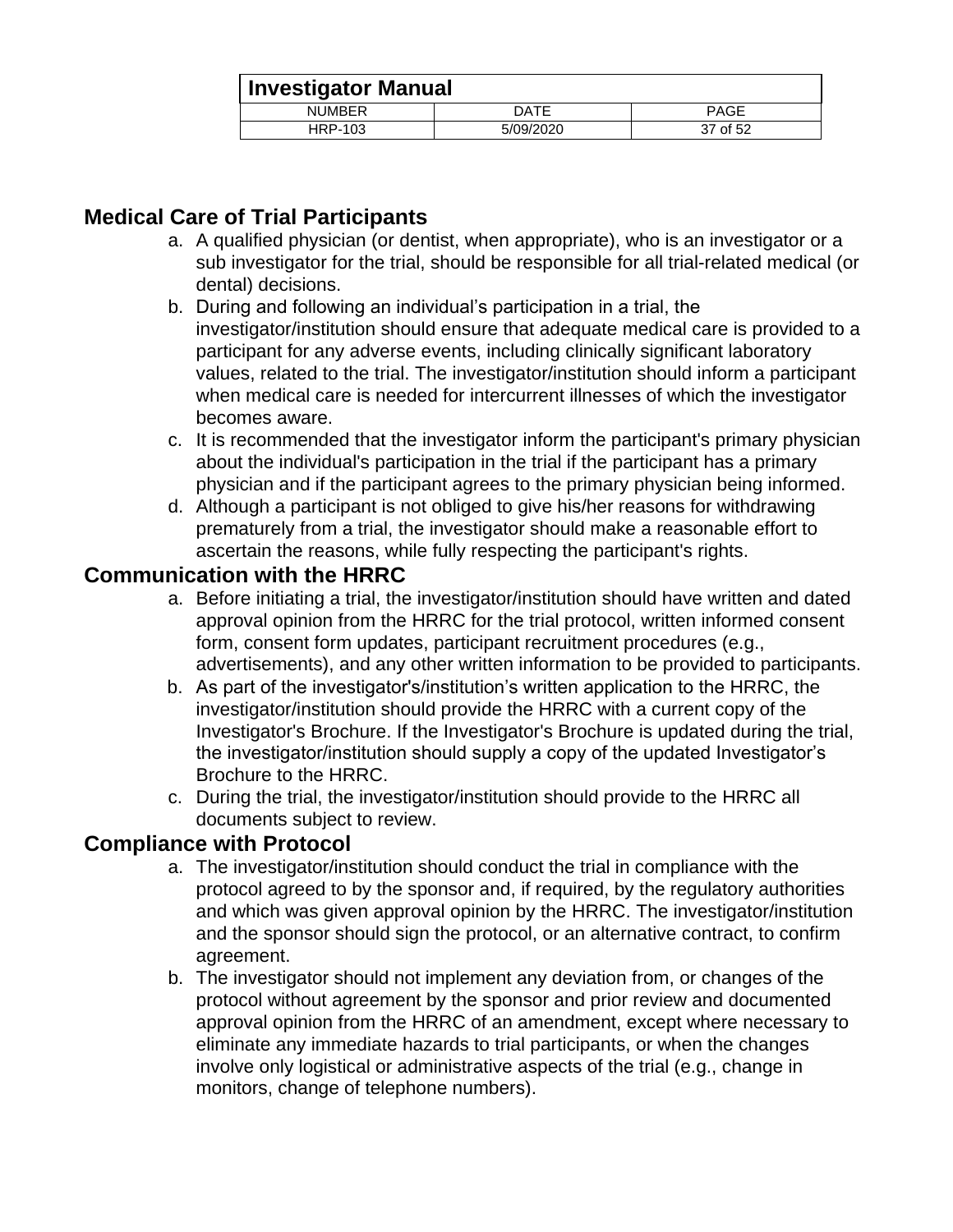| <b>Investigator Manual</b> |           |             |
|----------------------------|-----------|-------------|
| <b>NUMBER</b>              | DATE      | <b>PAGE</b> |
| HRP-103                    | 5/09/2020 | 38 of 52    |

- c. The investigator, or person designated by the investigator, should document and explain any deviation from the approved protocol.
- d. The investigator may implement a deviation from, or a change of, the protocol to eliminate an immediate hazard to trial participants without prior HRRC approval opinion. As soon as possible, the implemented deviation or change, the reasons for it, and, if appropriate, the proposed protocol amendments should be submitted: a) to the HRRC for review and approval opinion, b) to the sponsor for agreement and, if required, c) to the regulatory authorities.

## <span id="page-37-0"></span>**Investigational Product**

- a. Responsibility for investigational product accountability at the trial site rests with the investigator/institution.
- b. Where allowed/required, the investigator/institution may/should assign some or all of the investigator's/institution's duties for investigational product accountability at the trial site to an appropriate pharmacist or another appropriate individual who is under the supervision of the investigator/institution.
- c. The investigator/institution and/or a pharmacist or other appropriate individual, who is designated by the investigator/institution, should maintain records of the product's delivery to the trial site, the inventory at the site, the use by each participant, and the return to the sponsor or alternative disposition of unused product. These records should include dates, quantities, batch/serial numbers, expiration dates (if applicable), and the unique code numbers assigned to the investigational product and trial participants. Investigators should maintain records that document adequately that the participants were provided the doses specified by the protocol and reconcile all investigational product received from the sponsor.
- d. The investigational product should be stored as specified by the sponsor and in accordance with applicable regulatory requirements.
- e. The investigator should ensure that the investigational product are used only in accordance with the approved protocol.
- f. The investigator, or a person designated by the investigator/institution, should explain the correct use of the investigational product to each participant and should check, at intervals appropriate for the trial, that each participant is following the instructions properly.
- g. Randomization Procedures and Unblinding: The investigator should follow the trial's randomization procedures, if any, and should ensure that the code is broken only in accordance with the protocol. If the trial is blinded, the investigator should promptly document and explain to the sponsor any premature unblinding (e.g., accidental unblinding, unblinding due to a serious adverse event) of the investigational product.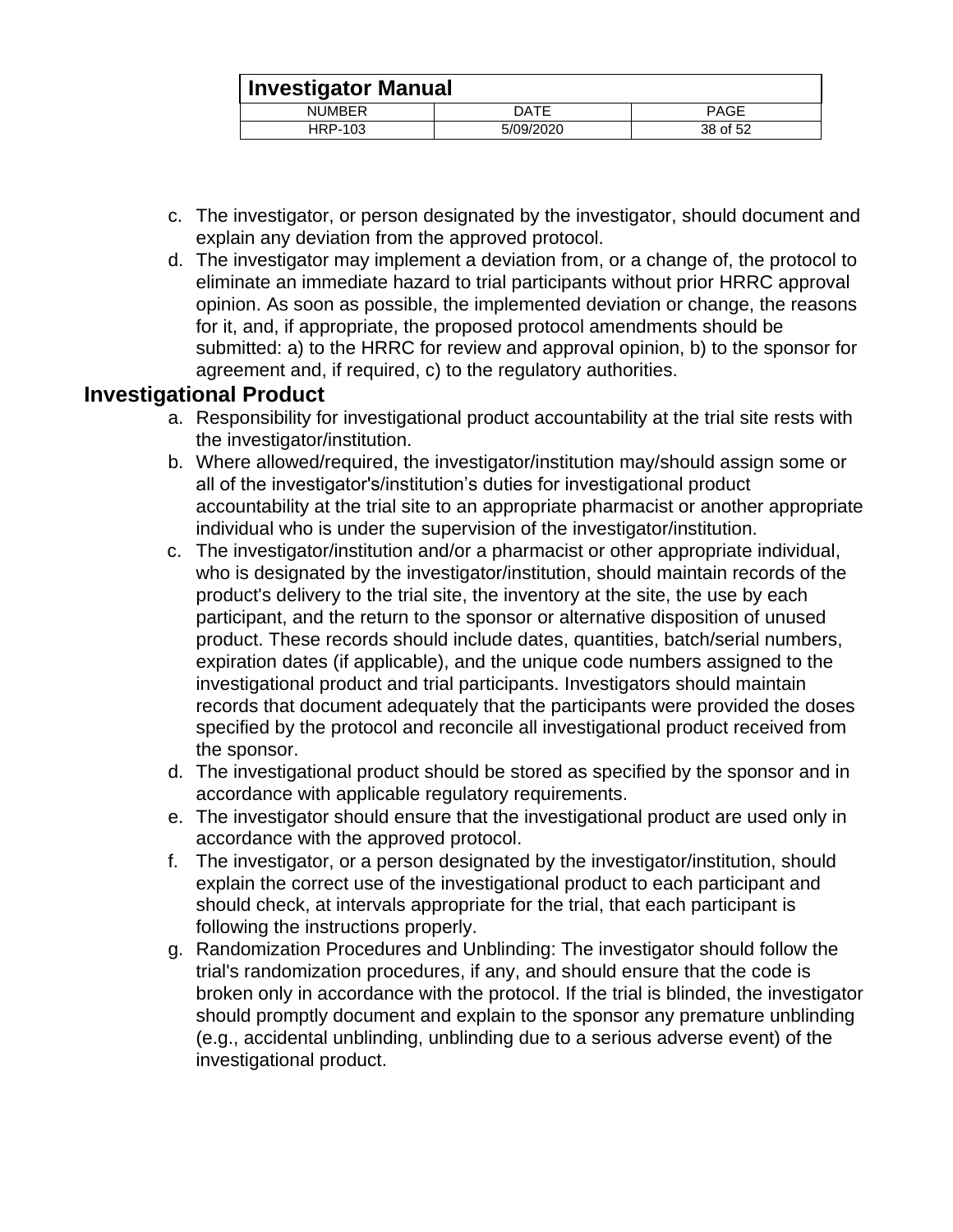| Investigator Manual |           |          |
|---------------------|-----------|----------|
| <b>NUMBER</b>       | DATE      | PAGE     |
| HRP-103             | 5/09/2020 | 39 of 52 |

## <span id="page-38-0"></span>**Informed Consent of Trial Participants**

- a. In obtaining and documenting informed consent, the investigator should comply with the applicable regulatory requirements, and should adhere to GCP and to the ethical principles that have their origin in the Declaration of Helsinki. Prior to the beginning of the trial, the investigator should have the HRRC's written approval opinion of the written informed consent form and any other written information to be provided to participants.
- b. The written informed consent form and any other written information to be provided to participants should be revised whenever important new information becomes available that may be relevant to the participant's consent. Any revised written informed consent form, and written information should receive the HRRC's approval opinion in advance of use. The participant or the participant's legally acceptable representative should be informed in a timely manner if new information becomes available that may be relevant to the participant's willingness to continue participation in the trial. The communication of this information should be documented.
- c. Neither the investigator, nor the trial staff, should coerce or unduly influence a participant to participate or to continue to participate in a trial.
- d. None of the oral and written information concerning the trial, including the written informed consent form, should contain any language that causes the participant or the participant's legally acceptable representative to waive or to appear to waive any legal rights, or that releases or appears to release the investigator, the institution, the sponsor, or their agents from liability for negligence.
- e. The investigator, or a person designated by the investigator, should fully inform the participant or, if the participant is unable to provide informed consent, the participant's legally acceptable representative, of all pertinent aspects of the trial including the written information and the approval opinion by the HRRC.
- f. The language used in the oral and written information about the trial, including the written informed consent form, should be as non-technical as practical and should be understandable to the participant or the participant's legally acceptable representative and the impartial witness, where applicable.
- g. Before informed consent may be obtained, the investigator, or a person designated by the investigator, should provide the participant or the participant's legally acceptable representative ample time and opportunity to inquire about details of the trial and to decide whether or not to participate in the trial. All questions about the trial should be answered to the satisfaction of the participant or the participant's legally acceptable representative.
- h. Prior to an individual's participation in the trial, the written informed consent form should be signed and personally dated by the participant or by the participant's legally acceptable representative, and by the person who conducted the informed consent discussion.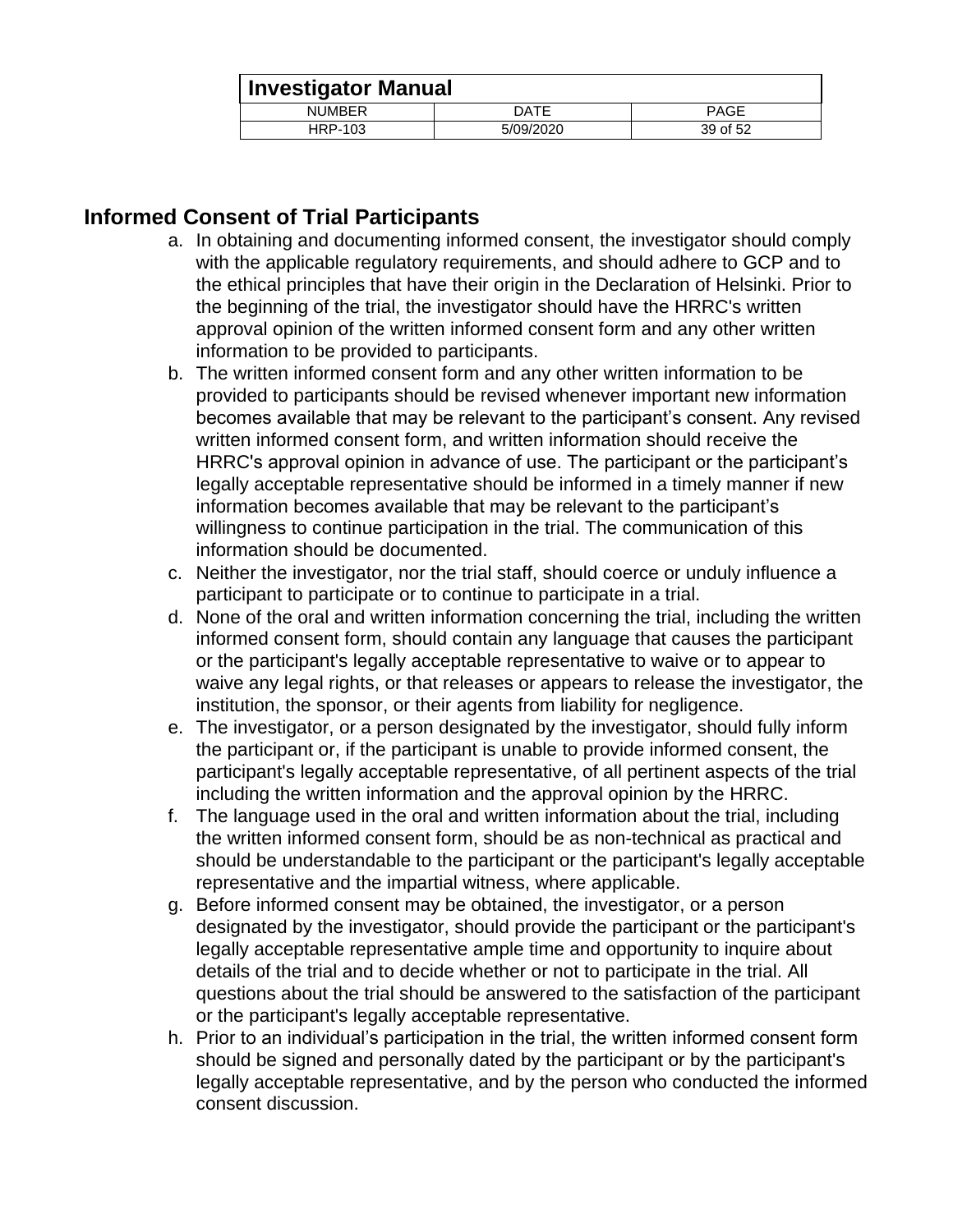| Investigator Manual |           |          |
|---------------------|-----------|----------|
| <b>NUMBER</b>       | DATE      | PAGE     |
| HRP-103             | 5/09/2020 | 40 of 52 |

- i. If a participant is unable to read or if a legally acceptable representative is unable to read, an impartial witness should be present during the entire informed consent discussion. After the written informed consent form and any other written information to be provided to participants, is read and explained to the participant or the participant's legally acceptable representative, and after the participant or the participant's legally acceptable representative has orally consented to the participant's participation in the trial and, if capable of doing so, has signed and personally dated the informed consent form, the witness should sign and personally date the consent form. By signing the consent form, the witness attests that the information in the consent form and any other written information was accurately explained to, and apparently understood by, the participant or the participant's legally acceptable representative, and that informed consent was freely given by the participant or the participant's legally acceptable representative.
- j. Both the informed consent discussion and the written informed consent form and any other written information to be provided to participants should include explanations of the following:
	- i. That the trial involves research.
	- ii. The purpose of the trial.
	- iii. The trial treatments and the probability for random assignment to each treatment.
	- iv. The trial procedures to be followed, including all invasive procedures.
	- v. The participant's responsibilities.
	- vi. Those aspects of the trial that are experimental.
	- vii. The reasonably foreseeable risks or inconveniences to the participant and, when applicable, to an embryo, fetus, or nursing infant.
	- viii. The reasonably expected benefits. When there is no intended clinical benefit to the participant, the participant should be made aware of this.
	- ix. The alternative procedures or courses of treatment that may be available to the participant, and their important potential benefits and risks.
	- x. The compensation and/or treatment available to the participant in the event of trial related injury.
	- xi. The anticipated prorated payment, if any, to the participant for participating in the trial.
	- xii. The anticipated expenses, if any, to the participant for participating in the trial.
	- xiii. That the participant's participation in the trial is voluntary and that the participant may refuse to participate or withdraw from the trial, at any time, without penalty or loss of benefits to which the participant is otherwise entitled.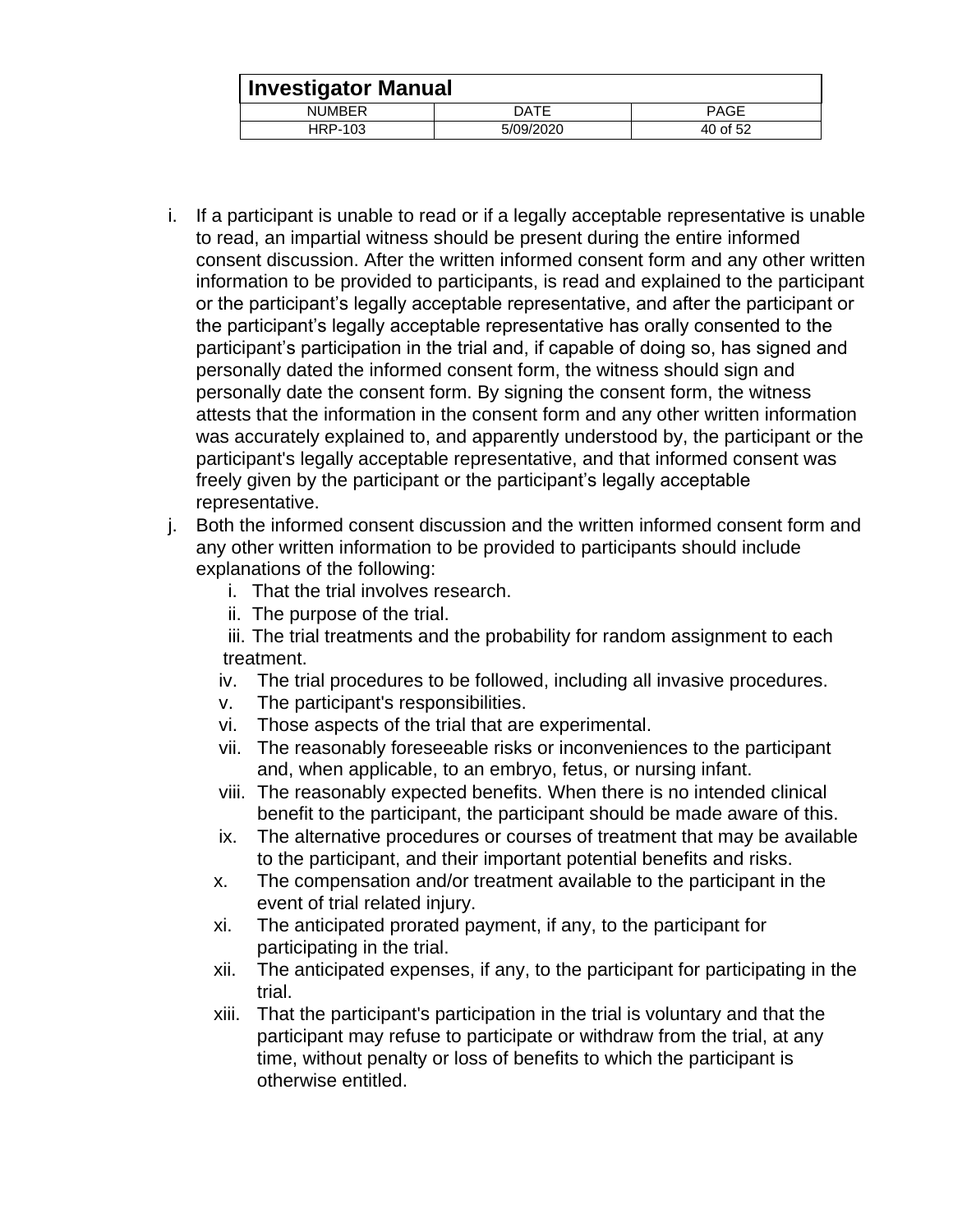| <b>Investigator Manual</b> |           |             |  |
|----------------------------|-----------|-------------|--|
| <b>NUMBER</b>              | DATE      | <b>PAGE</b> |  |
| HRP-103                    | 5/09/2020 | 41 of 52    |  |

- xiv. That the monitors, the auditors, the HRRC, and the regulatory authorities will be granted direct access to the participant's original medical records for verification of clinical trial procedures and/or data, without violating the confidentiality of the participant, to the extent permitted by the applicable laws and regulations and that, by signing a written informed consent form, the participant or the participant's legally acceptable representative is authorizing such access.
- xv. That records identifying the participant will be kept confidential and, to the extent permitted by the applicable laws and/or regulations, will not be made publicly available. If the results of the trial are published, the participant's identity will remain confidential.
	- xvi.That the participant or the participant's legally acceptable representative will be informed in a timely manner if information becomes available that may be relevant to the participant's willingness to continue participation in the trial.
	- xvii. The persons to contact for further information regarding the trial and the rights of trial participants, and whom to contact in the event of trial-related injury.
- xviii. The foreseeable circumstances and/or reasons under which the participant's participation in the trial may be terminated.
- xix. The expected duration of the participant's participation in the trial.
- xx. The approximate number of participants involved in the trial.
- k. Prior to participation in the trial, the participant or the participant's legally acceptable representative should receive a copy of the signed and dated written informed consent form and any other written information provided to the participants. During a participant's participation in the trial, the participant or the participant's legally acceptable representative should receive a copy of the signed and dated consent form updates and a copy of any amendments to the written information provided to participants.
- l. When a clinical trial (therapeutic or non-therapeutic) includes participants who can only be enrolled in the trial with the consent of the participant's legally acceptable representative (e.g., minors, or patients with severe dementia), the participant should be informed about the trial to the extent compatible with the participant's understanding and, if capable, the participant should sign and personally date the written informed consent.
- m. Except as described above, a non-therapeutic trial (i.e. a trial in which there is no anticipated direct clinical benefit to the participant), should be conducted in participants who personally give consent and who sign and date the written informed consent form.
- n. Non-therapeutic trials may be conducted on participants with consent of a legally acceptable representative provided the following conditions are fulfilled: a) The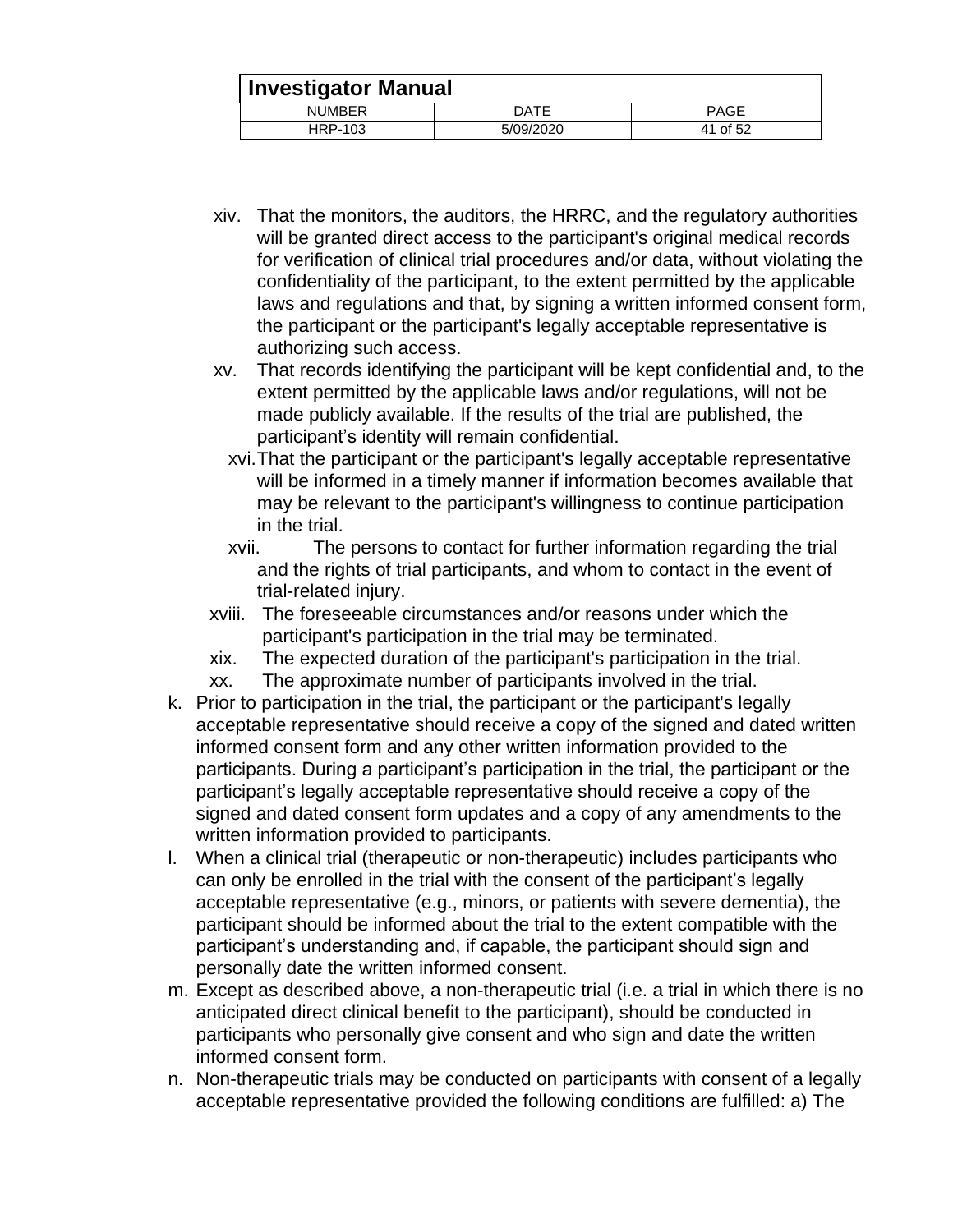| <b>Investigator Manual</b> |           |             |  |
|----------------------------|-----------|-------------|--|
| <b>NUMBER</b>              | DATE      | <b>PAGE</b> |  |
| HRP-103                    | 5/09/2020 | 42 of 52    |  |

objectives of the trial cannot be met by means of a trial in participants who can give informed consent personally. b) The foreseeable risks to the participants are low. c) The negative impact on the participant's well-being is minimized and low. d) The trial is not prohibited by law. e) The approval opinion of the HRRC is expressly sought on the inclusion of such participants, and the written approval opinion covers this aspect. Such trials, unless an exception is justified, should be conducted in patients having a disease or condition for which the investigational product is intended. Participants in these trials should be particularly closely monitored and should be withdrawn if they appear to be unduly distressed.

o. In emergency situations, when prior consent of the participant is not possible, the consent of the participant's legally acceptable representative, if present, should be requested. When prior consent of the participant is not possible, and the participant's legally acceptable representative is not available, enrolment of the participant should require measures described in the protocol and/or elsewhere, with documented approval opinion by the HRRC, to protect the rights, safety and well-being of the participant and to ensure compliance with applicable regulatory requirements. The participant or the participant's legally acceptable representative should be informed about the trial as soon as possible and consent to continue and other consent as appropriate should be requested.

#### <span id="page-41-0"></span>**Records and Reports**

- a. The investigator should ensure the accuracy, completeness, legibility, and timeliness of the data reported to the sponsor in the CRFs and in all required reports.
- b. Data reported on the CRF, that are derived from source documents, should be consistent with the source documents or the discrepancies should be explained.
- c. Any change or correction to a CRF should be dated, initialed, and explained (if necessary) and should not obscure the original entry (i.e. an audit trail should be maintained); this applies to either written and electronic changes or corrections. Sponsors should provide guidance to investigators and/or the investigators' designated representatives on making such corrections. Sponsors should have written procedures to assure that changes or corrections in CRFs made by sponsor's designated representatives are documented, are necessary, and are endorsed by the investigator. The investigator should retain records of the changes and corrections.
- d. The investigator/institution should maintain the trial documents as specified in Essential Documents for the Conduct of a Clinical Trial and as required by the applicable regulatory requirements. The investigator/institution should take measures to prevent accidental or premature destruction of these documents.
- e. Essential documents should be retained until at least 2 years after the last approval of a marketing application in an ICH region and until there are no pending or contemplated marketing applications in an ICH region or at least 2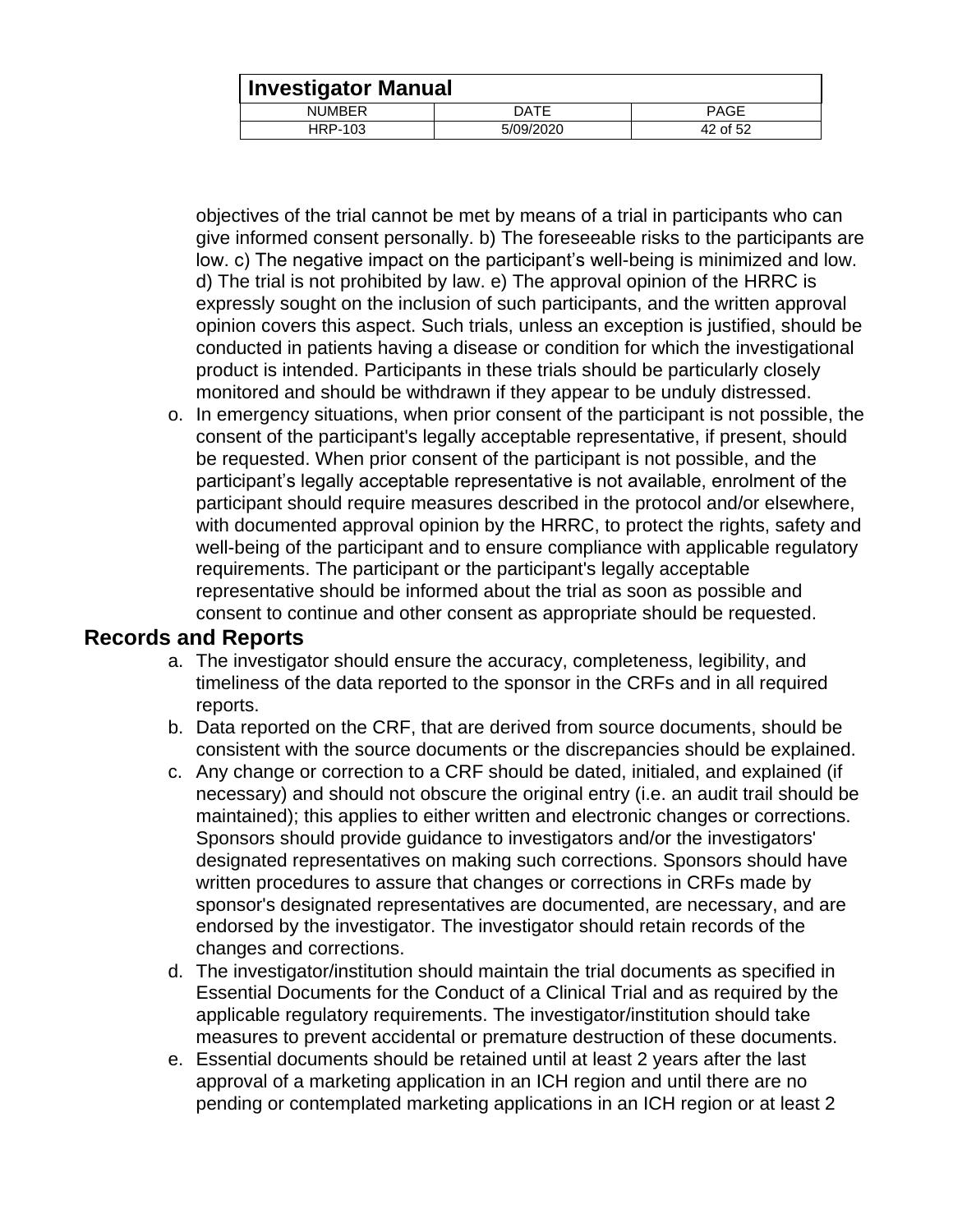| <b>Investigator Manual</b> |           |             |
|----------------------------|-----------|-------------|
| <b>NUMBER</b>              | DATE      | <b>PAGE</b> |
| HRP-103                    | 5/09/2020 | 43 of 52    |

years have elapsed since the formal discontinuation of clinical development of the investigational product. These documents should be retained for a longer period however if required by the applicable regulatory requirements or by an agreement with the sponsor. It is the responsibility of the sponsor to inform the investigator/institution as to when these documents no longer need to be retained.

- f. The financial aspects of the trial should be documented in an agreement between the sponsor and the investigator/institution.
- g. Upon request of the monitor, auditor, HRRC, or regulatory authority, the investigator/institution should make available for direct access all requested trialrelated records.

#### <span id="page-42-0"></span>**Progress Reports**

- a. The investigator should submit written summaries of the trial status to the HRRC annually, or more frequently, if requested by the HRRC.
- b. The investigator should promptly provide written reports to the sponsor, the HRRC and, where applicable, the institution on any changes significantly affecting the conduct of the trial, and/or increasing the risk to participants.

## <span id="page-42-1"></span>**Safety Reporting**

- a. All serious adverse events (SAEs) should be reported immediately to the sponsor except for those SAEs that the protocol or other document (e.g., Investigator's Brochure) identifies as not needing immediate reporting. The immediate reports should be followed promptly by detailed, written reports. The immediate and followup reports should identify participants by unique code numbers assigned to the trial participants rather than by the participants' names, personal identification numbers, and/or addresses. The investigator should also comply with the applicable regulatory requirements related to the reporting of unexpected serious adverse drug reactions to the regulatory authorities and the HRRC.
- b. Adverse events and/or laboratory abnormalities identified in the protocol as critical to safety evaluations should be reported to the sponsor according to the reporting requirements and within the time periods specified by the sponsor in the protocol.
- c. For reported deaths, the investigator should supply the sponsor and the HRRC with any additional requested information (e.g., autopsy reports and terminal medical reports).
- d. Premature Termination or Suspension of a Trial If the trial is prematurely terminated or suspended for any reason, the investigator/institution should promptly inform the trial participants, should assure appropriate therapy and follow-up for the participants, and, where required by the applicable regulatory requirements, should inform the regulatory authorities. In addition:
	- i. If the investigator terminates or suspends a trial without prior agreement of the sponsor, the investigator should inform the institution where applicable, and the investigator/institution should promptly inform the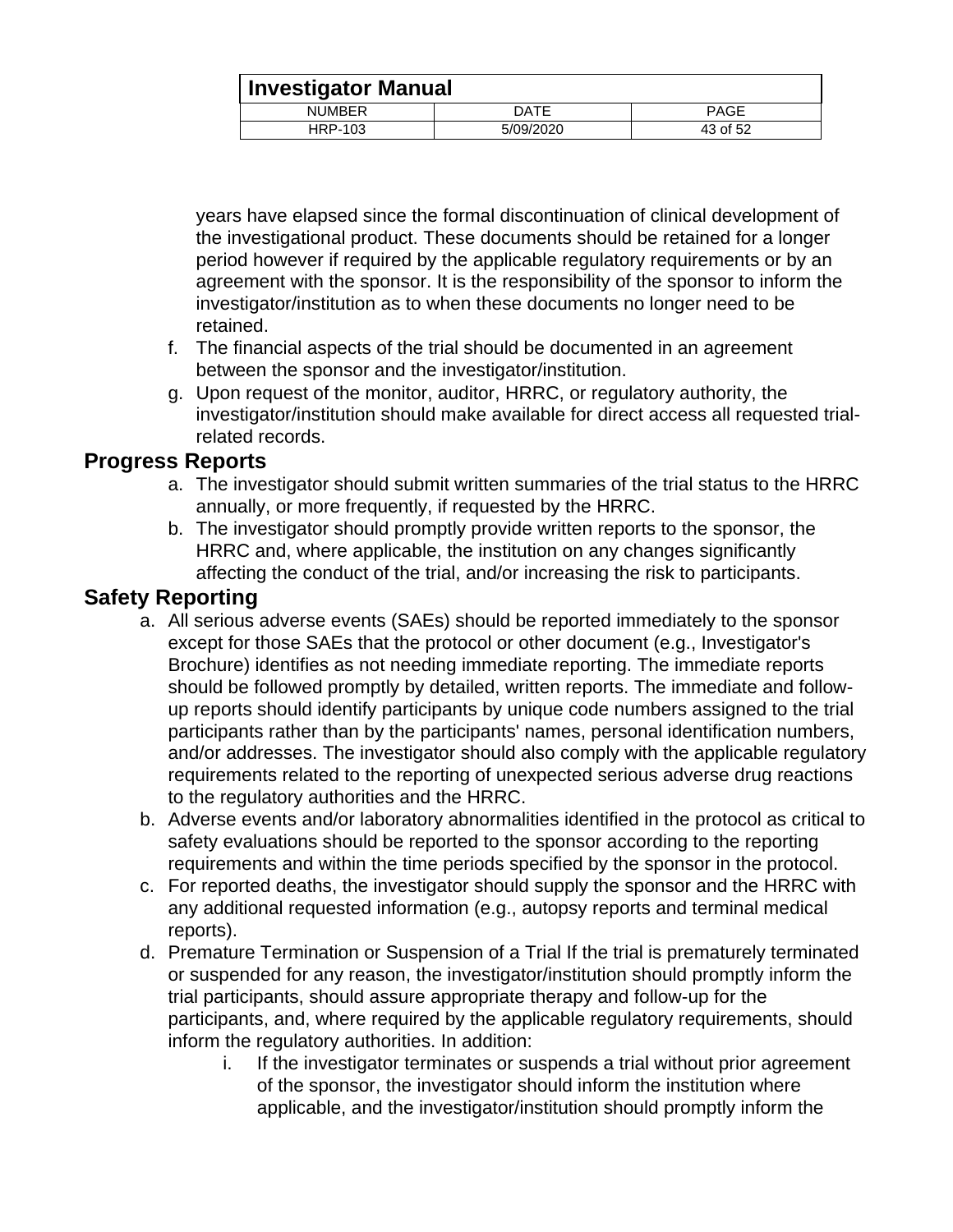| <b>Investigator Manual</b> |           |             |  |
|----------------------------|-----------|-------------|--|
| <b>NUMBER</b>              | DATE      | <b>PAGE</b> |  |
| HRP-103                    | 5/09/2020 | 44 of 52    |  |

sponsor and the HRRC, and should provide the sponsor and the HRRC a detailed written explanation of the termination or suspension.

- ii. If the sponsor terminates or suspends a trial, the investigator should promptly inform the institution where applicable and the investigator/institution should promptly inform the HRRC and provide the HRRC a detailed written explanation of the termination or suspension.
- iii. If the HRRC terminates or suspends its approval opinion of a trial, the investigator should inform the institution where applicable and the investigator/institution should promptly notify the sponsor and provide the sponsor with a detailed written explanation of the termination or suspension.

#### <span id="page-43-0"></span>**Final Reports by Investigator:**

Upon completion of the trial, the investigator, where applicable, should inform the institution; the investigator/institution should provide the HRRC with a summary of the trial's outcome, and the regulatory authorities with any reports required.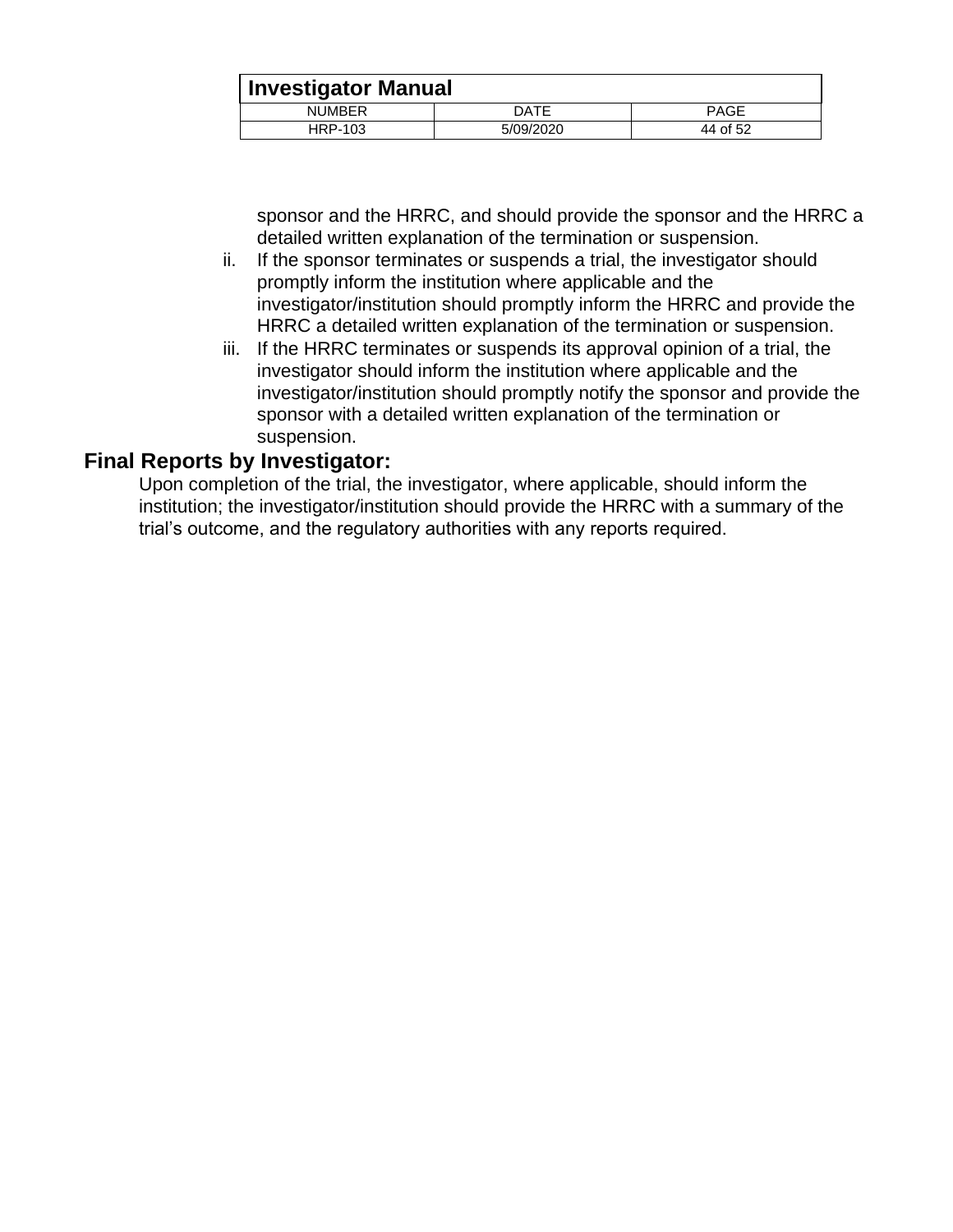| <b>Investigator Manual</b> |           |             |
|----------------------------|-----------|-------------|
| <b>NUMBER</b>              | DATE      | <b>PAGE</b> |
| HRP-103                    | 5/09/2020 | 45 of 52    |

## <span id="page-44-0"></span>Appendix A-5 *Additional Requirements for Department of Defense (DOD) research*

- 1. When appropriate, research protocols must be reviewed and approved by the HRRC prior to the Department of Defense approval. Consult with the Department of Defense funding component to see whether this is a requirement.
- 2. Civilian researchers attempting to access military volunteers should seek collaboration with a military researcher familiar with the service-specific requirements.
- 3. Employees of the Department of Defense (including temporary, part-time, and intermittent appointments) may not be able to legally accept payments to participate in research and should check with their supervisor before accepting such payments. Employees of the Department of Defense cannot be paid for conducting research while on active duty.
- 4. Service members must follow their command policies regarding the requirement to obtain command permission to participate in research involving human participants while on-duty or off-duty.
- 5. Components of the Department of Defense might have stricter requirements for research-related injury than the DHHS regulations.
- 6. There may be specific educational requirements or certification required.
- 7. When assessing whether to support or collaborate with this institution for research involving human participants, the Department of Defense may evaluate this institution's education and training policies to ensure the personnel are qualified to perform the research.
- 8. When research involves U.S. military personnel, policies and procedures require limitations on dual compensation:
	- a. Prohibit an individual from receiving pay of compensation for research during duty hours.
	- b. An individual may be compensated for research if the participant is involved in the research when not on duty.
	- c. Federal employees while on duty and non-Federal persons may be compensated for blood draws for research up to \$50 for each blood draw.
	- d. Non-Federal persons may be compensated for research participating other than blood draws in a reasonable amount as approved by the HRRC according to local prevailing rates and the nature of the research.
- 9. When conducting multi-site research, a formal agreement between institutions is required to specify the roles and responsibilities of each party.
- 10. Other specific requirements of the Department of Defense research be found in the "Additional

Requirements for Department of Defense (DOD) Research" section in the HRRC's "WORKSHEET: Additional Federal Criteria (HRP-318)."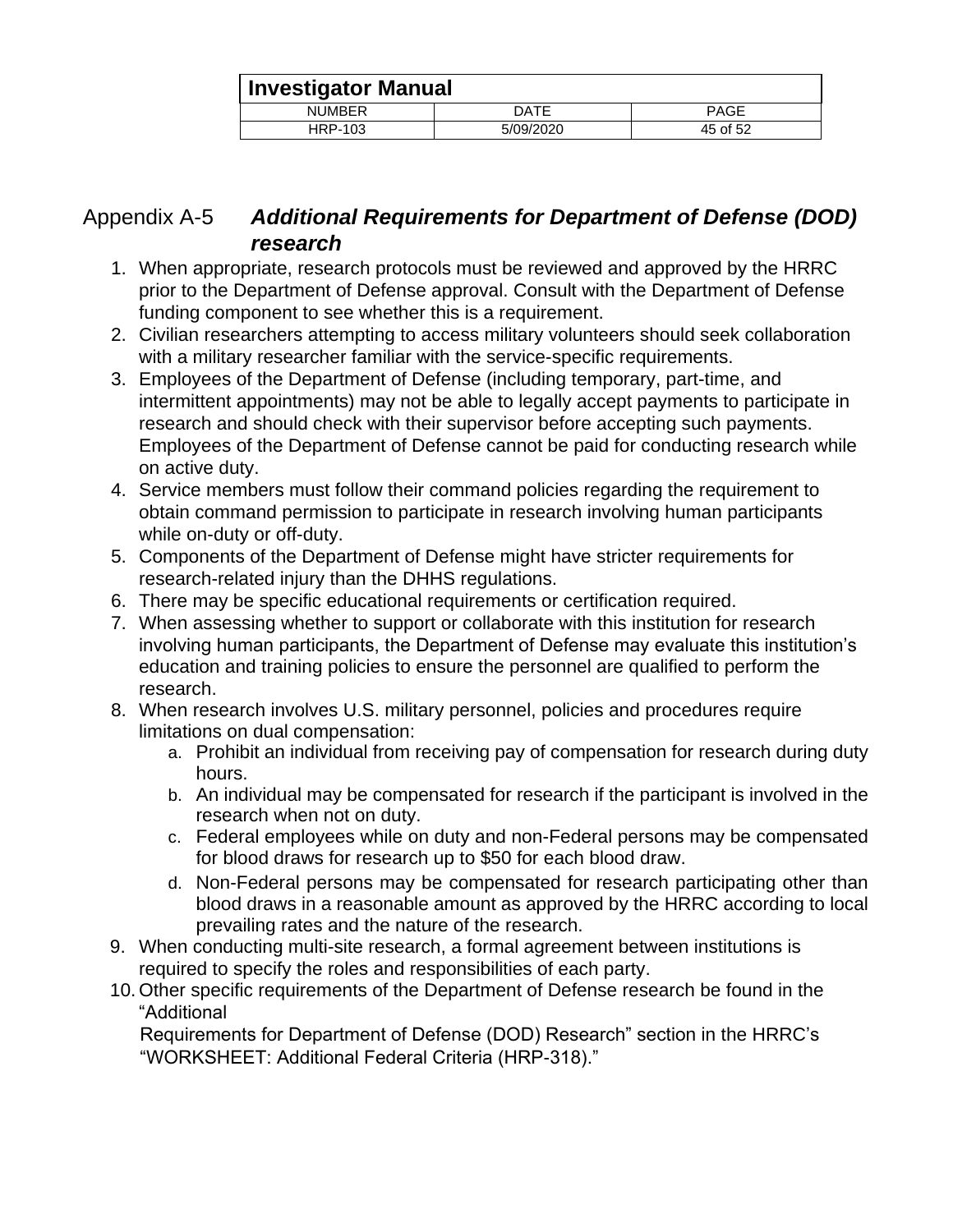| Investigator Manual |           |             |
|---------------------|-----------|-------------|
| <b>NUMBER</b>       | DATE      | <b>PAGE</b> |
| HRP-103             | 5/09/2020 | 46 of 52    |

## <span id="page-45-0"></span>Appendix A-6 *Additional Requirements for Department of Energy (DOE) Research*

- 1. You must report the following within ten business days to the Department of Energy human subject research program manager
	- a. Any significant adverse events, unanticipated risks; and complaints about the research, with a description of any corrective actions taken or to be taken.
	- b. Any suspension or termination of HRRC approval of research.
	- c. Any significant non-compliance with HRPP procedures or other requirements.
- 2. You must report the following within three business days to the Department of Energy human subject research program manager
	- a. Any compromise of personally identifiable information must be reported immediately.
- 3. Other specific requirements of the Department of Energy (DOE) research be found in the "Additional Requirements for Department of Energy (DOE) Research" section in the HRRC's "WORKSHEET: Additional Federal Criteria (HRP-318)." Research that involves one or more of the following is considered by DOE to be human subjects research and requires HRRC review:
	- a. Intentional modification of the human environment
	- b. Study of human environments that use tracer chemicals, particles or other materials to characterize airflow.
	- c. Study in occupied homes or offices that:
		- i. Manipulate the environment to achieve research aims.
		- ii. Test new materials.
		- iii. Involve collecting information on occupants' views of appliances, materials, or devices installed in their homes or their energy-saving behaviors through surveys and focus groups.
- 4. You must complete and submit to the HRRC the DOE "DOE Institutional Review Board Template for Reviewing Human Subjects Research Protocols that Utilize Personally Identifiable Information (PII)" if your research includes Personally Identifiable Information.
- 5. You must report the following to the Department of Energy human subjects research program manager:
	- a. Any significant adverse events, unanticipated risks; and complaints about the research, with a description of any corrective actions taken or to be taken
	- b. Any suspension or termination of HRRC approval of research
	- c. Any significant non-compliance with HRPP procedures or other requirements.
	- d. Events must be reported within 48 hours.
	- e. Any compromise of personally identifiable information must be reported immediately.
	- f. The time frame for "immediately" is defined as upon discovery.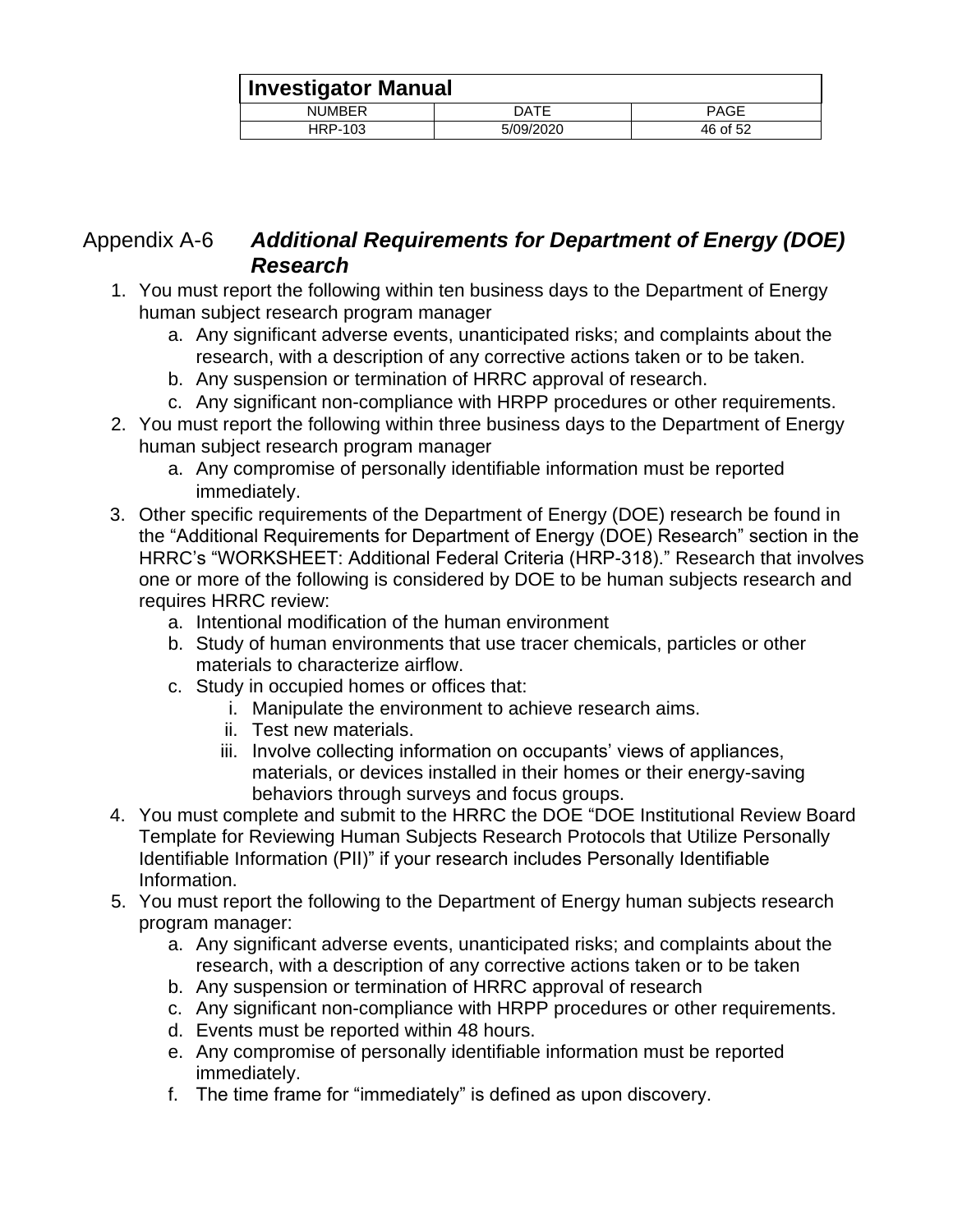| <b>Investigator Manual</b> |           |             |
|----------------------------|-----------|-------------|
| <b>NUMBER</b>              | DATE      | <b>PAGE</b> |
| HRP-103                    | 5/09/2020 | 47 of 52    |

- 6. Requirements for human participant protections for classified research apply to all research conducted or supported by the DOE, including contracts, and including Human Terrain Mapping research.
- 7. Requirements for human participant protections and their accompanying Contractor Requirements Documents (CRDs) apply to all research conducted at DOE institutions regardless of funding source, or by DOE employees/contractor personnel regardless of funding source or location conducted, and whether done domestically or in an international environment, and including Human Terrain Mapping research. DOE workers are considered vulnerable subjects and shall be afforded additional protections as determined by the HRRC.
- 8. Other specific requirements of the Department of Energy (DOE) research can be found in the "Additional Requirements for Department of Energy (DOE) Research" section in the HRRC's "WORKSHEET: Additional Federal Criteria (HRP-318)."

## <span id="page-46-0"></span>Appendix A-7 *Additional Requirements for Department of Justice (DOJ) Research*

#### <span id="page-46-1"></span>**Additional Requirements for DOJ Research conducted in the Federal Bureau of Prisons**

- 1. Implementation of Bureau programmatic or operational initiatives made through pilot projects is not considered to be research.
- 2. The project must not involve medical experimentation, cosmetic research, or pharmaceutical testing.
- 3. The research design must be compatible with both the operation of prison facilities and protection of human participants.
- 4. Investigators must observe the rules of the institution or office in which the research is conducted.
- 5. Any investigator who is a non-employee of the Bureau of Prisoners must sign a statement in which the investigator agrees to adhere to the requirements of 28 CFR §512.
- 6. The research must be reviewed and approved by the Bureau Research Review Board.
- 7. Incentives cannot be offered to help persuade inmate participants to participate. However, soft drinks and snacks to be consumed at the test setting may be offered. Reasonable accommodations such as nominal monetary recompense for time and effort may be offered to non-confined research participants who are both: No longer in Bureau of Prisons custody. Participating in authorized research being conducted by Bureau employees or contractors.
- 8. A non-employee of the Bureau may receive records in a form not individually identifiable when advance adequate written assurance that the record will be used solely as a statistical research or reporting record is provided to the agency.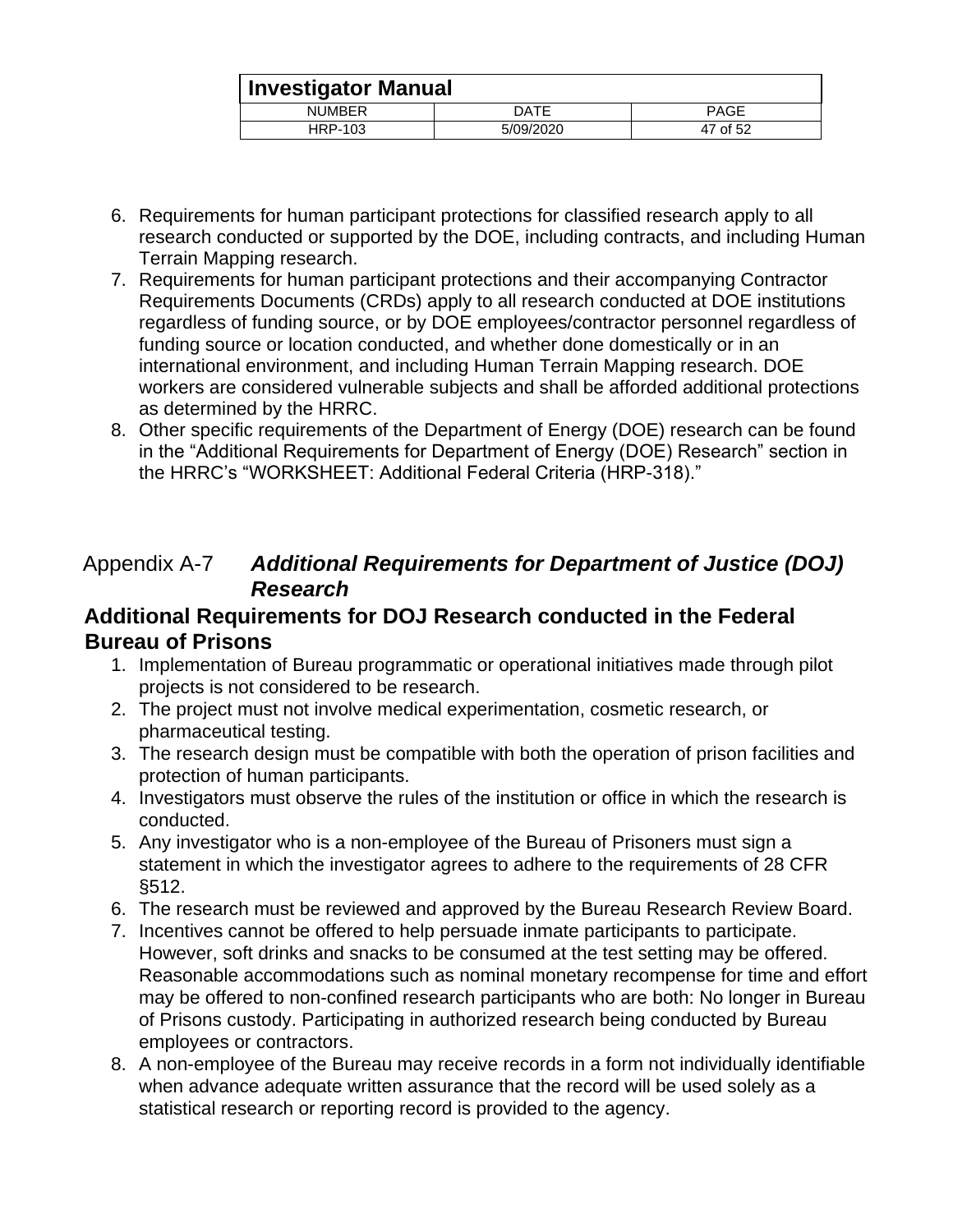|               | <b>Investigator Manual</b> |             |  |  |
|---------------|----------------------------|-------------|--|--|
| <b>NUMBER</b> | DATE                       | <b>PAGE</b> |  |  |
| HRP-103       | 5/09/2020                  | 48 of 52    |  |  |

- 9. Except as noted in the consent statement to the participant, you must not provide research information that identifies a participant to any person without that participant's prior written consent to release the information. For example, research information identifiable to a particular individual cannot be admitted as evidence or used for any purpose in any action, suit, or other judicial, administrative, or legislative proceeding without the written consent of the individual to whom the data pertain.
- 10.Except for computerized data records maintained at an official Department of Justice site, records that contain non disclosable information directly traceable to a specific person may not be stored in, or introduced into, an electronic retrieval system.
- 11.If you are conducting a study of special interest to the Office of Research and Evaluation but the study is not a joint project involving Office of Research and Evaluation, you may be asked to provide Office of Research and Evaluation with the computerized research data, not identifiable to individual participants, accompanied by detailed documentation. These arrangements must be negotiated prior to the beginning of the data collection phase of the project.
- 12.Required elements of disclosure additionally include:
	- a. Identification of the investigators.
	- b. Anticipated uses of the results of the research.
	- c. A statement that participation is completely voluntary and that the participant may withdraw consent and end participation in the project at any time without penalty or prejudice (the inmate will be returned to regular assignment or activity by staff as soon as practicable).
	- d. A statement regarding the confidentiality of the research information and exceptions to any guarantees of confidentiality required by federal or state law. For example, an investigator may not guarantee confidentiality when the participant indicates intent to commit future criminal conduct or harm himself or herself or someone else, or, if the participant is an inmate, indicates intent to leave the facility without authorization.
	- e. A statement that participation in the research project will have no effect on the inmate participant's release date or parole eligibility.
- 13.You must have academic preparation or experience in the area of study of the proposed research.
- 14.The HRRC application must include a summary statement, which includes:
	- a. Names and current affiliations of the investigators.
	- b. Title of the study.
	- c. Purpose of the study.
	- d. Location of the study.
	- e. Methods to be employed.
	- f. Anticipated results.
	- g. Duration of the study.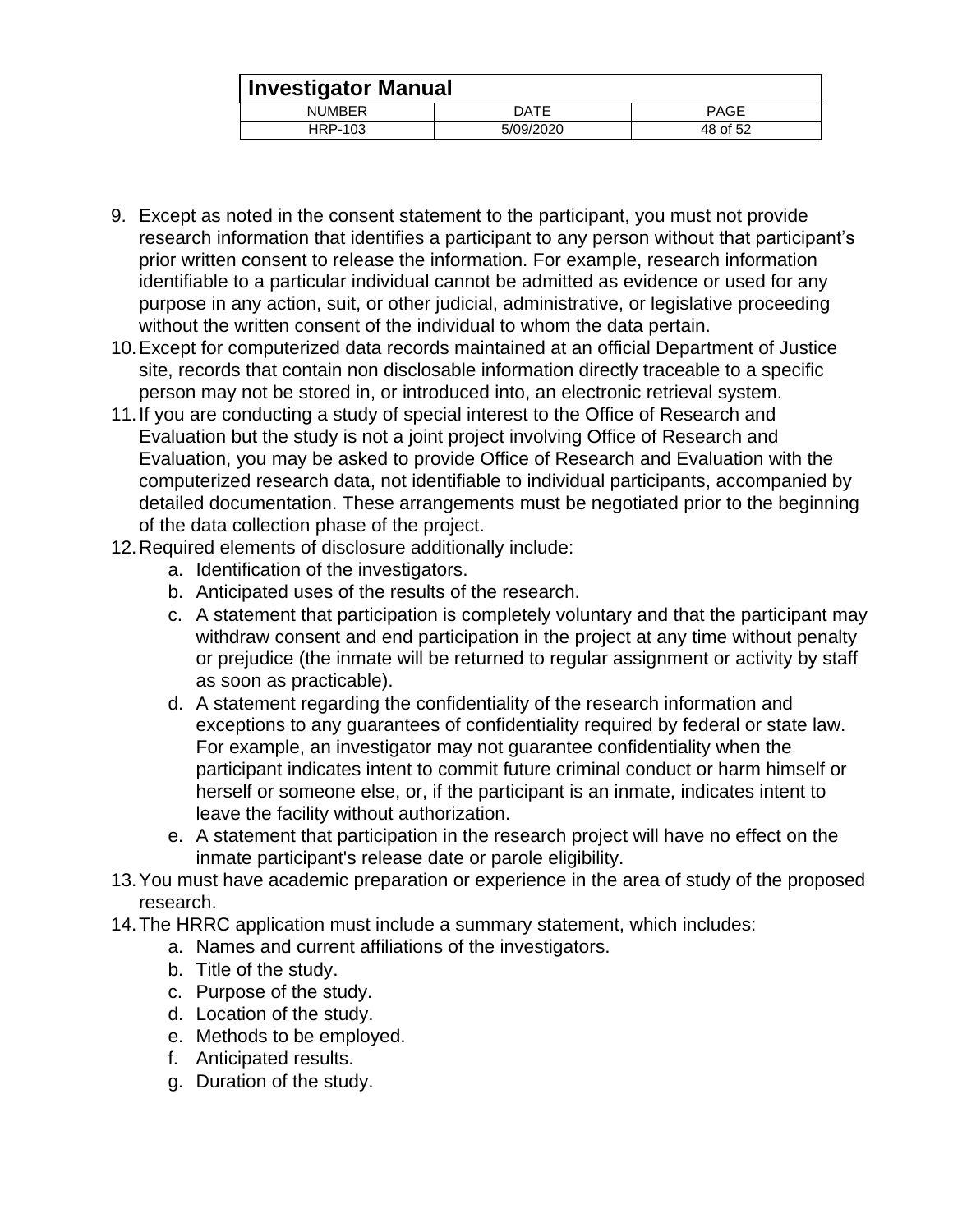| <b>Investigator Manual</b> |           |          |  |  |
|----------------------------|-----------|----------|--|--|
| <b>NUMBER</b>              | DATE      | PAGE     |  |  |
| HRP-103                    | 5/09/2020 | 49 of 52 |  |  |

- h. Number of participants (staff or inmates) required and amount of time required from each.
- i. Indication of risk or discomfort involved as a result of participation.
- 15.The HRRC application must include a comprehensive statement, which includes:
	- a. Review of related literature.
	- b. Detailed description of the research method.
	- c. Significance of anticipated results and their contribution to the advancement of knowledge.
	- d. Specific resources required from the Bureau of Prisons.
	- e. Description of all possible risks, discomforts, and benefits to individual participants or a class of participants, and a discussion of the likelihood that the risks and discomforts will actually occur.
	- f. Description of steps taken to minimize any risks.
	- g. Description of physical or administrative procedures to be followed to ensure the security of any individually identifiable data that are being collected for the study.
	- h. Destroy research records or remove individual identifiers from those records when the research has been completed.
	- i. Description of any anticipated effects of the research study on Institutional programs and operations.
	- j. Relevant research materials such as vitae, endorsements, sample consent statements, questionnaires, and interview schedules.
- 16.The HRRC application must include a statement regarding assurances and certification required by federal regulations, if applicable.
- 17.You must assume responsibility for actions of any person engaged to participate in the research project as an associate, assistant, or subcontractor.
- 18.At least once a year, you must provide the Chief, Office of Research and Evaluation, with a report on the progress of the research.
- 19.At least 12 working days before any report of findings is to be released, you must distribute one copy of the report to each of the following: the chairperson of the Bureau Research Review Board, the regional director, and the warden of each institution that provided data or assistance.
- 20.You must include an abstract in the report of findings.
- 21.In any publication of results, you must acknowledge the Bureau's participation in the research project.
- 22.You must expressly disclaim approval or endorsement of the published material as an expression of the policies or views of the Bureau.
- 23.Prior to submitting for publication the results of a research project conducted under this subpart, You must provide two copies of the material, for informational purposes only, to the Chief, Office of Research and Evaluation, Central Office, Bureau of Prisons.
- 24.Other specific requirements of the Department of Justice (DOJ) Research Conducted within the Federal Bureau of Prisons (BOP) can be found in the "Additional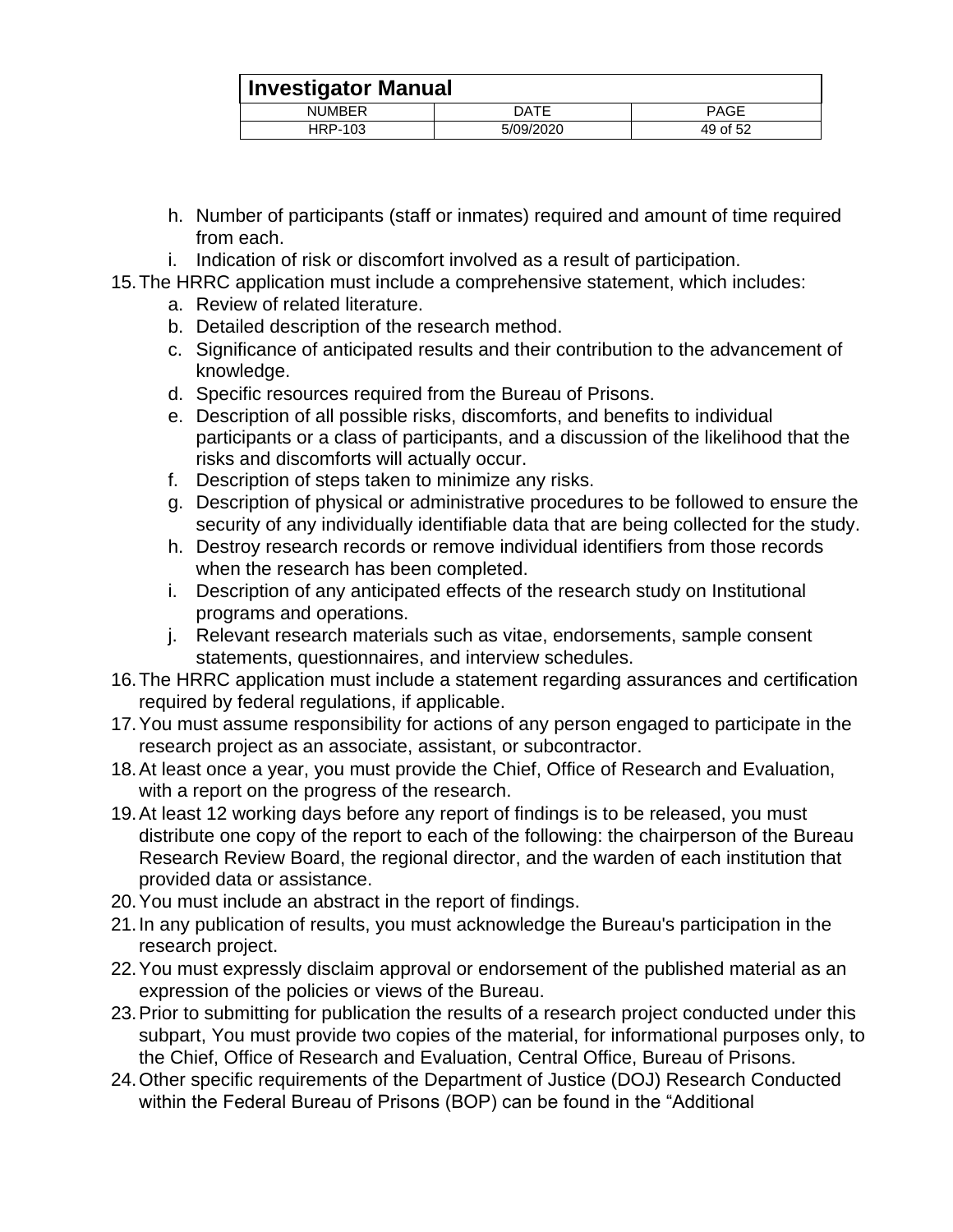|               | <b>Investigator Manual</b> |             |  |  |
|---------------|----------------------------|-------------|--|--|
| <b>NUMBER</b> | DATE                       | <b>PAGE</b> |  |  |
| HRP-103       | 5/09/2020                  | 50 of 52    |  |  |

Requirements for Department of Justice (DOJ) Research Conducted within the Federal Bureau of Prisons (BOP)" section in the HRRC's "WORKSHEET: Additional Federal Criteria (HRP-318)."

## <span id="page-49-0"></span>**Additional Requirements for DOJ Research Funded by the National Institute of Justice**

- 1. The project must have a privacy certificate approved by the National Institute of Justice Human Subjects Protection Officer.
- 2. All investigators and research staff are required to sign employee confidentiality statements, which are maintained by the responsible investigator.
- 3. The confidentiality statement on the consent document must state that confidentiality can only be broken if the participant reports immediate harm to participants or others.
- 4. Under a privacy certificate, investigators and research staff do not have to report child abuse unless the participant signs another consent document to allow child abuse reporting.
- 5. A copy of all data must be de-identified and sent to the National Archive of Criminal Justice Data, including copies of the informed consent document, data collection instruments, surveys, or other relevant research materials.
- 6. Other specific requirements of the Department of Justice (DOJ) Research Funded by the National Institute of Justice can be found in the "Additional Requirements for Department of Justice (DOJ) Research" section in the HRRC's "WORKSHEET: Additional Federal Criteria (HRP-318)."

## <span id="page-49-1"></span>Appendix A-8 *Additional Requirements for Department of Education (ED) Research*

- 1. Each school at which the research is conducted must provide an assurance that they comply with the Family Educational Rights and Privacy Act (FERPA) and the Protection of Pupil Rights Amendment (PPRA).
- 2. Provide a copy of all surveys and instructional material used in the research. Upon request parents of children<sup>15</sup> involved in the research<sup>16</sup> must be able to inspect these materials.

 $15$  Children are persons enrolled in research not above the elementary or secondary education level, who have not reached the age or majority as determined under state law.

 $\frac{16}{16}$  Research or experimentation program or project means any program or project in any research that is designed to explore or develop new or unproven teaching methods or techniques.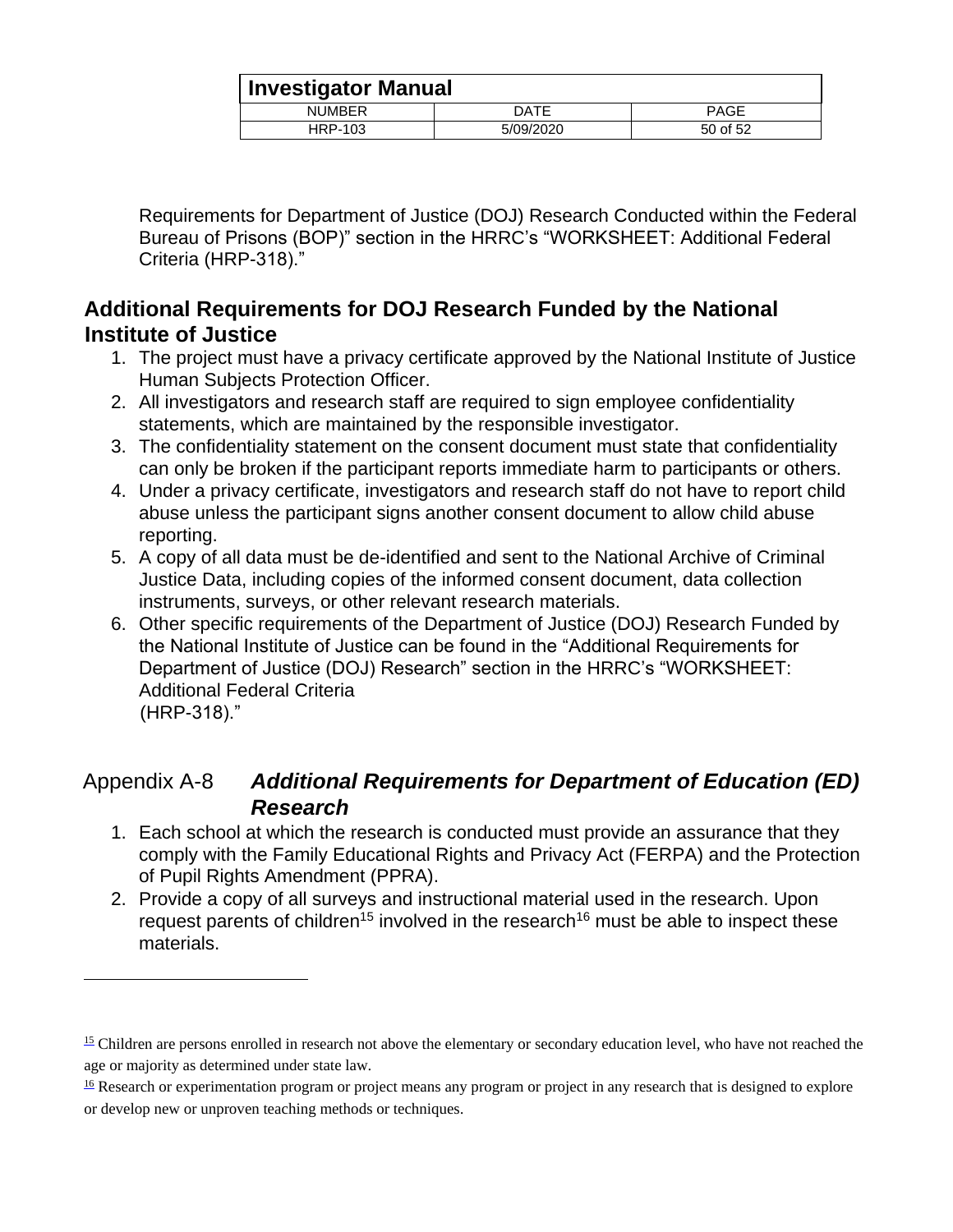|               | <b>Investigator Manual</b> |             |  |
|---------------|----------------------------|-------------|--|
| <b>NUMBER</b> | DATE                       | <b>PAGE</b> |  |
| HRP-103       | 5/09/2020                  | 51 of 52    |  |

3. The school in which the research is being conducted must have policies regarding the administration of physical examinations or screenings that the school may administer to students. 4. Other specific requirements of the Department of Education (ED) Research can be found in the

"Additional Requirements for Department of Education (ED) Research" section in the HRRC's "WORKSHEET: Additional Federal Criteria (HRP-318)."

## <span id="page-50-0"></span>Appendix A-9 *Additional Requirements for Environmental Protection Agency (EPA) Research*

- 1. Research conducted, supported, or intended to be submitted to EPA is subject to Environmental Protection Agency Regulations.
- 2. Intentional exposure of pregnant women or children to any substance is prohibited.
- 3. Observational research involving pregnant women and fetuses are subject to additional DHHS requirements for research involving pregnant women (45 CFR **§**46 Subpart B) and additional DHHS requirements for research involving children (45 CFR **§**46 Subpart D.)
- 4. Research involving children must meet category #1 or #2.
- 5. Other specific requirements of the Environmental Protection Agency (EPA) Research can be found in the "Additional Requirements for Environmental Protection Agency (EPA) Research and Research Intended to be Submitted to the Environmental Protection Agency" section in the HRRC's "WORKSHEET: Additional Federal Criteria (HRP-318)."

## <span id="page-50-1"></span>Appendix A-10 *Single IRB Studies*

- 1. That National Institutes of Health expects that all sites participating in multi-site studies involving non-exempt human subjects research funded by the NIH will use a single Institutional Review Board (sIRB) to conduct the ethical review required by the Department of Health and Human Services regulations for the Protection of Human Subjects at 45 CFR Part 46.
	- a. This policy applies to the domestic sites of NIH-funded multi-site studies where each site will conduct the same protocol involving non-exempt human subjects research, whether supported through grants, cooperative agreements, contracts, or the NIH Intramural Research Program. It does not apply to career development, research training or fellowship awards.
	- b. This policy applies to domestic awardees and participating domestic sites. Foreign sites participating in NIH-funded, multi-site studies will not be expected to follow this policy.
	- c. Exceptions to the NIH policy will be made where review by the proposed sIRB would be prohibited by a federal, tribal, or state law, regulation, or policy. Requests for exceptions that are not based on a legal, regulatory, or policy requirement will be considered if there is a compelling justification for the